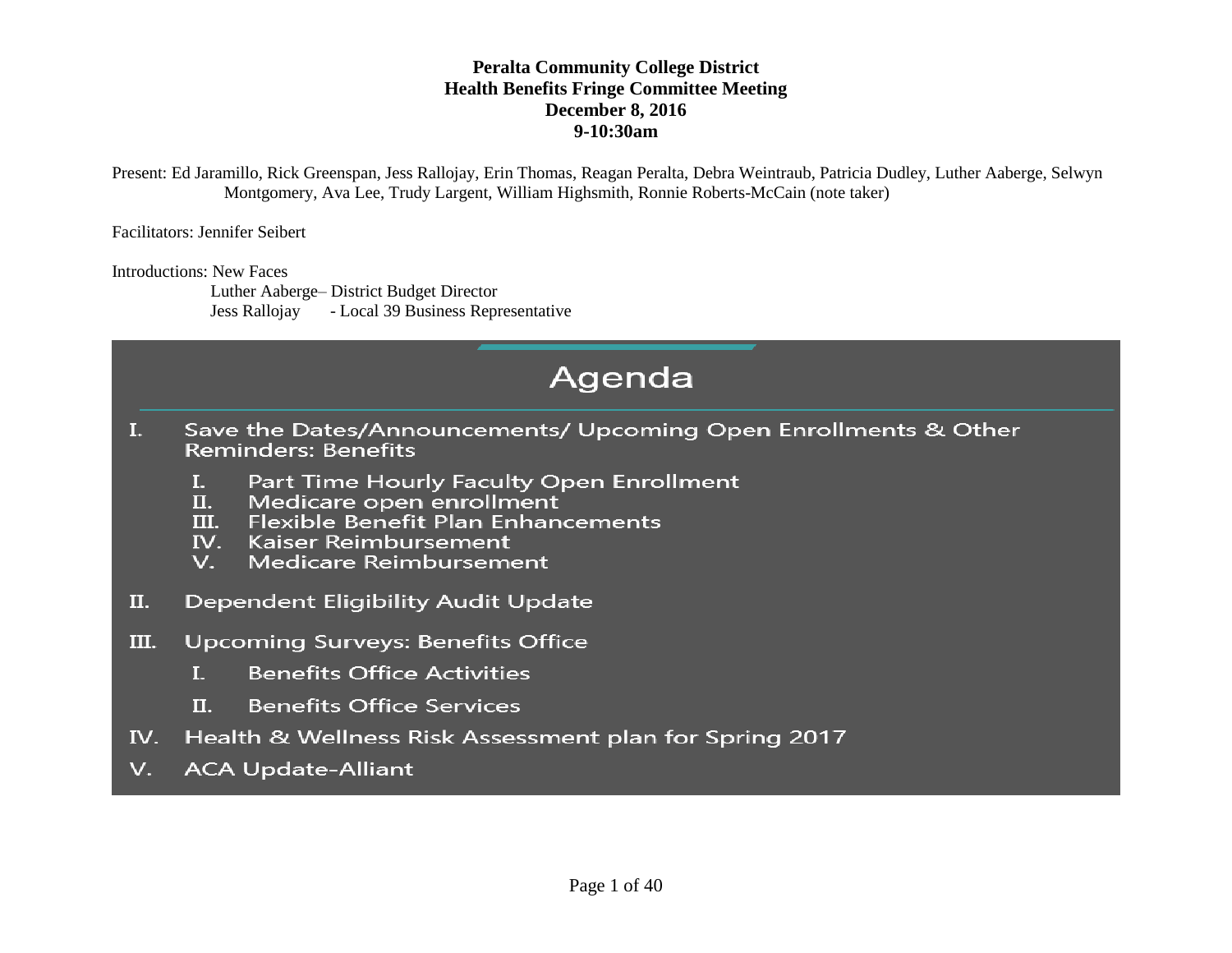# Save-the-Dates

### Upcoming Open Enrollments & Other Reminders

| Event                                             | <b>Window</b>                                                                                        | <b>Audience</b>                                                                                                                                                                                                                                          | <b>Take-a-ways</b>                                                                                                                                                                                                                                                         |
|---------------------------------------------------|------------------------------------------------------------------------------------------------------|----------------------------------------------------------------------------------------------------------------------------------------------------------------------------------------------------------------------------------------------------------|----------------------------------------------------------------------------------------------------------------------------------------------------------------------------------------------------------------------------------------------------------------------------|
| • Part-time and Hourly<br>Faculty open enrollment | Mailing early January<br>٠<br>Enroll by for Spring 2017<br>٠<br>coverage                             | * 700+ Part-time Hourly Faculty                                                                                                                                                                                                                          | $\checkmark$ Share the information                                                                                                                                                                                                                                         |
| Medicare open<br>enrollment                       | January 1 - March 31<br>٠<br>• Annual Campaign on<br>February 1                                      | Anyone reaching age 65 in 2017<br>٠<br>${\rm (approx.50)}$<br>Anyone who is age-eligible, retired,<br>٠<br>spouse of retiree AND not currently<br>enrolled (approx. 50)<br>Campaign is open to all<br>٠                                                  | Suggest a volunteer who will<br>make outgoing calls<br>January 23<br>✓<br>March 13<br>✓                                                                                                                                                                                    |
|                                                   |                                                                                                      | New guests participating in the 2017 Campaign on February 1 include<br>CALSTRS; CALPERS and Retired Public Employees Association of California<br>Delta Dental will answer questions about the dental options available through its connection with AARP |                                                                                                                                                                                                                                                                            |
| Kaiser Reimbursement                              | December 31<br>٠<br>June 30<br>٠                                                                     | • 700+ Any Kaiser member                                                                                                                                                                                                                                 | $\checkmark$ Remind your constituents to<br>submit receipts for<br>reimbursement                                                                                                                                                                                           |
| Medicare Reimbursement                            | Annually, quarterly,<br>٠<br>monthly, subject<br>contingent on the timing if<br>information received | • 400 (approx.) retirees & eligible<br>currently on Medicare                                                                                                                                                                                             | $\checkmark$ Remind your constituents to<br>submit annual verification<br>usually sent our by CMS during<br>this time of the year                                                                                                                                          |
| Flexible Benefits Open<br>٠<br>Enrollment         | • November $1 -$ December<br>16                                                                      | • Active employees who want to<br>participate in the pre-tax spending<br>account for medical and dependent<br>day care expenses for 2017                                                                                                                 | $\checkmark$ Election deadline extended to<br>December 16 to allow time for<br>processing in accordance with<br>business partners and IRS<br>deadlines<br>$\checkmark$ New features:<br>$\checkmark$ debit card convenience<br>$\checkmark$ contribution limit<br>increase |

© 2016 Alliant Insurance Services, Inc. All rights reserved. Alliant Employee Benefits, a division of Alliant Insurance Services, Inc. CA License No. 0C36861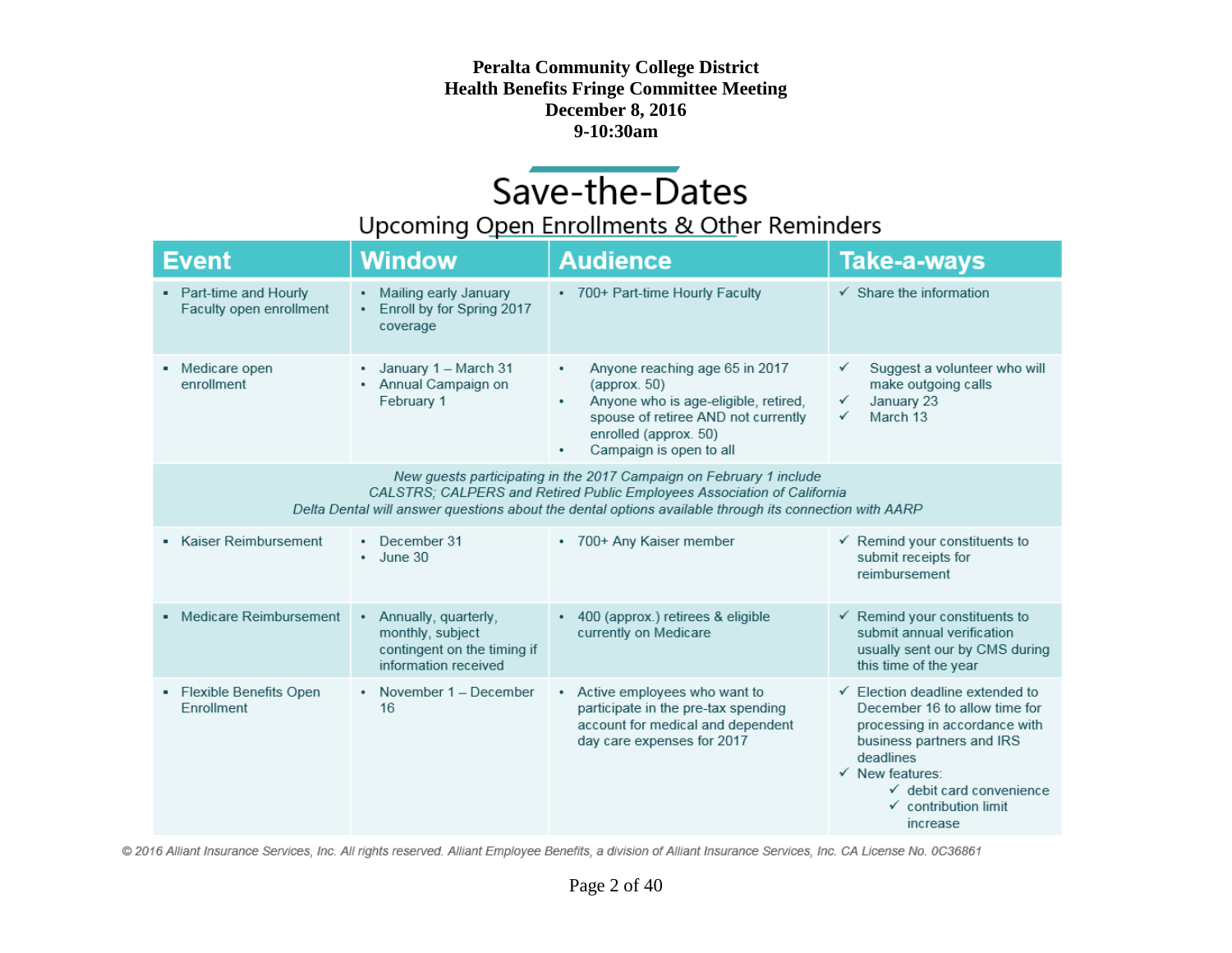| <b>Agenda Item</b>                                      | <b>Discussion</b>                                                     | <b>Follow-up Action</b> |
|---------------------------------------------------------|-----------------------------------------------------------------------|-------------------------|
| and Presenter(s)                                        |                                                                       | and Decisions           |
| Meeting Call                                            | $9:00$ am                                                             |                         |
| Jennifer                                                | Any suggestions on someone who can assist in making outgoing          |                         |
|                                                         | calls to the Retirees during the campaign, and there are two dates in |                         |
|                                                         | mind. Jan 23 & March 13.                                              |                         |
|                                                         | (Elaborates on the save the dates table above)                        |                         |
|                                                         | We mailed out the Medicare Premium Reimbursement for                  |                         |
|                                                         | November 28, 2016 to all eligible Retiree and eligible dependents.    |                         |
|                                                         | Take away is to remind them of the annual verifications.              |                         |
| Debbie                                                  | When people receive the Medicare Reimbursement form they are          |                         |
| $\checkmark$ Remind your constituents to                | not supposed to just look at it? Are they are supposed to complete it |                         |
| submit annual verification                              | annually, right?                                                      |                         |
| usually sent our by CMS during<br>this time of the year |                                                                       |                         |
|                                                         |                                                                       |                         |
| Jennifer                                                | It can be annually. The answer is there was a cover memo. Did you     |                         |
|                                                         | receive yours?                                                        |                         |
|                                                         |                                                                       |                         |
|                                                         |                                                                       |                         |
| Debbie                                                  | Yes                                                                   |                         |
|                                                         |                                                                       |                         |
| Jennifer                                                | There are instructions on what to do which includes completing it     |                         |
|                                                         | and attaching required documents before sending it in.                |                         |
|                                                         |                                                                       |                         |
| Debbie                                                  | Are people only supposed to fill it out annually or just once if they |                         |
|                                                         | didn't have any change?                                               |                         |
|                                                         |                                                                       |                         |
| Jennifer                                                | Let's go to the page 7 where you will find the form. (Jennifer goes   |                         |
|                                                         | over the Medicare Reimbursement form and the types of                 |                         |
|                                                         | documents required along with the frequently asked questions.)        |                         |
|                                                         |                                                                       |                         |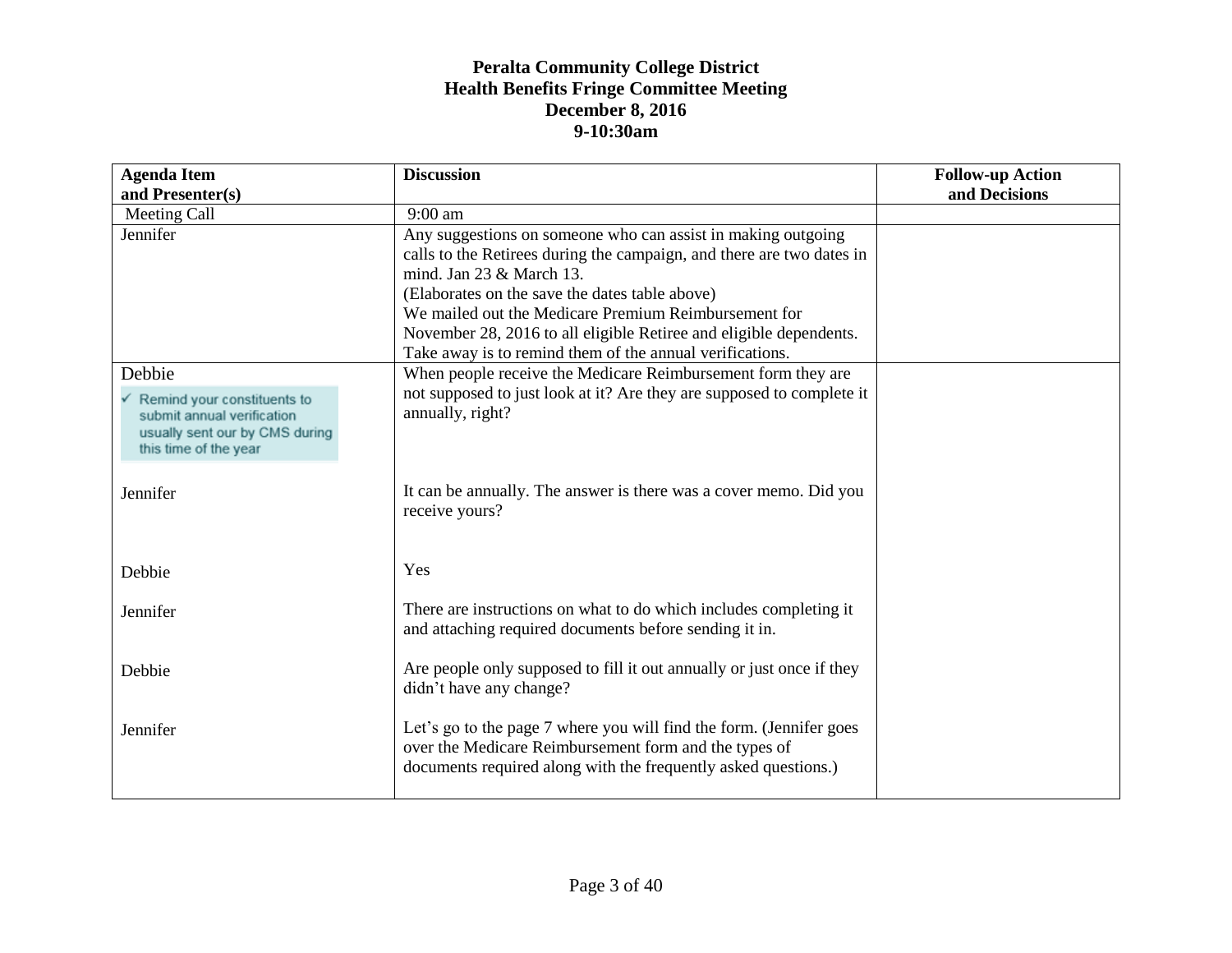| Debbie<br>Jennifer<br>Debbie                                                            | I see, once a year and thereafter.<br>Or thirty days if there is a change people are audited. So while I<br>cannot say unilaterally, or generally when it is, but what I can say<br>is generally once a year.<br>I see the answer. Thanks.                                                                                                                                                              |                                                                               |
|-----------------------------------------------------------------------------------------|---------------------------------------------------------------------------------------------------------------------------------------------------------------------------------------------------------------------------------------------------------------------------------------------------------------------------------------------------------------------------------------------------------|-------------------------------------------------------------------------------|
| Medicare open<br>enrollment<br>January 1 - March 31<br>Annual Campaign on<br>February 1 | Anyone reaching age 65 in 2017<br>$\langle$ approx. 50 $\rangle$<br>Anyone who is age-eligible, retired,<br>spouse of retiree AND not currently<br>enrolled (approx. 50)<br>Campaign is open to all                                                                                                                                                                                                     | Suggest a volunteer who will<br>make outgoing calls<br>January 23<br>March 13 |
| Jennifer<br>Debbie                                                                      | We are having our 9 <sup>th</sup> Annual Campaign on Feb, 1 2017. Debbie<br>did you already announce this to anyone?                                                                                                                                                                                                                                                                                    |                                                                               |
| Jennifer                                                                                | We are going to put it in our newsletter in January 2017.<br>Social Security and Kaiser will be among the vendors attending.<br>What particularly is being added is CalStrs is coming to participate<br>in workshops. They approached us to be a host-site for regular and<br>frequent workshops. CalSTRS is marketing the workshops and this<br>will be a pilot. CalPERS will be exclusive to Peralta. |                                                                               |
| Debbie                                                                                  | Can people sign up for personalized sessions at these workshops on<br>Feb 1?                                                                                                                                                                                                                                                                                                                            |                                                                               |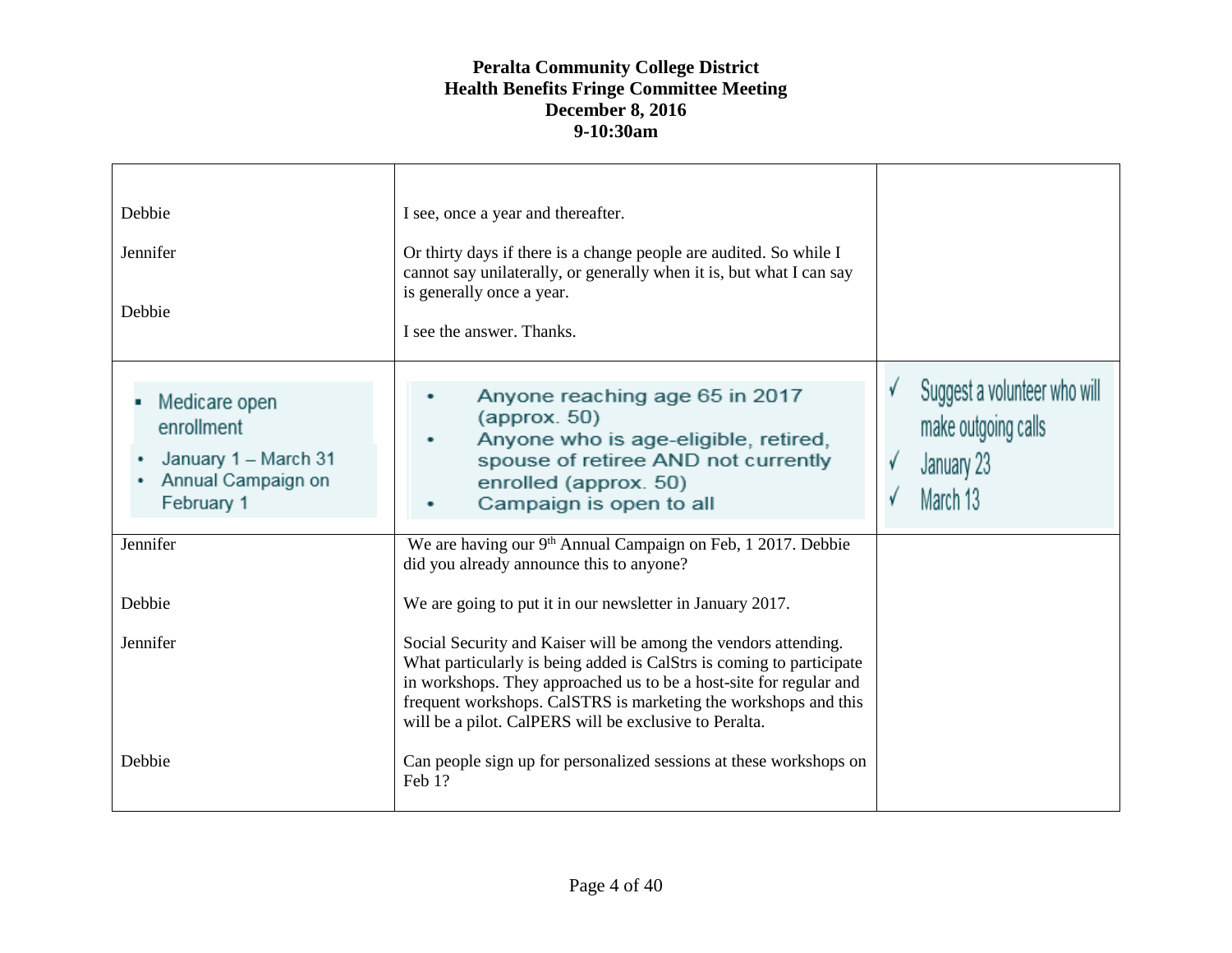| Jennifer                | The window for the workshop is intended to be educational and                                   |                                                      |
|-------------------------|-------------------------------------------------------------------------------------------------|------------------------------------------------------|
|                         | informative so if in that context they are offering counseling that                             |                                                      |
|                         | would be up to them as we are not regulating their agenda.                                      |                                                      |
|                         | We will also have the Retired Public Employees' Association of                                  |                                                      |
|                         | California. During a previous meeting I meet them and asked if                                  |                                                      |
|                         | they would meet to assist people with broader issues when it come                               |                                                      |
|                         | to their retirement as well as Delta Dental/AARP for dental options                             |                                                      |
|                         | for retirees.                                                                                   |                                                      |
|                         |                                                                                                 |                                                      |
| Jennifer                | (Noted that the Flexible Benefits Plan Open Enrollment deadline)                                |                                                      |
|                         | was extended to December 16, 2016)                                                              |                                                      |
|                         |                                                                                                 |                                                      |
| <b>Jennifer</b>         |                                                                                                 |                                                      |
|                         | There are two surveys coming up.                                                                | 2017 Annual Interest Survey                          |
|                         | 1. Employee Activities                                                                          | (Additional question will need to                    |
|                         | 2. Benefit Office Service Survey<br>(Jennifer refers to the slide from the Power Point with the | be emailed back to Jennifer by<br>December 16, 2016) |
|                         | questions)                                                                                      |                                                      |
|                         |                                                                                                 |                                                      |
|                         |                                                                                                 |                                                      |
|                         |                                                                                                 |                                                      |
| <b>Upcoming Surveys</b> |                                                                                                 |                                                      |
|                         |                                                                                                 |                                                      |
| Debbie                  | How will people know when the survey will be up on the website?                                 |                                                      |
|                         |                                                                                                 |                                                      |
| Jennifer                | Email and hard mail.                                                                            |                                                      |
|                         |                                                                                                 |                                                      |
| Debbie                  | Okay                                                                                            |                                                      |
|                         |                                                                                                 |                                                      |
|                         |                                                                                                 |                                                      |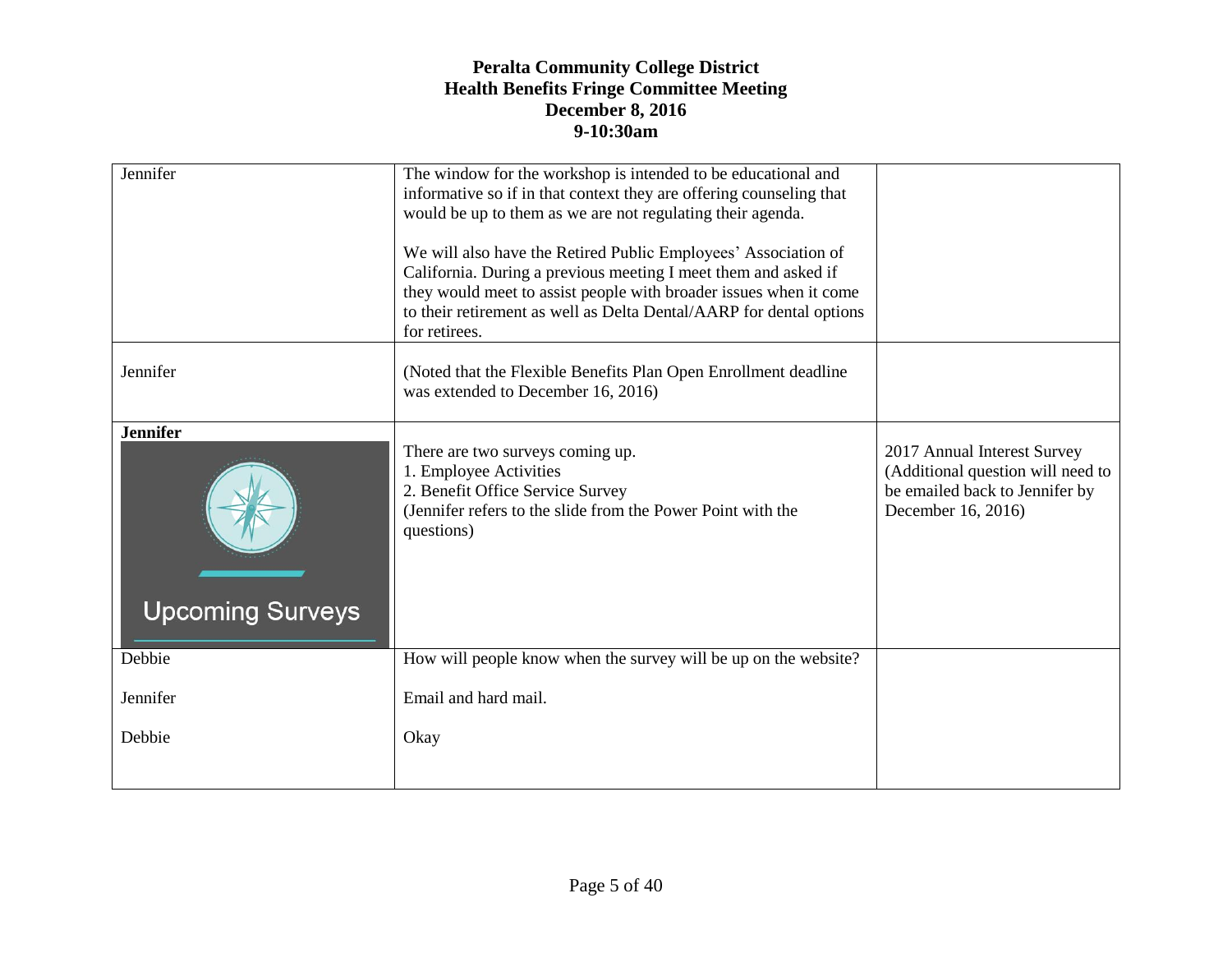| Rick     | As you know Faculty will be out after Finals until about January<br>24, 2017 and to think that the results will represent them is wrong.                                                                                                                                                                                                                                                            |  |
|----------|-----------------------------------------------------------------------------------------------------------------------------------------------------------------------------------------------------------------------------------------------------------------------------------------------------------------------------------------------------------------------------------------------------|--|
| Jennifer | If the idea is to capture the audience we may need to modify the                                                                                                                                                                                                                                                                                                                                    |  |
|          | date of the surveys. But they do use services around that time.                                                                                                                                                                                                                                                                                                                                     |  |
| Rick     | Well they might not be checking their emails around that time.<br>They are in Finals and then there is the break and then Flex week.<br>The first week of schools is a nightmare so a lot of time this sort of<br>thing goes to the bottom of the emails in the inbox and are not seen<br>again until the first week of February. When you finally get to the<br>email it is I guess I missed that. |  |
|          |                                                                                                                                                                                                                                                                                                                                                                                                     |  |
| Debbie   | (Debbie discusses that if the dates are modified they could<br>announce the two surveys and link/direct the members to the<br>Benefits website to participate in the surveys)                                                                                                                                                                                                                       |  |
| Rick     | Maybe do them both in February.                                                                                                                                                                                                                                                                                                                                                                     |  |
| Jennifer | Let us hear from you guys (L39), how do I reach your members?                                                                                                                                                                                                                                                                                                                                       |  |
| Selwyn   | A lot of the members do not read their emails. Maybe the hard<br>copies because even though they have email addresses they do not<br>check them.                                                                                                                                                                                                                                                    |  |
| Jennifer | So how does the union get their information to the members?                                                                                                                                                                                                                                                                                                                                         |  |
| Selwyn   | I go to the meeting and give the information to the Department<br>heads and if there are email that I think they need to look at I tell<br>them.                                                                                                                                                                                                                                                    |  |
|          |                                                                                                                                                                                                                                                                                                                                                                                                     |  |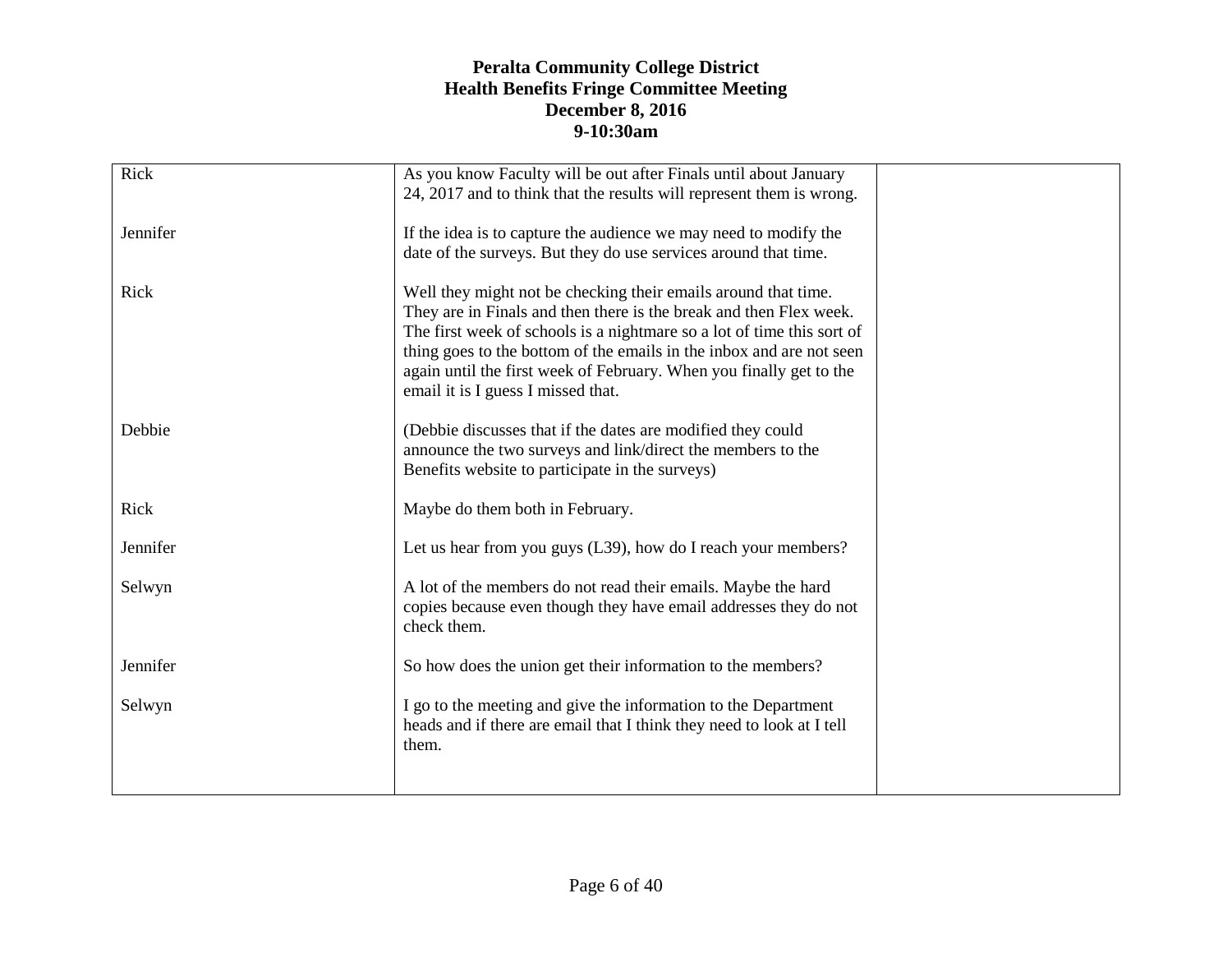| Will     | I print the information and post it at Laney and also discuss the<br>information at the Friday meeting. Custodians do not have direct<br>access to check their emails.                                                                                                                                                                                                                                                                                        |  |
|----------|---------------------------------------------------------------------------------------------------------------------------------------------------------------------------------------------------------------------------------------------------------------------------------------------------------------------------------------------------------------------------------------------------------------------------------------------------------------|--|
| Ava      | I don't think there is an issue with them receiving the information.<br>Maybe in order to get them to do the survey we need more catchy<br>phrases and details on the importance of doing the survey. I agree<br>with Rick that February would be better for the surveys. Early<br>February would be more inclusive instead of around the holidays.                                                                                                           |  |
| Jennifer | How about if we stagger them or a longer turnaround time for<br>them. What do you think?                                                                                                                                                                                                                                                                                                                                                                      |  |
| Debbie   | (Debbie discussed that if people are given a few weeks to respond<br>that would be sufficient because usually if they do not respond in<br>that time they probably wouldn't. She feels that February would be<br>good and hard copies would be better for their membership. She<br>said that she will think about additional questions for the surveys<br>and email them in but hopes that there is more spaces for individual<br>comments after each choice) |  |
| Jennifer | (Jennifer explains that not all questions require a comments box but<br>where appropriate they will be added)                                                                                                                                                                                                                                                                                                                                                 |  |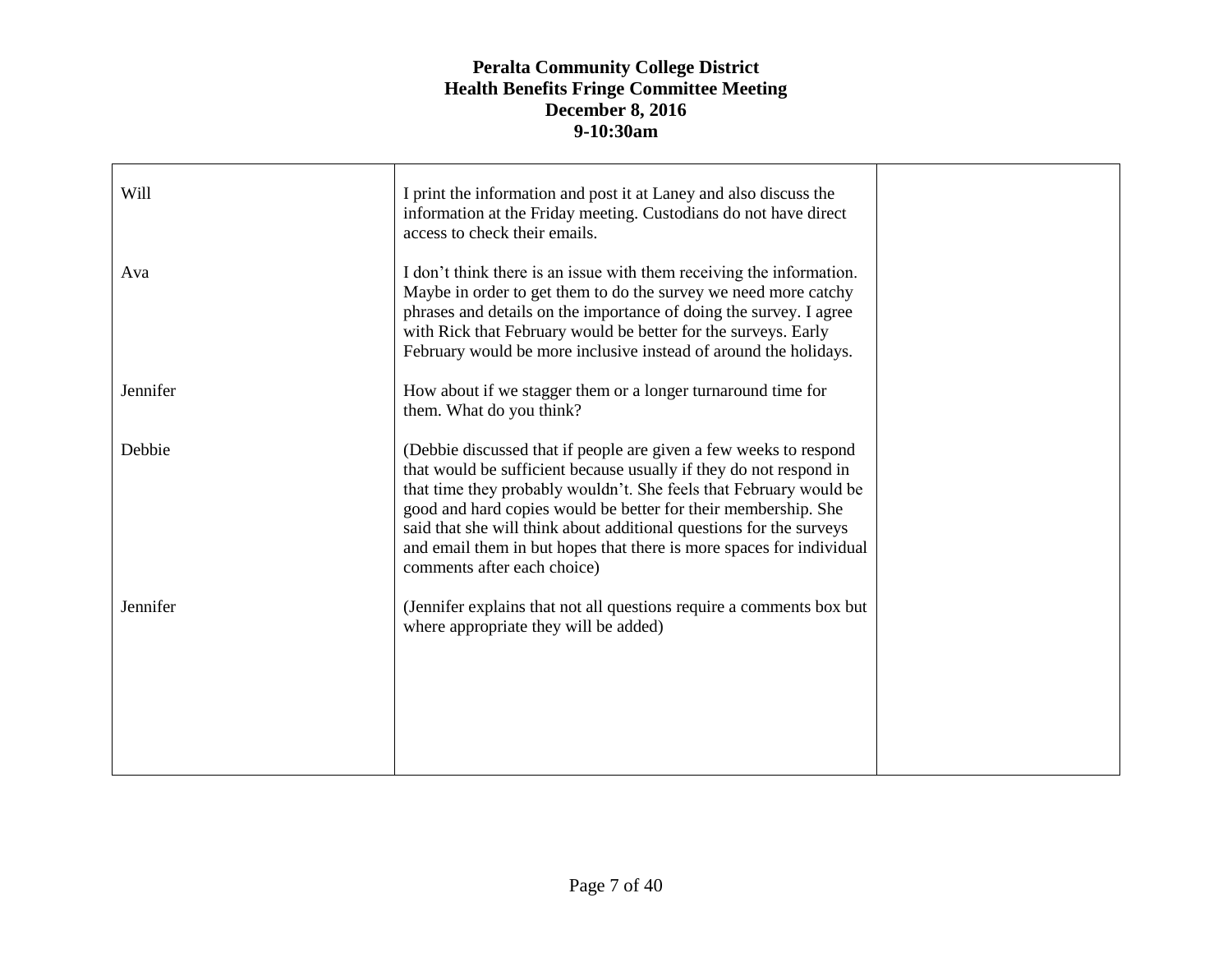| Dependent Eligibility Audit (DEA)<br>September 19, 2016-November 14, 2016 |                                                                                                                                                                                                                                                                                                                                                                                                                                                                                                                                                                                                                                                                                                                                                                                                   |                                                                                                                                                                                                                                                                                                                                                                                                                             |
|---------------------------------------------------------------------------|---------------------------------------------------------------------------------------------------------------------------------------------------------------------------------------------------------------------------------------------------------------------------------------------------------------------------------------------------------------------------------------------------------------------------------------------------------------------------------------------------------------------------------------------------------------------------------------------------------------------------------------------------------------------------------------------------------------------------------------------------------------------------------------------------|-----------------------------------------------------------------------------------------------------------------------------------------------------------------------------------------------------------------------------------------------------------------------------------------------------------------------------------------------------------------------------------------------------------------------------|
| Jennifer                                                                  | (Jennifer goes over the results of the Dependent Eligibility Audit<br>results which can be found on page 18 of the handout. She also<br>mentioned that he Union will receive a list of the members that still<br>haven't completed the audit process by December 16, 2016)                                                                                                                                                                                                                                                                                                                                                                                                                                                                                                                        |                                                                                                                                                                                                                                                                                                                                                                                                                             |
|                                                                           | Members are still sending in information to CoreSource and the<br>District and we are still processing that information/documentation<br>as it is received. We reached a 98% participation rate)                                                                                                                                                                                                                                                                                                                                                                                                                                                                                                                                                                                                  |                                                                                                                                                                                                                                                                                                                                                                                                                             |
| Reagan                                                                    | List will be specific to each union.                                                                                                                                                                                                                                                                                                                                                                                                                                                                                                                                                                                                                                                                                                                                                              |                                                                                                                                                                                                                                                                                                                                                                                                                             |
| Jennifer                                                                  | There are several reason why a member may not respond. Reasons<br>like the dependent may no longer be eligible and the District will<br>drop the dependent. They don't feel the District will take any<br>action to remove the dependent if they do not comply and some<br>employees just procrastinate and do not obtain the required<br>documents by the deadline. (Jennifer thanked everyone for their<br>help and participation. She continued to discuss that we still have<br>work to do in verifying the 81 employee's dependents that are still<br>not verified) The District will review what information is on file to<br>see if it can be used to verify some of the outstanding verifications.<br>We will still continue to generate verifications as the information is<br>received. | 1. The Dependent Audit so<br>far has saved the District<br>about \$31,000 in<br>premiums.<br>2. Review data integrity<br>earlier in the process.<br>3. Clearer communications<br>to affected employees.<br>4. Consider more<br>communications directly<br>with the dependent<br>(sometime the<br>dependent reads the<br>mail that the employee<br>doesn't).<br>5. Enlist constituent<br>feedback earlier in the<br>process. |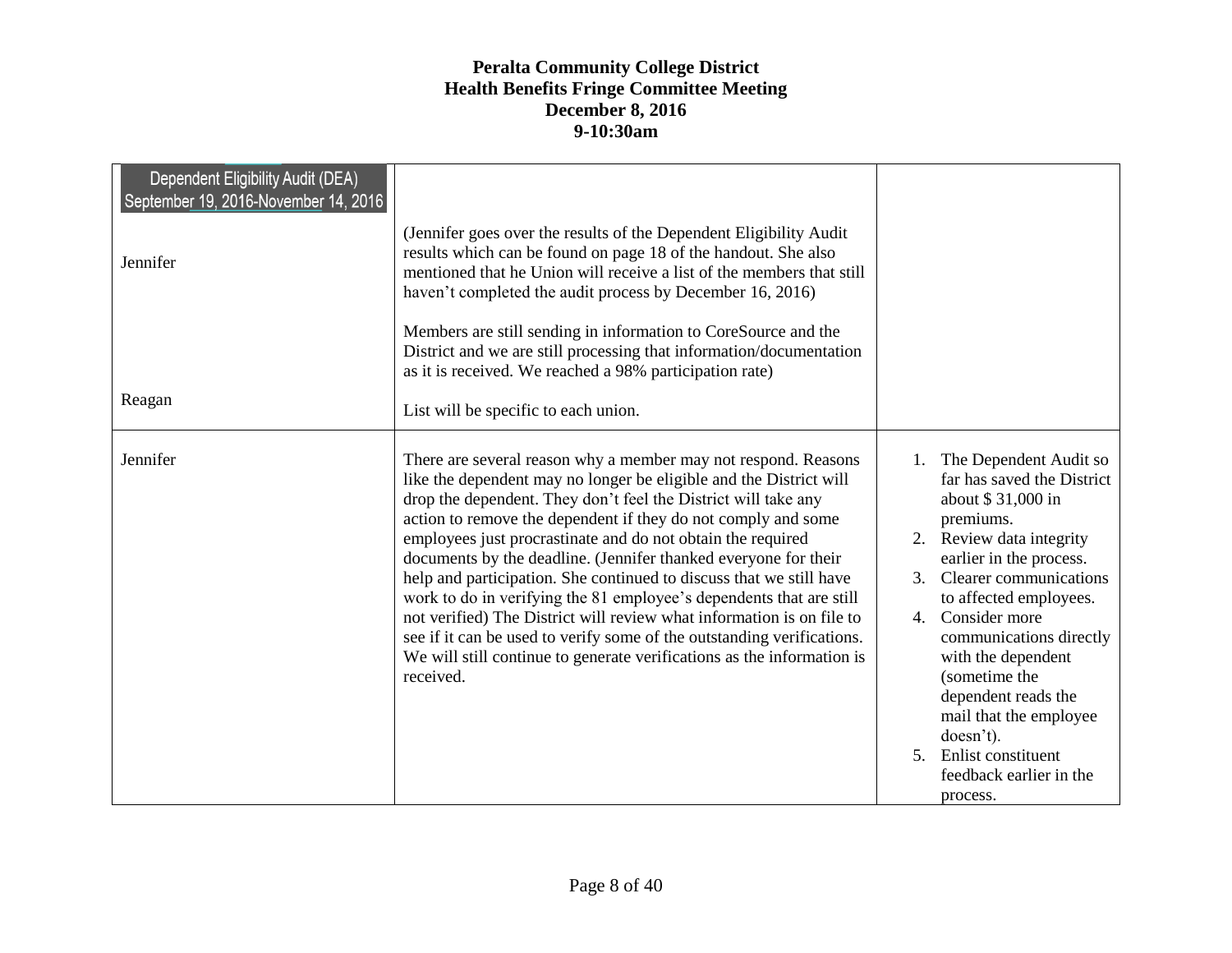| Debbie   | I am going to be writing the Presidents report for PRO. I want to<br>know who authorized the consequences for missing the deadline? I<br>think the whole group would like to know the answer because to<br>me, in union contracts and people who retire are subject to these<br>contacts have certain contractual rights to our healthcare so when<br>the District sends something out that says when you don't do this<br>thing by a particular deadline your health benefits that are in your<br>contract will be removed from you I am wonder who authorized<br>those consequences. I also would like to know who set the time-<br>table? Who was managing and trying to correct the multiple sort of<br>miss communications between the time people first received their<br>packet, sent it in, and were told nothing had been received? Who at<br>the District had the authority and used it to not inform? I need<br>clarification of if a dependent is eligible and did not turn in the<br>paperwork for whatever reason that dependent will be reenrolled<br>prior to May 2016 if they meet the eligibility requirements. If that<br>not trueI just need some clarification. If tomorrow someone<br>came in with their paperwork and had an eligible dependent and at<br>this point failed to document or some of these people whose spouse<br>relationship for instance has not been adequately established but<br>they manage within the next week or two to establish that they are<br>actually married or have a legal relationship with that person are<br>those people not going to be allowed Somehow you have<br>decided to take away people's rights to their healthcare, that a huge<br>serious consequence which I don't think any of the unions were<br>consulted about but, um, I want to know is that true? |  |
|----------|-----------------------------------------------------------------------------------------------------------------------------------------------------------------------------------------------------------------------------------------------------------------------------------------------------------------------------------------------------------------------------------------------------------------------------------------------------------------------------------------------------------------------------------------------------------------------------------------------------------------------------------------------------------------------------------------------------------------------------------------------------------------------------------------------------------------------------------------------------------------------------------------------------------------------------------------------------------------------------------------------------------------------------------------------------------------------------------------------------------------------------------------------------------------------------------------------------------------------------------------------------------------------------------------------------------------------------------------------------------------------------------------------------------------------------------------------------------------------------------------------------------------------------------------------------------------------------------------------------------------------------------------------------------------------------------------------------------------------------------------------------------------------------------------------------------------------------------|--|
| Jennifer | Which question was it?                                                                                                                                                                                                                                                                                                                                                                                                                                                                                                                                                                                                                                                                                                                                                                                                                                                                                                                                                                                                                                                                                                                                                                                                                                                                                                                                                                                                                                                                                                                                                                                                                                                                                                                                                                                                            |  |
| Debbie   | Well, let's go to this if somebody tomorrow came in, had all their<br>paperwork to establish they are married and it's a legal                                                                                                                                                                                                                                                                                                                                                                                                                                                                                                                                                                                                                                                                                                                                                                                                                                                                                                                                                                                                                                                                                                                                                                                                                                                                                                                                                                                                                                                                                                                                                                                                                                                                                                    |  |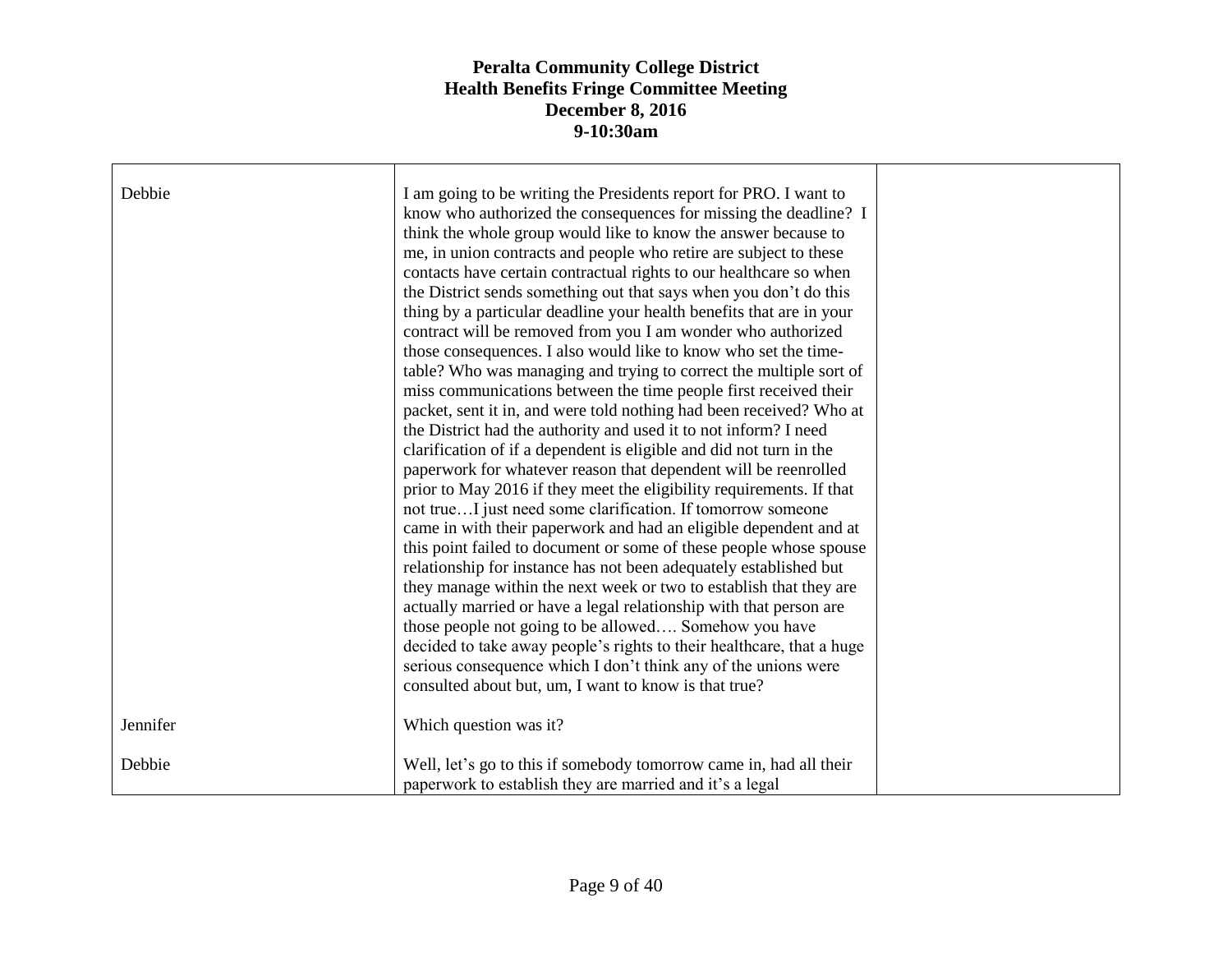|                        | relationship, the dependent is eligible under Peralta's guidelines is<br>eligible for dependent coverage. Are you sticking to that because<br>they missed the Nov 11 deadline that person's dependent will now                                                                                                                                                                                                                                                                                                                                                                                                                                                                                                                                                                                   |  |
|------------------------|--------------------------------------------------------------------------------------------------------------------------------------------------------------------------------------------------------------------------------------------------------------------------------------------------------------------------------------------------------------------------------------------------------------------------------------------------------------------------------------------------------------------------------------------------------------------------------------------------------------------------------------------------------------------------------------------------------------------------------------------------------------------------------------------------|--|
|                        | be without healthcare until July 2017.                                                                                                                                                                                                                                                                                                                                                                                                                                                                                                                                                                                                                                                                                                                                                           |  |
| Jennifer               | No but if you go to the website you will see where we have the<br>most current information about what happens to the information<br>received after the deadline so we are still processing, there has been<br>no action. So if the question is what happens to late forms received<br>after the deadline, we continue to process them.                                                                                                                                                                                                                                                                                                                                                                                                                                                           |  |
| Debbie                 | I understand that you continue to process them. Are those people<br>going to be allowed to re-enroll if they meet the eligibility<br>requirements?                                                                                                                                                                                                                                                                                                                                                                                                                                                                                                                                                                                                                                               |  |
| V C Largent & Jennifer | Yes                                                                                                                                                                                                                                                                                                                                                                                                                                                                                                                                                                                                                                                                                                                                                                                              |  |
| Debbie                 | Pro kept saying, can you just tell people that this is very important<br>you should fill these things out but I mean this is such a huge<br>stressful consequence to put on people that in fact isn't even true.                                                                                                                                                                                                                                                                                                                                                                                                                                                                                                                                                                                 |  |
| V C Largent            | Hi Everybody good morning. So let me just put this out there.<br>Those of you who worked with me for a number of years know that<br>I don't make excuses, If there is a process issue or an issue we try<br>to collaborate to address the issue and clearly the independent audit<br>this year had a lot of perfect storm issues, if you will, that created a<br>lot of anxiety on retirees and employees. The Benefits Office has<br>already discussed this and I think I have discussed this in some of<br>PFT's negotiations but we had incidences where people who live in<br>WA and OR (Retirees), never got the package to even fill-out, yet<br>they were being told the deadline approaching you are going to be<br>dis-enrolled, okay, those are serious consequences and the fact that |  |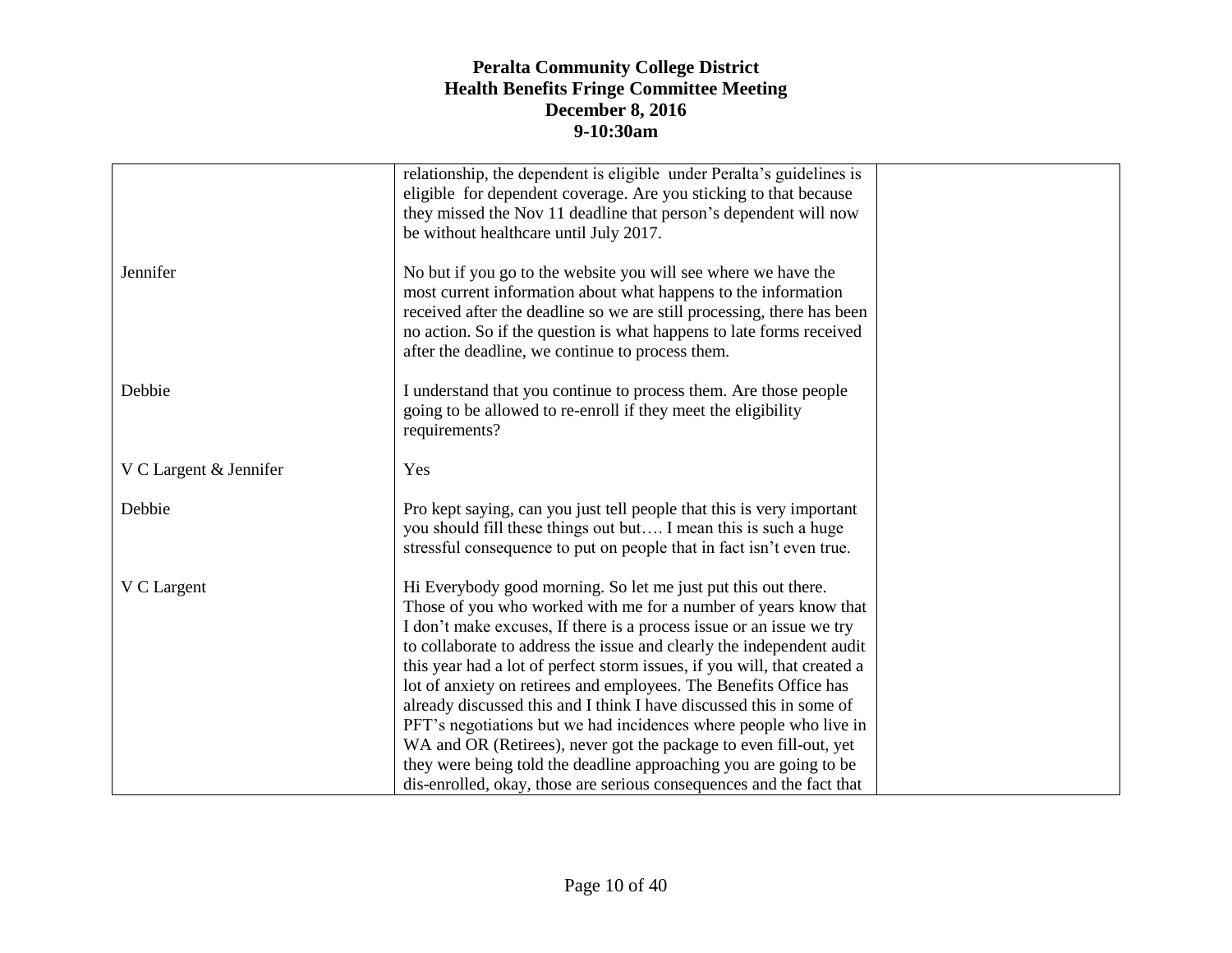| we can dis-enroll you and then enroll you back what happens to the      |  |
|-------------------------------------------------------------------------|--|
| gap period of that is a major issue, and that cannot be taken lightly.  |  |
| I know for a fact that there were people, active employees here at      |  |
| the District Office that never got their package so it wasn't just      |  |
| retirees. So there were a lot of things going on at the District during |  |
| that time period, you know we had the shutdown for that period of       |  |
| about 2.5 weeks. Mail was shut down because of the fumigation           |  |
| issue so there were a lot of unanticipated issues that came up          |  |
| during the audit period that we didn't have in prior years where we     |  |
| should have better positioned ourselves and responded more              |  |
| accurately, more timely to information and be sensitive with that.      |  |
| So I say that to say that we hear your concerns and we will respond     |  |
| to all of your questions, not here, we need to do some research and     |  |
| that things we can respond to here like your questions about, will      |  |
| they be allowed to enroll? The simple answer is yes. So a lot of the    |  |
| things that happened were not the retirees fault, they were not the     |  |
| employees fault. Benefits are doing the best they can and there         |  |
| were, quite frankly, some hiccups that could have been avoided and      |  |
| clearly with more defined information and that's why you got a lot      |  |
| of, not you Debbie in particular, you know a lot of information was     |  |
| sent out saying that the intent of this is not to cancel peoples        |  |
| insurance. At some point for those very few, I think there were         |  |
| five, who said they were not going to fill it out for whatever reason,  |  |
| they don't have their documentation, those are the ones, and that is    |  |
| the intent of the audit, not the ones that didn't get the packet, not   |  |
| the ones who were confused about things that we should have             |  |
| better explained. I just wanted to put that out there so that we hear   |  |
| it, and we do this every two years so we have ample internal            |  |
| planning time to be able to do a better job in the future is how we     |  |
| handle this and the information we put out. So I appreciate the         |  |
| feedback, Benefits appreciates the feedback and we are going to do      |  |
| a better on to how we manage it in the future.                          |  |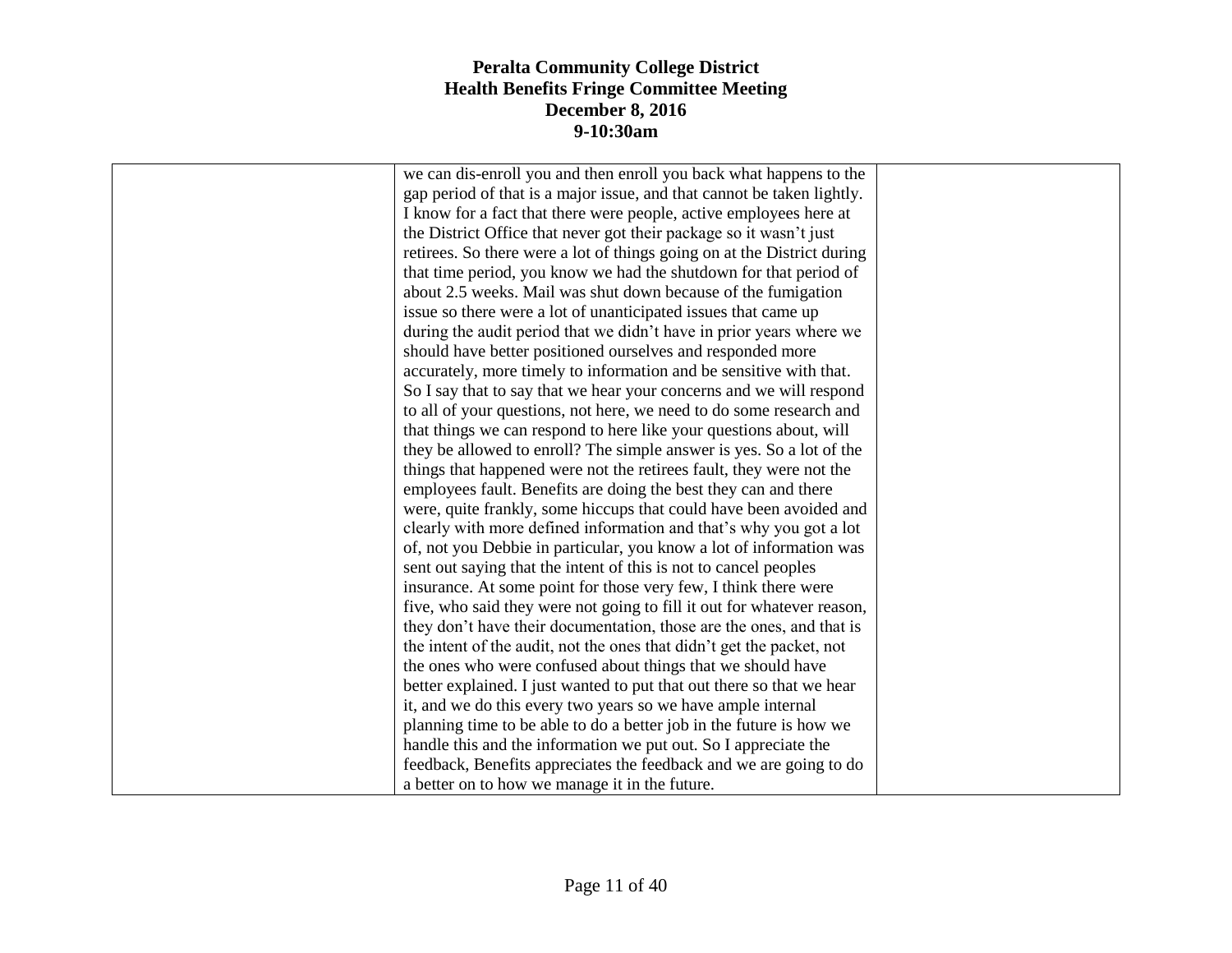| Debbie   | Thank you.                                                                                                                                                                                                                                                                                                                                                                                                                                                                                                                                                                                                                                                                                                                                                                                                                                                                                                                                                                                                                                                                                                                                                                                                                                                                                                                                                                                                                                                                                                                                                                                                                                                                                                                         |  |
|----------|------------------------------------------------------------------------------------------------------------------------------------------------------------------------------------------------------------------------------------------------------------------------------------------------------------------------------------------------------------------------------------------------------------------------------------------------------------------------------------------------------------------------------------------------------------------------------------------------------------------------------------------------------------------------------------------------------------------------------------------------------------------------------------------------------------------------------------------------------------------------------------------------------------------------------------------------------------------------------------------------------------------------------------------------------------------------------------------------------------------------------------------------------------------------------------------------------------------------------------------------------------------------------------------------------------------------------------------------------------------------------------------------------------------------------------------------------------------------------------------------------------------------------------------------------------------------------------------------------------------------------------------------------------------------------------------------------------------------------------|--|
| Rick     | Jennifer do we know how many of those 59 people are members of<br>PFT and or Retirees?                                                                                                                                                                                                                                                                                                                                                                                                                                                                                                                                                                                                                                                                                                                                                                                                                                                                                                                                                                                                                                                                                                                                                                                                                                                                                                                                                                                                                                                                                                                                                                                                                                             |  |
| Jennifer | We will know by the end of December $\dots$ Dec $16th$ we will know.                                                                                                                                                                                                                                                                                                                                                                                                                                                                                                                                                                                                                                                                                                                                                                                                                                                                                                                                                                                                                                                                                                                                                                                                                                                                                                                                                                                                                                                                                                                                                                                                                                                               |  |
| Rick     | So my next questions had to do with something else I sent to Trudy<br>is the issue of planning for the next time because if this is going to<br>happen every two years we have to start planning now if we are<br>going to get it right. If you are sending these out six months ahead<br>of time that means the audits is going to being a year and a half<br>from now. So we need to sit down at some point to figure this out<br>so that it doesn't cause problems. The one specific thing I want to<br>reiterate, which Ava brought up last time we had the meeting, is<br>that a lot of people, I followed up with a lot of PFT members at<br>Alameda College who received notices said the same thing Ava<br>said. I already sent in my child's birth certificate 2 years ago you<br>have it, and I say well they destroyed it, and they say well if they<br>knew they need it why would they destroy it if they knew they<br>would need it two years from now and just send a notice saying I<br>still got your birth certificate and if the child is dead let me know or<br>something. What he said is that he had just moved and everything<br>was in boxes so he got the request and he thought that they already<br>had it because he sent it in two years ago so he didn't send it and he<br>was sorry about that. Now he was going to have to go back through<br>boxes to search for the birth certificate. The point is that he was<br>very frustrated that this was going to happen every two years that<br>somebody doesn't say, well we got the stuff two years ago and if<br>hasn't changed let us know. This is the kind of thing we need to<br>talk about in enough time so we can figure out how to deal with |  |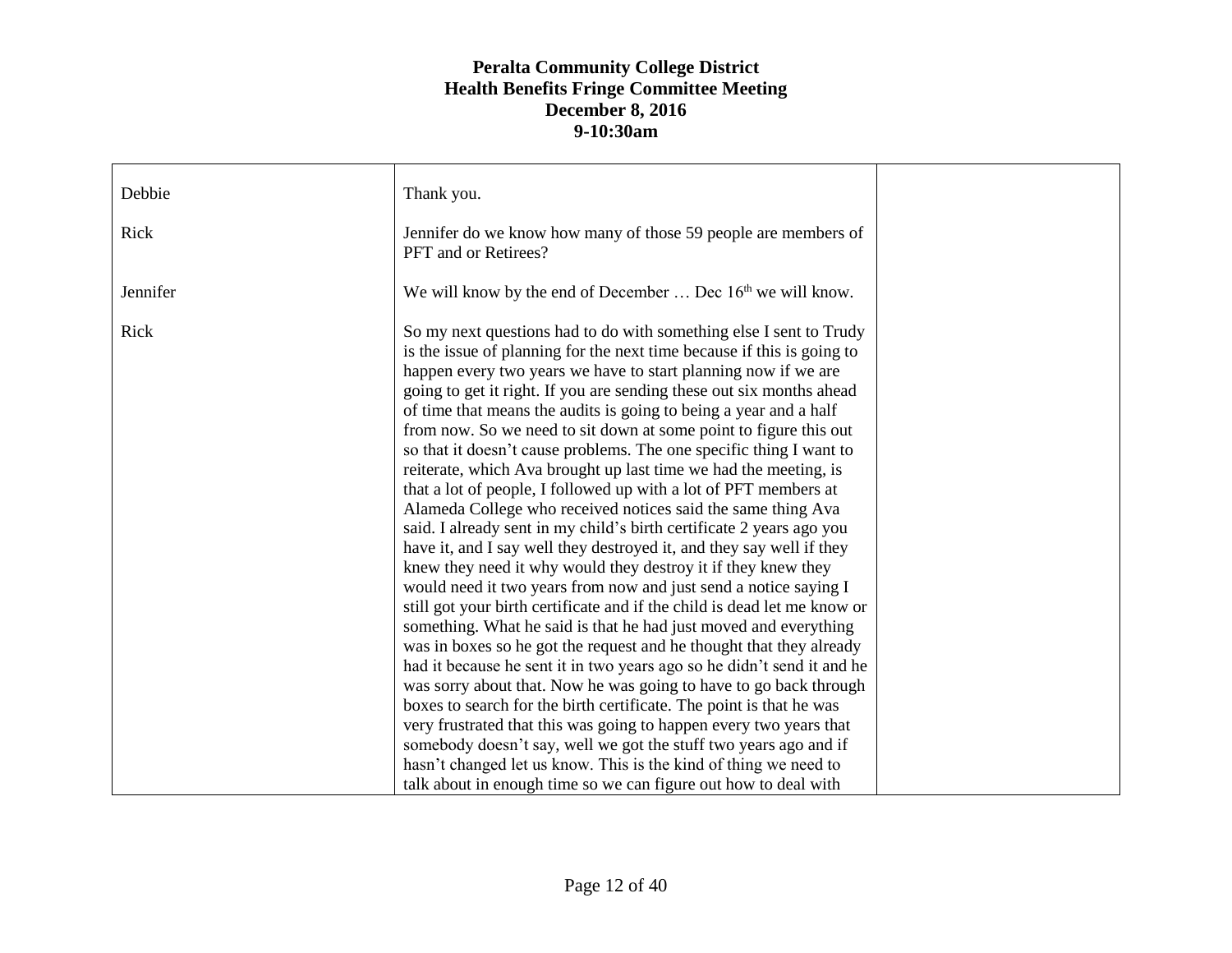| this in time. It seems to me that if they didn't destroy the birth  |  |
|---------------------------------------------------------------------|--|
| certificate and they have a file on this person, and they have      |  |
| the birth certificate they could send him an email and say we       |  |
| have a birth certificate on file is that still valid? And then he   |  |
| wouldn't have to find the birth certificate makes a copy of it      |  |
| fax it in or email it in but people did it. I think we just need to |  |
| start talking about this kind of things soon enough so that we      |  |
| can, you know, if the audit is two years from now, that means       |  |
| six months ahead of time we can start sending this                  |  |
| information out sooner rather than later. So there were a           |  |
| bunch of questions that I sent to you Trudy that could come         |  |
| up. Debbie actually send them to you about processes and            |  |
| procedures and stuff that we need to start talking about at         |  |
| some point. What Trudy was saying is not clear because              |  |
| whatever we decide is going to apply to all of the bargaining       |  |
| units, but the PFT wants a side letter at least I mean just         |  |
| maybe one for everybody but we just want one for ourselves          |  |
| that specifies the process so that if we run into this kind of      |  |
| thing again we have a whole set of rules and if the Personnel       |  |
| changes it's clear how we're going to do it and whether we          |  |
| talk about it in this committee or whether we talk about it in a    |  |
| smaller group. My point is we probably got to start sooner          |  |
| rather than later. My point is that not right away but in may       |  |
| be couple of months from now I think it is time for us to           |  |
| figure this out for the next time. It seems like a long way off     |  |
| but just researching the legal requirements about if                |  |
| somebody's sends in the birth certificate I mean I know if          |  |
| my kid was born I bought in the birth certificate to you guys.      |  |
| Back in the olden days we would come in and sign up like            |  |
| when you had a baby and you would come into the benefits            |  |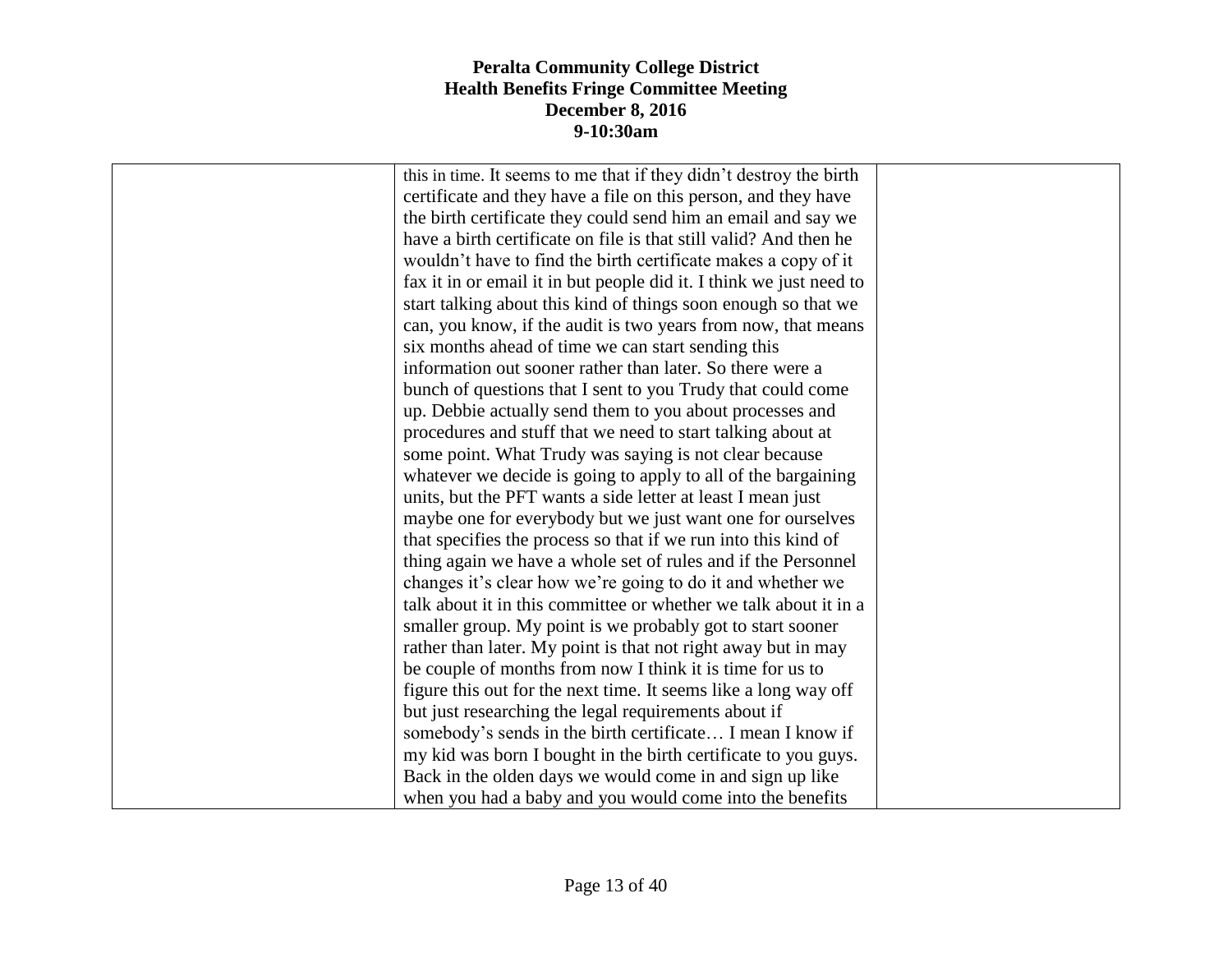|             | office with your birth certificate. So I don't know if you guys<br>throw that away after a while or if you still keep it or what<br>happens to CoreSource and them being the vendor you know<br>it seems like that kind of thing, marriage certificates all that<br>kind of stuff, court orders you know We need to just start<br>thinking about those kinds of things in advance. We need to<br>figure out a process and not just drop it today and think about<br>it two years from now when it comes up again. |  |
|-------------|-------------------------------------------------------------------------------------------------------------------------------------------------------------------------------------------------------------------------------------------------------------------------------------------------------------------------------------------------------------------------------------------------------------------------------------------------------------------------------------------------------------------|--|
| V.C Largent | Point well taken.                                                                                                                                                                                                                                                                                                                                                                                                                                                                                                 |  |
| Jennifer    | I want to say the ones that haven't responded the district will<br>have ongoing efforts that will include looking in the file to<br>see if we already had it. Which is easy for kids which in fact<br>if we get it. A little bit more challenging on the spouses.                                                                                                                                                                                                                                                 |  |
| Debbie      | So                                                                                                                                                                                                                                                                                                                                                                                                                                                                                                                |  |
| Jennifer    | One more thing on that, if we just did children and not the<br>whole group then we could look at discriminatory issues.                                                                                                                                                                                                                                                                                                                                                                                           |  |
| Rick        | Oh yeah I don't have a problem doing the whole group.                                                                                                                                                                                                                                                                                                                                                                                                                                                             |  |
| Debbie      | I did work with people from PRO and we did come up with<br>sort of an idea, side letter idea for PFT which I would be                                                                                                                                                                                                                                                                                                                                                                                             |  |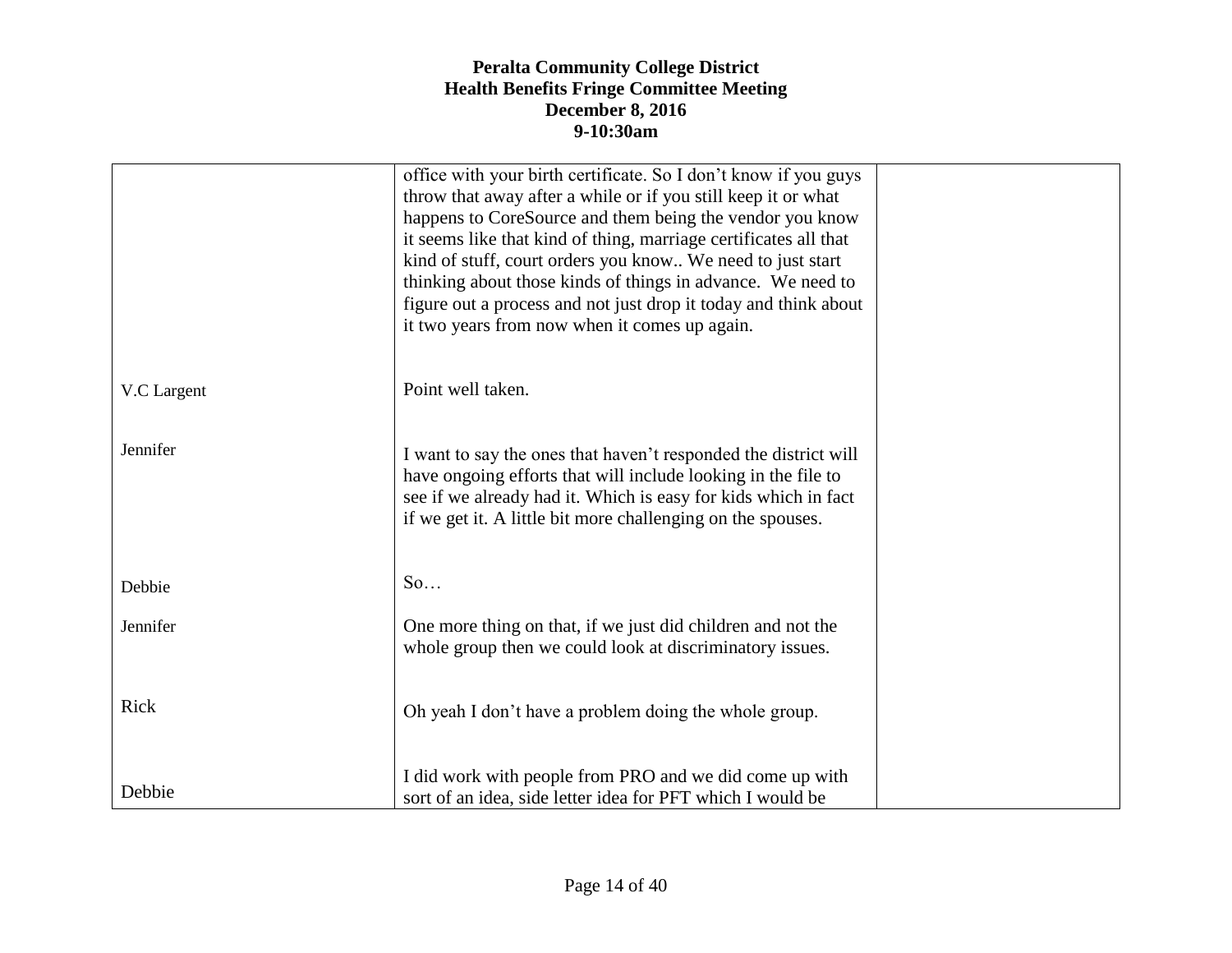|             | happy PFT lined it all up nice and pretty to the other<br>Unions so that you can see but basically it was kind of like<br>what Rick was saying like agreeing on a timeline which the<br>Unions and PRO, even though we are not a bargaining agent<br>would sit down and talk about a reasonable timeline and talk<br>together about ways that our Unions or organizations could<br>help with the audit and work with our members. Also we will<br>review how the materials are going to be distributed and what<br>is the best way. Like you were saying a lot of members don't<br>check their mail and all those kind of things but also to goes<br>back to one of my questions here which is who determines<br>the consequences here for failing to meet a deadline. To me<br>that seems like a pretty crucial issue. This is a big deal<br>because I think this is what created the most amount of stress<br>four people. |  |
|-------------|------------------------------------------------------------------------------------------------------------------------------------------------------------------------------------------------------------------------------------------------------------------------------------------------------------------------------------------------------------------------------------------------------------------------------------------------------------------------------------------------------------------------------------------------------------------------------------------------------------------------------------------------------------------------------------------------------------------------------------------------------------------------------------------------------------------------------------------------------------------------------------------------------------------------------|--|
| V.C Largent | Can I just make a general statement? I would like to<br>distinguish between, in general, not meeting a deadline<br>established and not responding at all to the information. To<br>me there's a big distinction. So people genuinely so got so<br>concerned about the deadline and there has to be some<br>consequences at the end of the day down the process pipe, if<br>you will, because again the intent is not to dis-enroll people<br>but to make sure that the people we are actually covering, that<br>they're actually their dependents that we should be covering.<br>So that was the whole intent of the independent audit. And<br>then when the District puts a deadline to that without further                                                                                                                                                                                                                |  |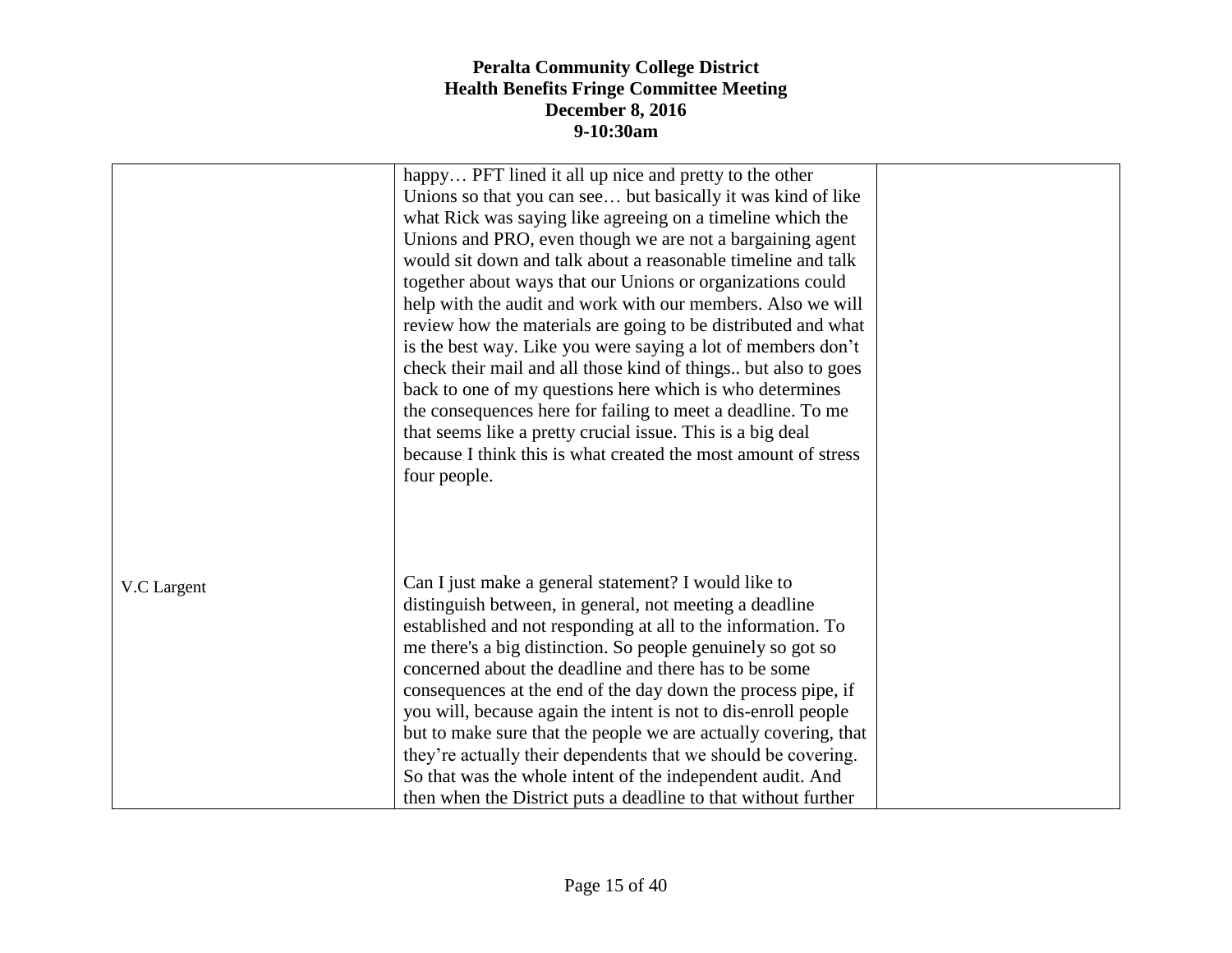|             | explaining what would happen and what we mean by that,<br>that can become a problem but there needs to be some type of<br>time frame for that. But the dis-enrolling of people is separate<br>from the deadline. It should be at the end of the day if we<br>don't receive your information and we verified you've got it<br>and like I said probably 5 people actually said they're not<br>going to fill it out. They are not going to do it for their<br>personal reasons. Those are the people that we can't verify<br>their dependents and those are the only people that should be<br>told that as a result of that it is documented and your response<br>that the District cannot continue on our plan versus people<br>who did not meet a deadline that kept moving if you will<br>okay. |  |
|-------------|-------------------------------------------------------------------------------------------------------------------------------------------------------------------------------------------------------------------------------------------------------------------------------------------------------------------------------------------------------------------------------------------------------------------------------------------------------------------------------------------------------------------------------------------------------------------------------------------------------------------------------------------------------------------------------------------------------------------------------------------------------------------------------------------------|--|
| Debbie      | I do agree that at some point if you don't if for whatever<br>reason you are refusing to participate that there is some<br>consequence. I guess what I'm saying is that it would be far<br>more productive if the stakeholders were part of the initial<br>timeline setting. Agreeing that if such and such as such and<br>such a point this is the next step. I think that it would be a<br>much better experience for everybody involved and there are<br>a lot of things I think a lot of us learned during this process<br>that would be good to share so that it doesn't happen again.                                                                                                                                                                                                     |  |
| V.C Largent | And that's why I felt this conversation here with the health<br>benefits committee it's important to have as I said in my<br>email to Rick we should share what the experience was so                                                                                                                                                                                                                                                                                                                                                                                                                                                                                                                                                                                                           |  |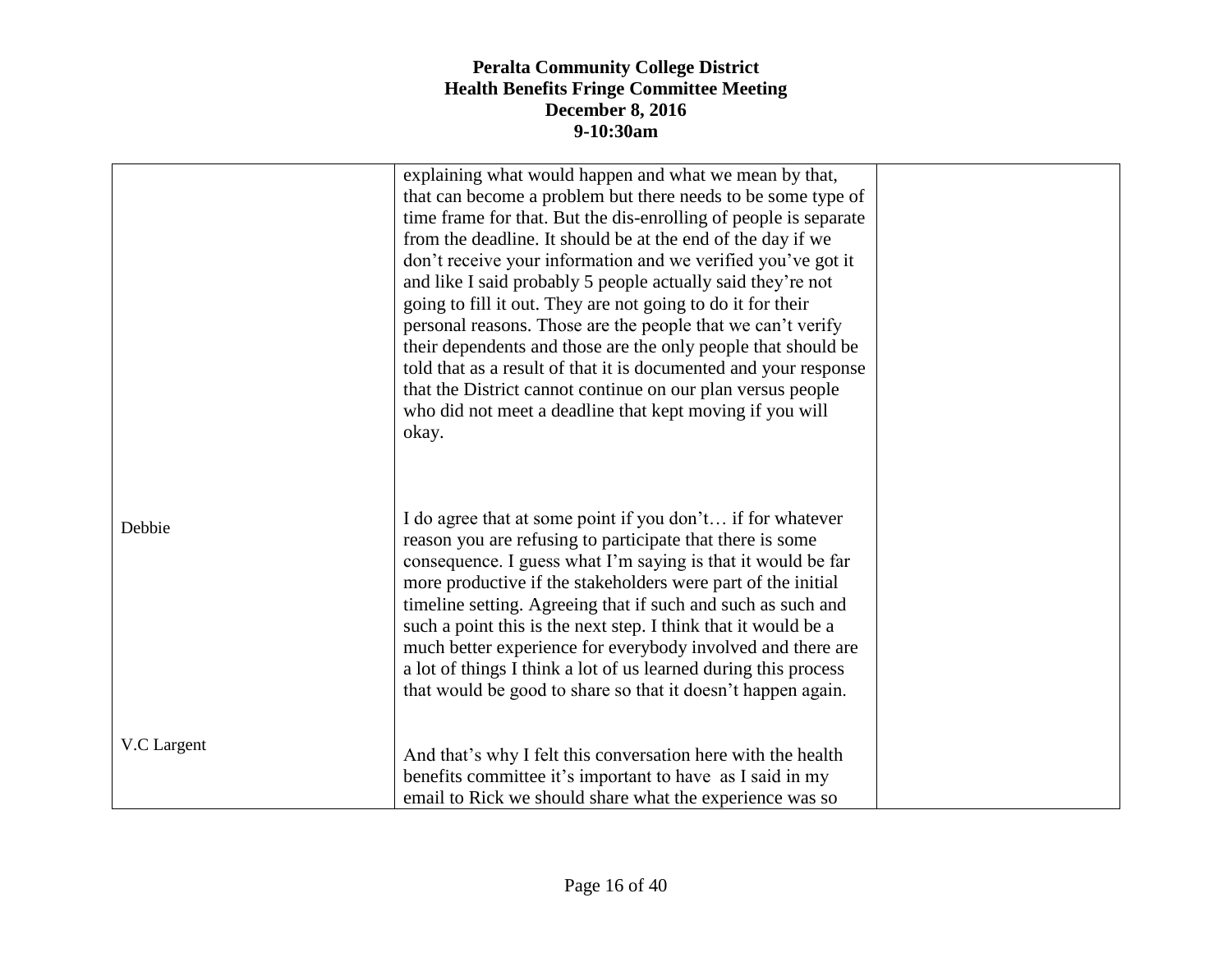| that everyone could hear but when we get down to actually<br>negotiating I know that everyone has similar concern that will<br>probably cover all three Unions that's where negotiations a<br>side agreement with the Union and it'll all be the same and<br>I'm hoping that the three different unions don't have three<br>different agreements because it's the same process for<br>everybody we are just clarifying it. But then with Pro<br>obviously we're not negotiating and you're not negotiating<br>but they are stakeholder in this so there should be Outreach<br>from the District Benefits Office with Pro regarding the same<br>process everyone has to go through the same process which<br>may be aa little different depending on your individual<br>circumstance. So it is not four different processes for the four<br>different groups. So collaboration with that, and a timely one<br>now that we are past this but we are all, as my law professor<br>use to say, we are postmortem, what occurred. And that a<br>good thing so that we can build the process for the future with<br>everyone being part of that so a lot of the discussions will be<br>here in the Health Benefits meetings but the negotiations will<br>be with the Unions and the outreach to PRO. Does that help?<br>Yes. I would like to say that while we cannot negotiate PRO would<br>like to be a part of timeline, you know helping to bring that<br>Debbie<br>information.<br>Yes so all four stakeholders, actually six when you consider<br>Management and Confidentials.<br>V.C Largent<br>Right I was going to say that they needed to be represented as well.<br>Debbie |  |  |
|---------------------------------------------------------------------------------------------------------------------------------------------------------------------------------------------------------------------------------------------------------------------------------------------------------------------------------------------------------------------------------------------------------------------------------------------------------------------------------------------------------------------------------------------------------------------------------------------------------------------------------------------------------------------------------------------------------------------------------------------------------------------------------------------------------------------------------------------------------------------------------------------------------------------------------------------------------------------------------------------------------------------------------------------------------------------------------------------------------------------------------------------------------------------------------------------------------------------------------------------------------------------------------------------------------------------------------------------------------------------------------------------------------------------------------------------------------------------------------------------------------------------------------------------------------------------------------------------------------------------------------------------------------------------------------|--|--|
|                                                                                                                                                                                                                                                                                                                                                                                                                                                                                                                                                                                                                                                                                                                                                                                                                                                                                                                                                                                                                                                                                                                                                                                                                                                                                                                                                                                                                                                                                                                                                                                                                                                                                 |  |  |
|                                                                                                                                                                                                                                                                                                                                                                                                                                                                                                                                                                                                                                                                                                                                                                                                                                                                                                                                                                                                                                                                                                                                                                                                                                                                                                                                                                                                                                                                                                                                                                                                                                                                                 |  |  |
|                                                                                                                                                                                                                                                                                                                                                                                                                                                                                                                                                                                                                                                                                                                                                                                                                                                                                                                                                                                                                                                                                                                                                                                                                                                                                                                                                                                                                                                                                                                                                                                                                                                                                 |  |  |
|                                                                                                                                                                                                                                                                                                                                                                                                                                                                                                                                                                                                                                                                                                                                                                                                                                                                                                                                                                                                                                                                                                                                                                                                                                                                                                                                                                                                                                                                                                                                                                                                                                                                                 |  |  |
|                                                                                                                                                                                                                                                                                                                                                                                                                                                                                                                                                                                                                                                                                                                                                                                                                                                                                                                                                                                                                                                                                                                                                                                                                                                                                                                                                                                                                                                                                                                                                                                                                                                                                 |  |  |
|                                                                                                                                                                                                                                                                                                                                                                                                                                                                                                                                                                                                                                                                                                                                                                                                                                                                                                                                                                                                                                                                                                                                                                                                                                                                                                                                                                                                                                                                                                                                                                                                                                                                                 |  |  |
|                                                                                                                                                                                                                                                                                                                                                                                                                                                                                                                                                                                                                                                                                                                                                                                                                                                                                                                                                                                                                                                                                                                                                                                                                                                                                                                                                                                                                                                                                                                                                                                                                                                                                 |  |  |
|                                                                                                                                                                                                                                                                                                                                                                                                                                                                                                                                                                                                                                                                                                                                                                                                                                                                                                                                                                                                                                                                                                                                                                                                                                                                                                                                                                                                                                                                                                                                                                                                                                                                                 |  |  |
|                                                                                                                                                                                                                                                                                                                                                                                                                                                                                                                                                                                                                                                                                                                                                                                                                                                                                                                                                                                                                                                                                                                                                                                                                                                                                                                                                                                                                                                                                                                                                                                                                                                                                 |  |  |
|                                                                                                                                                                                                                                                                                                                                                                                                                                                                                                                                                                                                                                                                                                                                                                                                                                                                                                                                                                                                                                                                                                                                                                                                                                                                                                                                                                                                                                                                                                                                                                                                                                                                                 |  |  |
|                                                                                                                                                                                                                                                                                                                                                                                                                                                                                                                                                                                                                                                                                                                                                                                                                                                                                                                                                                                                                                                                                                                                                                                                                                                                                                                                                                                                                                                                                                                                                                                                                                                                                 |  |  |
|                                                                                                                                                                                                                                                                                                                                                                                                                                                                                                                                                                                                                                                                                                                                                                                                                                                                                                                                                                                                                                                                                                                                                                                                                                                                                                                                                                                                                                                                                                                                                                                                                                                                                 |  |  |
|                                                                                                                                                                                                                                                                                                                                                                                                                                                                                                                                                                                                                                                                                                                                                                                                                                                                                                                                                                                                                                                                                                                                                                                                                                                                                                                                                                                                                                                                                                                                                                                                                                                                                 |  |  |
|                                                                                                                                                                                                                                                                                                                                                                                                                                                                                                                                                                                                                                                                                                                                                                                                                                                                                                                                                                                                                                                                                                                                                                                                                                                                                                                                                                                                                                                                                                                                                                                                                                                                                 |  |  |
|                                                                                                                                                                                                                                                                                                                                                                                                                                                                                                                                                                                                                                                                                                                                                                                                                                                                                                                                                                                                                                                                                                                                                                                                                                                                                                                                                                                                                                                                                                                                                                                                                                                                                 |  |  |
|                                                                                                                                                                                                                                                                                                                                                                                                                                                                                                                                                                                                                                                                                                                                                                                                                                                                                                                                                                                                                                                                                                                                                                                                                                                                                                                                                                                                                                                                                                                                                                                                                                                                                 |  |  |
|                                                                                                                                                                                                                                                                                                                                                                                                                                                                                                                                                                                                                                                                                                                                                                                                                                                                                                                                                                                                                                                                                                                                                                                                                                                                                                                                                                                                                                                                                                                                                                                                                                                                                 |  |  |
|                                                                                                                                                                                                                                                                                                                                                                                                                                                                                                                                                                                                                                                                                                                                                                                                                                                                                                                                                                                                                                                                                                                                                                                                                                                                                                                                                                                                                                                                                                                                                                                                                                                                                 |  |  |
|                                                                                                                                                                                                                                                                                                                                                                                                                                                                                                                                                                                                                                                                                                                                                                                                                                                                                                                                                                                                                                                                                                                                                                                                                                                                                                                                                                                                                                                                                                                                                                                                                                                                                 |  |  |
|                                                                                                                                                                                                                                                                                                                                                                                                                                                                                                                                                                                                                                                                                                                                                                                                                                                                                                                                                                                                                                                                                                                                                                                                                                                                                                                                                                                                                                                                                                                                                                                                                                                                                 |  |  |
|                                                                                                                                                                                                                                                                                                                                                                                                                                                                                                                                                                                                                                                                                                                                                                                                                                                                                                                                                                                                                                                                                                                                                                                                                                                                                                                                                                                                                                                                                                                                                                                                                                                                                 |  |  |
|                                                                                                                                                                                                                                                                                                                                                                                                                                                                                                                                                                                                                                                                                                                                                                                                                                                                                                                                                                                                                                                                                                                                                                                                                                                                                                                                                                                                                                                                                                                                                                                                                                                                                 |  |  |
|                                                                                                                                                                                                                                                                                                                                                                                                                                                                                                                                                                                                                                                                                                                                                                                                                                                                                                                                                                                                                                                                                                                                                                                                                                                                                                                                                                                                                                                                                                                                                                                                                                                                                 |  |  |
|                                                                                                                                                                                                                                                                                                                                                                                                                                                                                                                                                                                                                                                                                                                                                                                                                                                                                                                                                                                                                                                                                                                                                                                                                                                                                                                                                                                                                                                                                                                                                                                                                                                                                 |  |  |
|                                                                                                                                                                                                                                                                                                                                                                                                                                                                                                                                                                                                                                                                                                                                                                                                                                                                                                                                                                                                                                                                                                                                                                                                                                                                                                                                                                                                                                                                                                                                                                                                                                                                                 |  |  |
|                                                                                                                                                                                                                                                                                                                                                                                                                                                                                                                                                                                                                                                                                                                                                                                                                                                                                                                                                                                                                                                                                                                                                                                                                                                                                                                                                                                                                                                                                                                                                                                                                                                                                 |  |  |
|                                                                                                                                                                                                                                                                                                                                                                                                                                                                                                                                                                                                                                                                                                                                                                                                                                                                                                                                                                                                                                                                                                                                                                                                                                                                                                                                                                                                                                                                                                                                                                                                                                                                                 |  |  |
|                                                                                                                                                                                                                                                                                                                                                                                                                                                                                                                                                                                                                                                                                                                                                                                                                                                                                                                                                                                                                                                                                                                                                                                                                                                                                                                                                                                                                                                                                                                                                                                                                                                                                 |  |  |
|                                                                                                                                                                                                                                                                                                                                                                                                                                                                                                                                                                                                                                                                                                                                                                                                                                                                                                                                                                                                                                                                                                                                                                                                                                                                                                                                                                                                                                                                                                                                                                                                                                                                                 |  |  |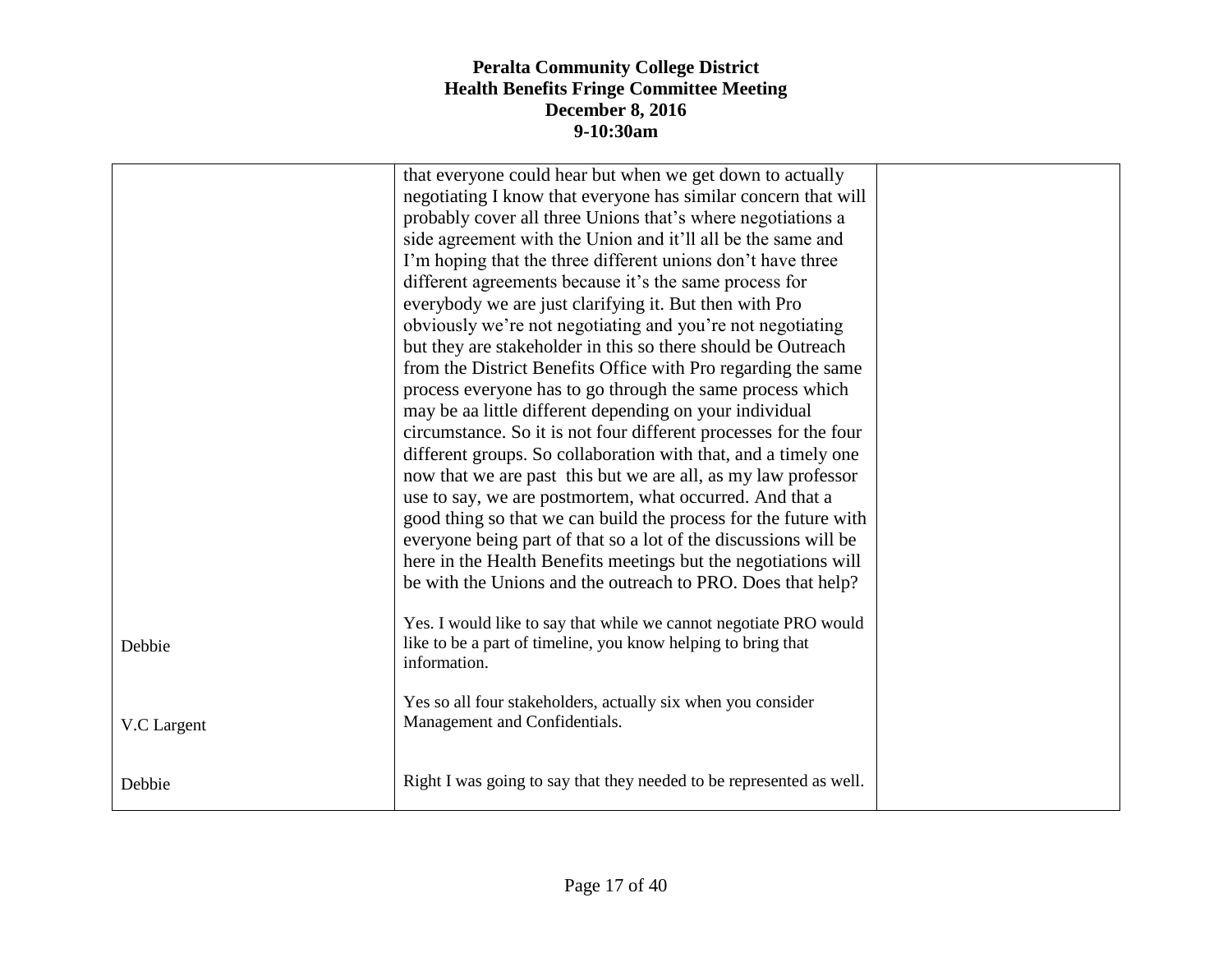| Jennifer | So we will have ongoing planning and postmortem review will be<br>reflected in the minutes.                                                                                                                              |  |
|----------|--------------------------------------------------------------------------------------------------------------------------------------------------------------------------------------------------------------------------|--|
|          | (Jennifer moves on to the 2016 Studies and Outcomes of Manners<br>and Mechanisms & 2017 Open Enrollments/Campaigns and Other<br>Projects and goes over the slide 21 of PowerPoint)                                       |  |
|          | (While going over the Health & Wellness Campaign Jennifer asked<br>Selwyn to explain what he had mentioned at the last meeting about<br>this topic)                                                                      |  |
| Selwyn   | We need to focus more on exercise and nutrition and get people up<br>from their desks more (movement). I try to encourage people to get<br>up from their desk and walk for 15 or 20 minutes just to clear their<br>head. |  |
| Jennifer | Okay and I think one you mentioned Rick about having better<br>selections at meetings or something coming from the top to help<br>orchestrate better menus selections at meeting or something like<br>that.              |  |
| Rick     | Sure, less soda and less donuts. (everyone chiming in about this<br>topic at once)                                                                                                                                       |  |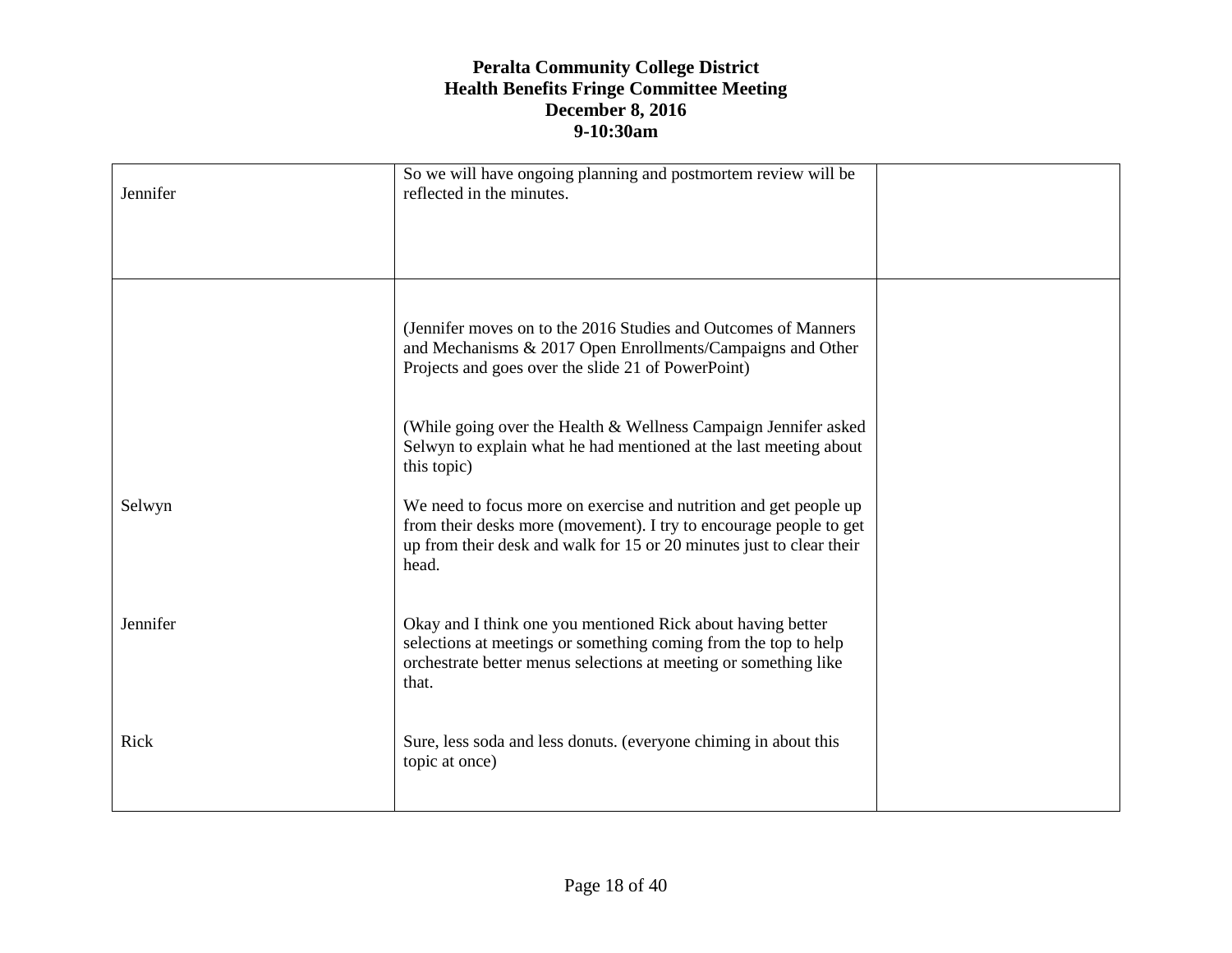| Reagan   | We will be launching health risk assessments for both Kaiser and                                                                                                                                                                                                                                                                                                                                                                                                           |  |
|----------|----------------------------------------------------------------------------------------------------------------------------------------------------------------------------------------------------------------------------------------------------------------------------------------------------------------------------------------------------------------------------------------------------------------------------------------------------------------------------|--|
|          | CoreSource members (Reagan goes over slide 28 & 29). Also<br>throughout 2017 there are plans to do "Lunch and Learns" through<br>your different vendors like EAP as part of the wellness program.                                                                                                                                                                                                                                                                          |  |
| Jennifer | What's the benefit of a health risk assessment?                                                                                                                                                                                                                                                                                                                                                                                                                            |  |
| Reagan   | It's for the employee to find out what state of health they are in at<br>this time and with Kaiser and CoreSource there are different<br>professionals one can go to. Let's say I take a health risk<br>assessments test and I am borderline diabetic so I have access to a<br>nutritionist who can help me with my eating habits like no more<br>donuts.                                                                                                                  |  |
| Debbie   | So these lunch and learn you are going to have at the colleges can<br>the Retiree come to any of the lunch and learns at any one of the<br>colleges or how would that work? I am sure, let's face it, at the end<br>of the day it's probably the retirees that are going to cost the most<br>money at some point so involving them in as healthy a lifestyle as<br>possible so I was just wonder if that was a though you were<br>having or how you were going to          |  |
| Jennifer | Let me just say this. None of our workshops are exclusive and we<br>always announce the dates, times and places. Retirees get the same<br>invitation that active employees get, and at our last meeting in<br>October we mentioned that we would send to you the links to the<br>Healthy information and you were going to update it on your<br>website. So when we are ready to launch you will get that to also<br>promote and maybe include in your January newsletter. |  |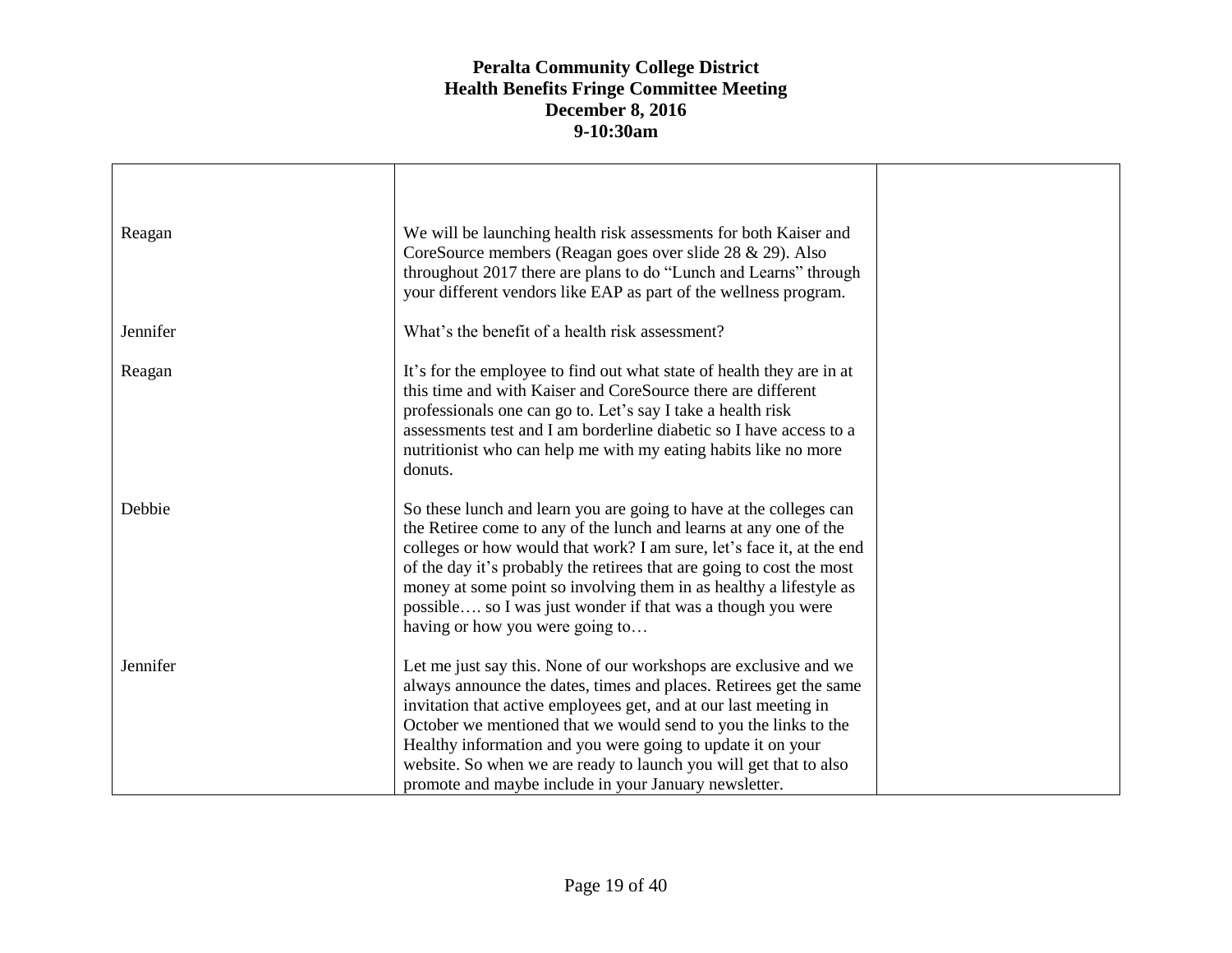| Debbie   | Okay that would be great.                                                                                                                                                                                                                                                                                                                                                                                                                                                                                                                                                                         |  |
|----------|---------------------------------------------------------------------------------------------------------------------------------------------------------------------------------------------------------------------------------------------------------------------------------------------------------------------------------------------------------------------------------------------------------------------------------------------------------------------------------------------------------------------------------------------------------------------------------------------------|--|
| Jennifer | Again, just so that you know as well Jess, when we do workshops<br>we are very inclusive, all we ask of you is a sign in sheet.<br>Otherwise if there is a seat you can sit.                                                                                                                                                                                                                                                                                                                                                                                                                      |  |
| Reagan   | The Benefits Office has put together a wellness calendar and we<br>will show you what it will look like in about a week or so.                                                                                                                                                                                                                                                                                                                                                                                                                                                                    |  |
| Debbie   | And I just have a suggestion, I know once you had this sort of like<br>a weight loss thing and I think it was an individual thing as to who<br>lost the most. I think that if you do it as a college and District as<br>opposed to individual it sort of is a collective team effort. If the<br>College of Alameda had the most attendees at the lunch and learn<br>and did something to encourage participation as a group instead of<br>as individuals. I am just throwing that out there as a possibility that<br>you foster some healthy competition by Colleges as opposed to<br>individual. |  |
| Reagan   | In the next few weeks we will be talking to CoreSource about the<br>wellness program that they have and we will also engage Sutter we<br>+ you program because Sutter is the most utilized medical group on<br>the PPO plan. We will be engaging them probably in our January<br>meeting we will be talking about what                                                                                                                                                                                                                                                                            |  |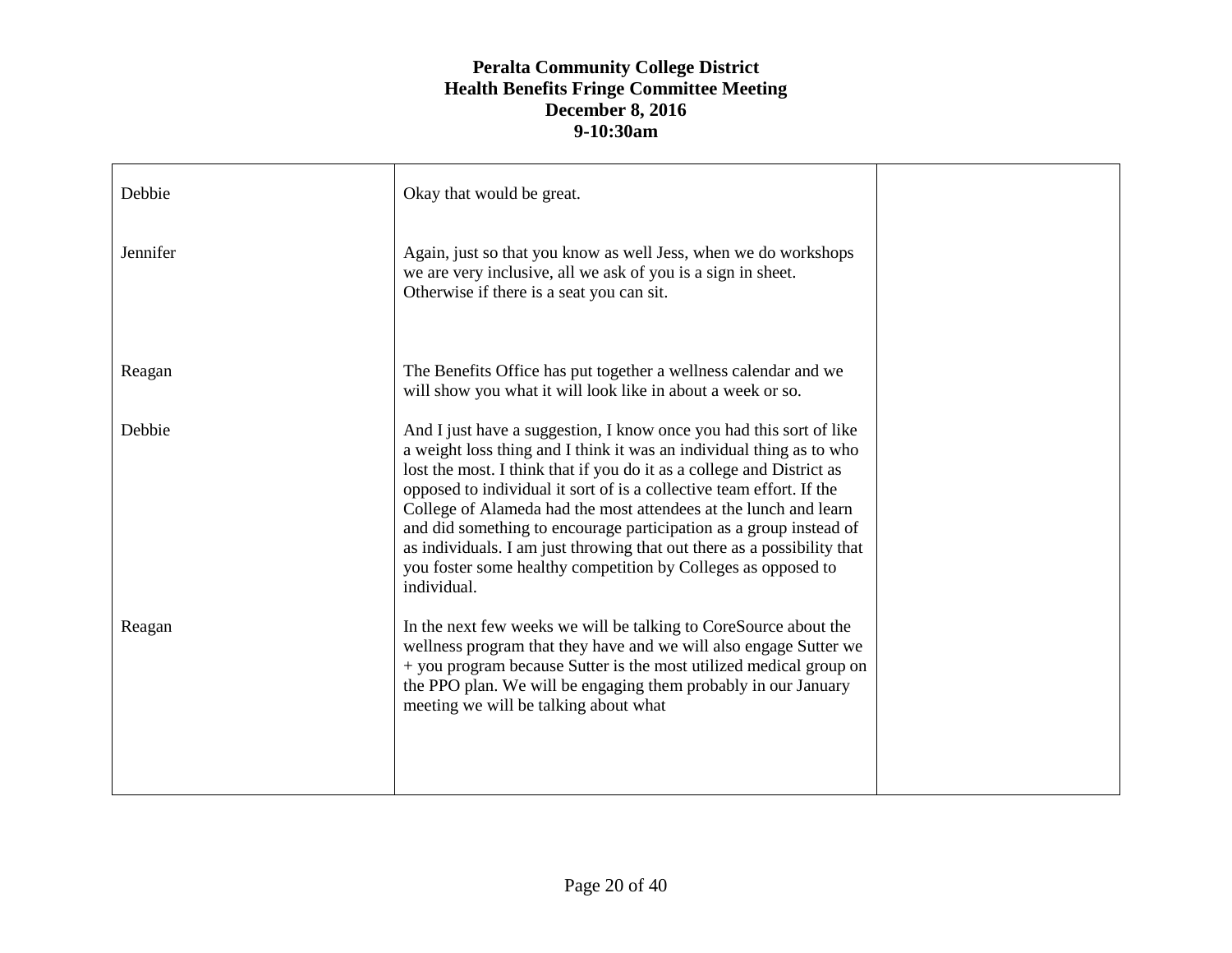| Jennifer | The other thing we will be looking at next year will be Joint<br>Powers Authority (slides 22-24). Reagan do you want to address                                                                                                                                                                                                                                                                                                                                                                                                                                                           |  |
|----------|-------------------------------------------------------------------------------------------------------------------------------------------------------------------------------------------------------------------------------------------------------------------------------------------------------------------------------------------------------------------------------------------------------------------------------------------------------------------------------------------------------------------------------------------------------------------------------------------|--|
|          | that as well?                                                                                                                                                                                                                                                                                                                                                                                                                                                                                                                                                                             |  |
| Reagan   | Yes, so I believe in 2012 there was an initiative to look at Joint<br>Powers of Authority (JPA) as a possible option for the District. We<br>are at this point looking at the possibility of a JPA to take over your<br>medical plan. Nothing is set in stone at this time, it is just<br>exploratory and this will be probably for, the earliest for your July<br>plan but it may not be that yearly.                                                                                                                                                                                    |  |
| Jennifer | It probably won't be it's just an idea.                                                                                                                                                                                                                                                                                                                                                                                                                                                                                                                                                   |  |
| Reagan   | Again it's exploratory. So on page 23 of the handout, most of you<br>were here in 2012 when the JPA's came and did their presentation,<br>but for those who were not here at that time a JPA is a Joint Powers<br>Authority and it is an entity of two or more public agencies which<br>can operate collectively for purposes of improving buying power of<br>health insurance. So what that means is Peralta's contracts are<br>directly with Kaiser and you are self-insured on your PPO plan and<br>what that would mean is you would be joining a JPA for better<br>purchasing power. |  |
| Erin     | An example would be CalPERS. Anyone that is purchasing<br>medical benefits through CalPERS would be doing so through a<br>JPA because they are buying it through CalPERS collectively with<br>other public agencies as oppose to directly contracting through<br>Anthem, BlueCross or Kaiser etc.                                                                                                                                                                                                                                                                                         |  |
| Reagan   | So why a JPA. Again it gives Peralta a better buying power. But<br>one of the things we as the consultant are trying to decipher at this                                                                                                                                                                                                                                                                                                                                                                                                                                                  |  |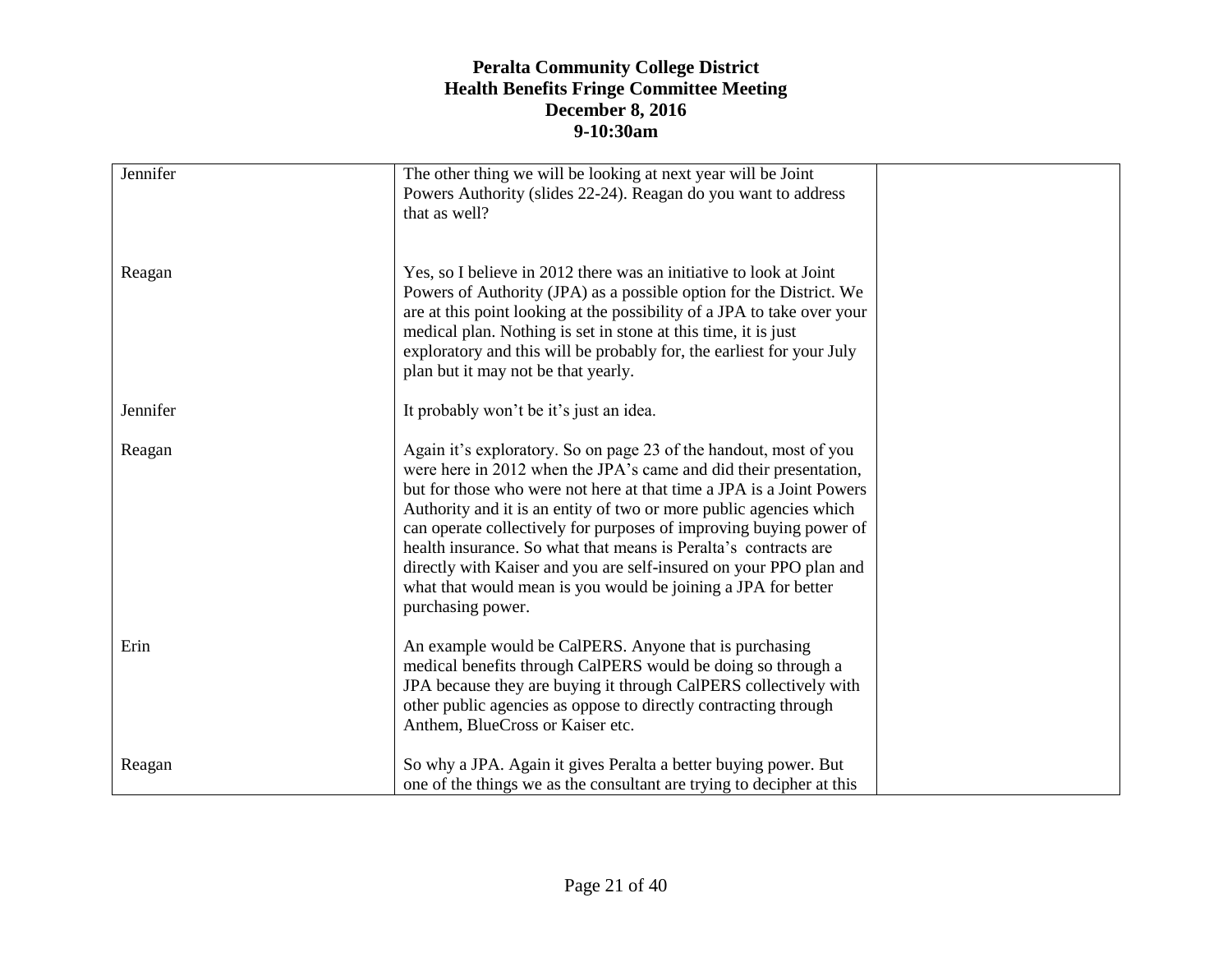|        | time is do the JPA's have a plan that is comparable to what you<br>have at this time because that is very important. That is number one<br>on our list, exploring JPA's as an option. If a JPA can't duplicate<br>what you have there is no reason to go that route at this particular<br>time probably. But again we are in the exploratory phase of looking<br>at JPA's and we will be updating you as we go along.                    |  |
|--------|------------------------------------------------------------------------------------------------------------------------------------------------------------------------------------------------------------------------------------------------------------------------------------------------------------------------------------------------------------------------------------------------------------------------------------------|--|
| Ava    | I just need to understand. Let's say we join a JPA and we find a<br>plan that like what we have and its set in stone, and later on how do<br>the negotiation go, do we have to go along with whatever plan they<br>have?<br>They say we have a different plan and other schools are having<br>their benefits cut and they no longer have the same comparable<br>plan we have. How is that going to coincide?                             |  |
| Reagan | A JPA has multiple plan so it doesn't necessarily mean let's say a<br>school in Santa Clara cuts their benefits you have to cut your<br>benefits too, it's a suite of benefits so you keep the benefits you<br>have. It doesn't matter what the other schools do, the JPA offer a<br>suite of Benefits like 10 HMO plans and 10 PPO plans and you<br>choose your plan and we try to look for a plan that comparable to<br>what you have. |  |
| Ava    | Okay let's say in the future they cut the plan and they say it is too<br>expensive to offer anymore, so what are we going to do.                                                                                                                                                                                                                                                                                                         |  |
| Reagan | In cases like that                                                                                                                                                                                                                                                                                                                                                                                                                       |  |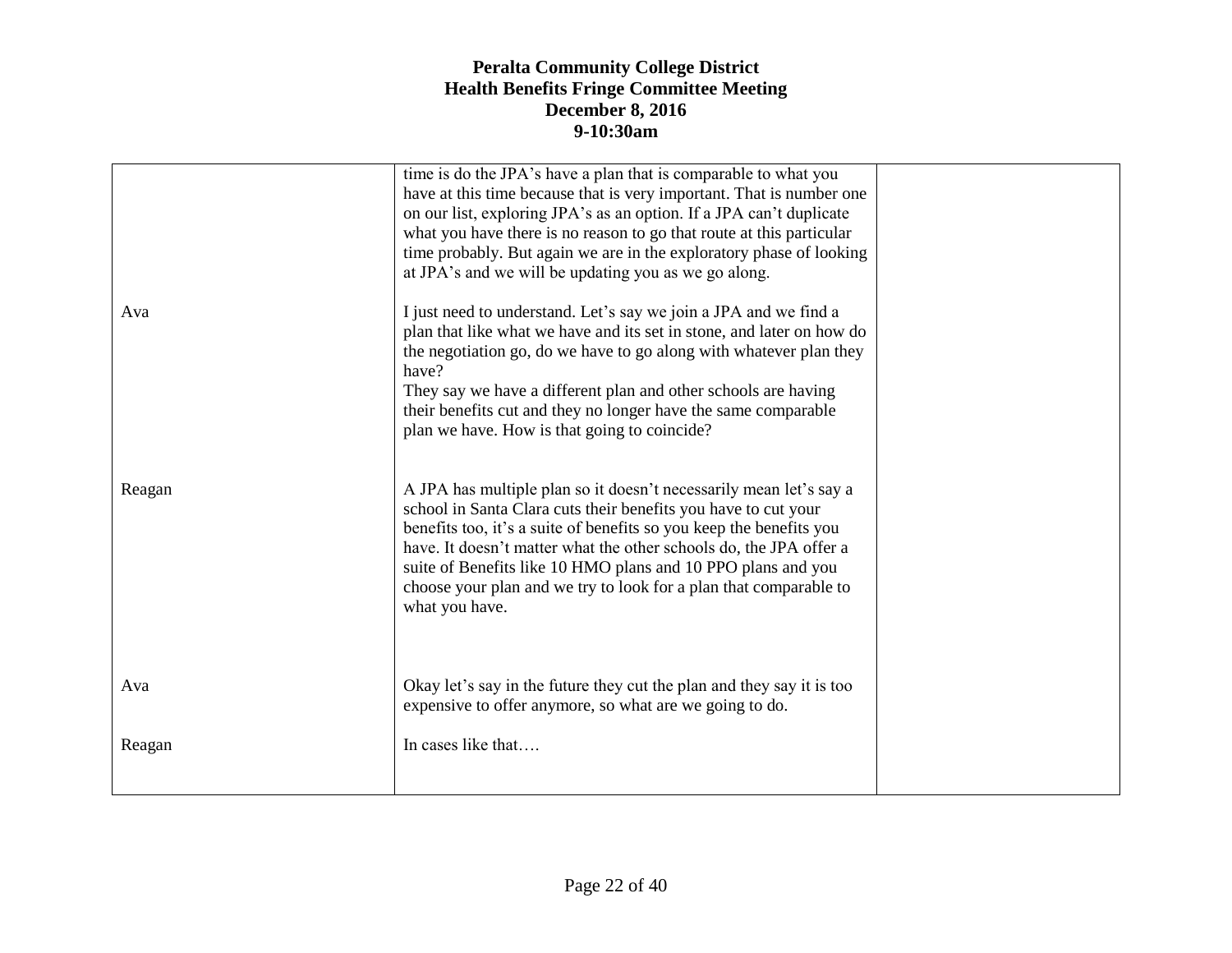| Jennifer | Well that's a consideration.                                                                                                                                                                                                                                                                                                                                                                                                                                                                                                                                                                                                                                                                                               |  |
|----------|----------------------------------------------------------------------------------------------------------------------------------------------------------------------------------------------------------------------------------------------------------------------------------------------------------------------------------------------------------------------------------------------------------------------------------------------------------------------------------------------------------------------------------------------------------------------------------------------------------------------------------------------------------------------------------------------------------------------------|--|
|          |                                                                                                                                                                                                                                                                                                                                                                                                                                                                                                                                                                                                                                                                                                                            |  |
| Erin     | Every JPA is different. So part of the evaluation process is how are<br>they governed, how are decisions made things like that and that all<br>part of before you join a JPA you would know exactly how they<br>operate. How can plan be added, how they can be detracted. Some<br>JPA's allow full autonomy of plan designs. You can have any plan<br>design you want. Some have CalPERS rated regions and set plan<br>deigns you can enroll in any of these, you know, 15 plans. So part<br>of the evaluation process is learning about what is available to, you<br>know, public schools in California for you and how do they differ<br>from each other before you make and decision as to whether it's a<br>good fit. |  |
| Reagan   | As a part of the exploratory phase that we are in now is how they<br>take out plans form their suite of offerings and how does that affect<br>a group that currently has that plan. That all a part of the<br>exploratory process that were are in.<br>(Reagan points out the JPA considerations/questions on page 24 of<br>the PowerPoint)                                                                                                                                                                                                                                                                                                                                                                                |  |
| Patricia | I would like for you to add a question to the list. We have a two tier<br>system for post-retirement benefits. So people hired after 2004<br>don't get life-time healthcare. So can we add that as a question?<br>Would there be a possibility to have some sort of bridge or some<br>sort of buy in program for the retirees who were hired after 2004.                                                                                                                                                                                                                                                                                                                                                                   |  |
| Jennifer | You mean like a wrap-around product?                                                                                                                                                                                                                                                                                                                                                                                                                                                                                                                                                                                                                                                                                       |  |
| Patricia | Yes. Can we get some consideration for that question for those<br>employees?                                                                                                                                                                                                                                                                                                                                                                                                                                                                                                                                                                                                                                               |  |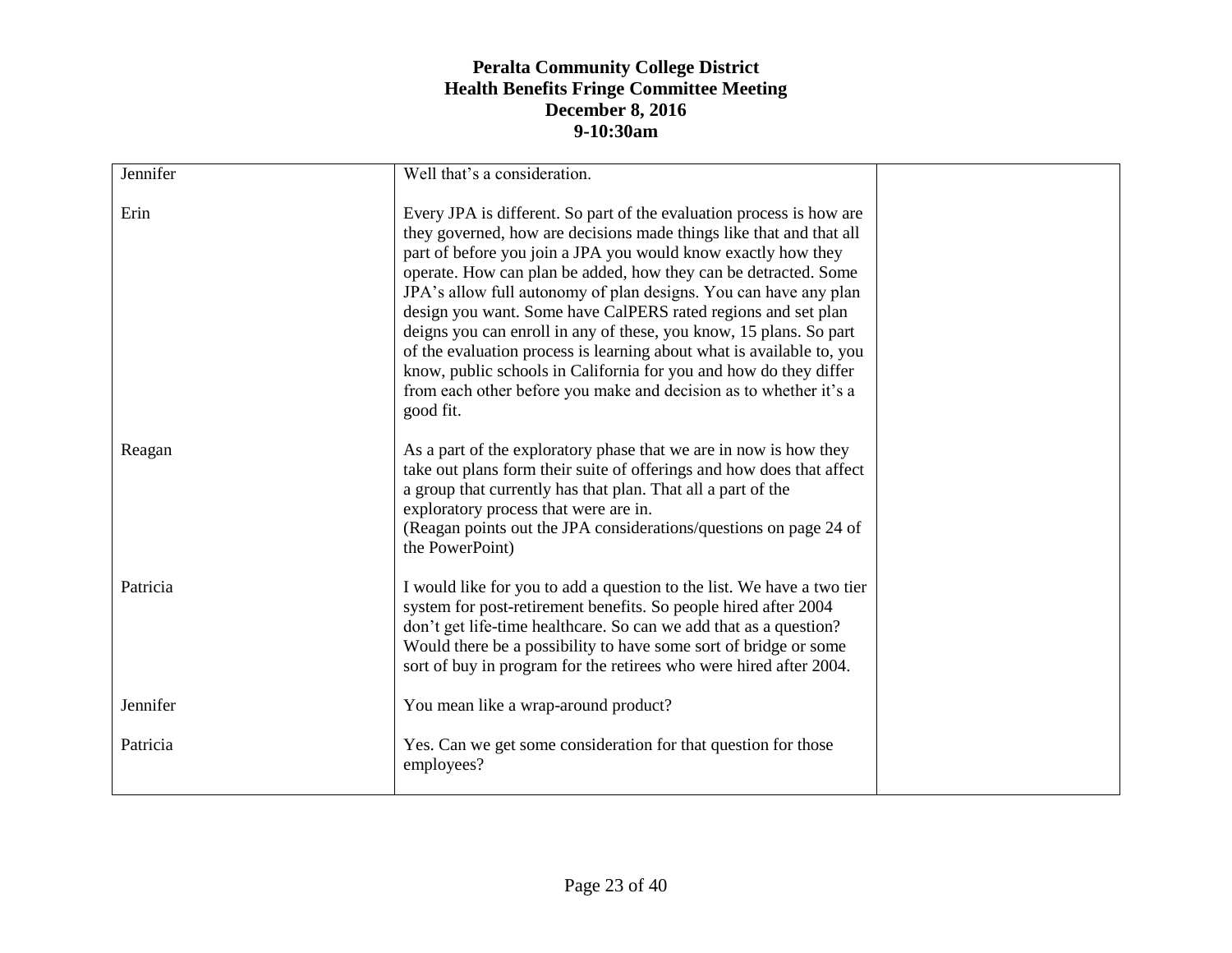|          | (Brief group discussing unable determine voices. Medicare<br>coverage and wrap around discussed)                                                                                                                                                                                                                                                                                                     |  |
|----------|------------------------------------------------------------------------------------------------------------------------------------------------------------------------------------------------------------------------------------------------------------------------------------------------------------------------------------------------------------------------------------------------------|--|
| Jennifer | For those hired after 2004 who do not have life-time benefits once<br>they reach age 65 there a consumer of another product. Their<br>relationship with the District is over. We do not offer, endorse or<br>provide any option. That's the issue.                                                                                                                                                   |  |
| Debbie   | Yeah                                                                                                                                                                                                                                                                                                                                                                                                 |  |
| Rick     | I think what she is say is maybe we should                                                                                                                                                                                                                                                                                                                                                           |  |
| Jennifer | And we should but                                                                                                                                                                                                                                                                                                                                                                                    |  |
| Erin     | But we don't need a JPA to do that.                                                                                                                                                                                                                                                                                                                                                                  |  |
| Debbie   | Just to clarify for you, yes if I retiree at 62 that we still have a<br>bridge to help Medicare that is that I can still stay on District<br>benefits until 65. Then when I reach 65 I become Medicare eligible<br>and have to go to Medicare and there is no further supplement to<br>my healthcare. But between whatever age under 65 that I retire<br>until 65 you are still covered by District. |  |
| Jennifer | That's if you were hired before 2004. But know we have<br>population that was hired after 2004 and if they leave here at age<br>66 they have nothing.                                                                                                                                                                                                                                                |  |
| Debbie   | Right if they leave here at 66, but my understanding                                                                                                                                                                                                                                                                                                                                                 |  |
| Jennifer | If they were hired after 2004.                                                                                                                                                                                                                                                                                                                                                                       |  |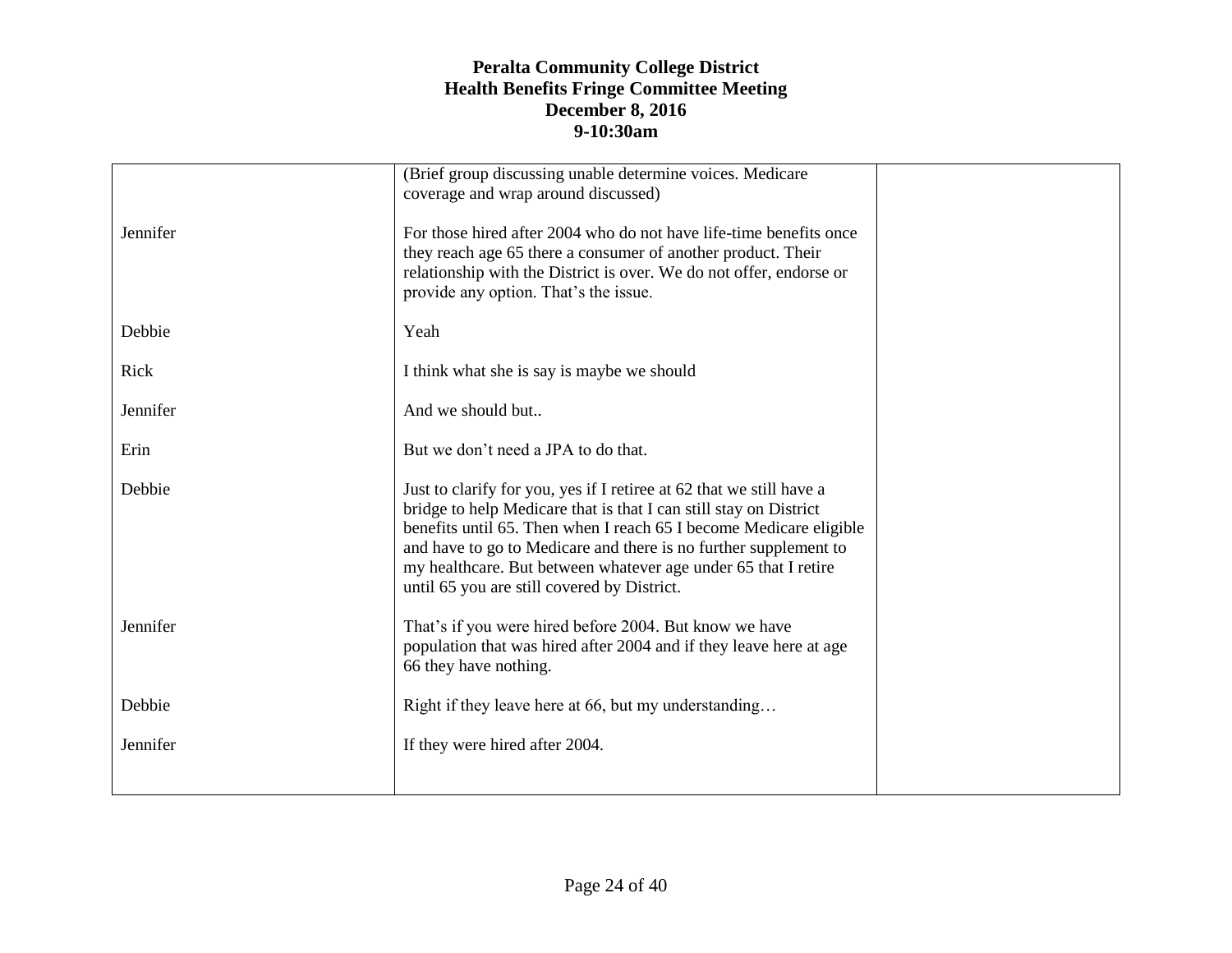| Debbie      | But if I was hired after 2004 and I retire at 63 I still have         |  |
|-------------|-----------------------------------------------------------------------|--|
|             | healthcare.                                                           |  |
| Rick        | For a couple of years.                                                |  |
|             |                                                                       |  |
| Debbie      | Yeah, that what I am saying. That's what I am explain to him is the   |  |
|             | bridge to Medicare.                                                   |  |
| Jennifer    | But aren't you also asking about                                      |  |
|             |                                                                       |  |
| <b>Jess</b> | No I was just making a statement. I already knew what it was.         |  |
|             |                                                                       |  |
| Jennifer    | Oh okay.                                                              |  |
|             |                                                                       |  |
| <b>Jess</b> | I just wasn't sure of the wrap around.                                |  |
|             |                                                                       |  |
| Debbie      | That's more, if like you retiree whatever Medicare, right now cause   |  |
|             | you are a pre 04 whatever Medicare doesn't cover, if you are in       |  |
|             | CoreSource the District is actually paying for whatever Medicare      |  |
|             | does not cover.                                                       |  |
| Jennifer    | If it is an eligible expense under the plan.                          |  |
|             |                                                                       |  |
| Debbie      | Right, or if Kaiser takes it up. But if you are a post 04 retiree all |  |
|             | you will have is Medicare and if Medicare says I am paying 200.00     |  |
|             | out of your 350.00 dollar bill the other 150.00 on you personally.    |  |
| <b>Jess</b> | Maybe there can be some sort of savings account for people the        |  |
|             | whole idea is to explore.                                             |  |
|             |                                                                       |  |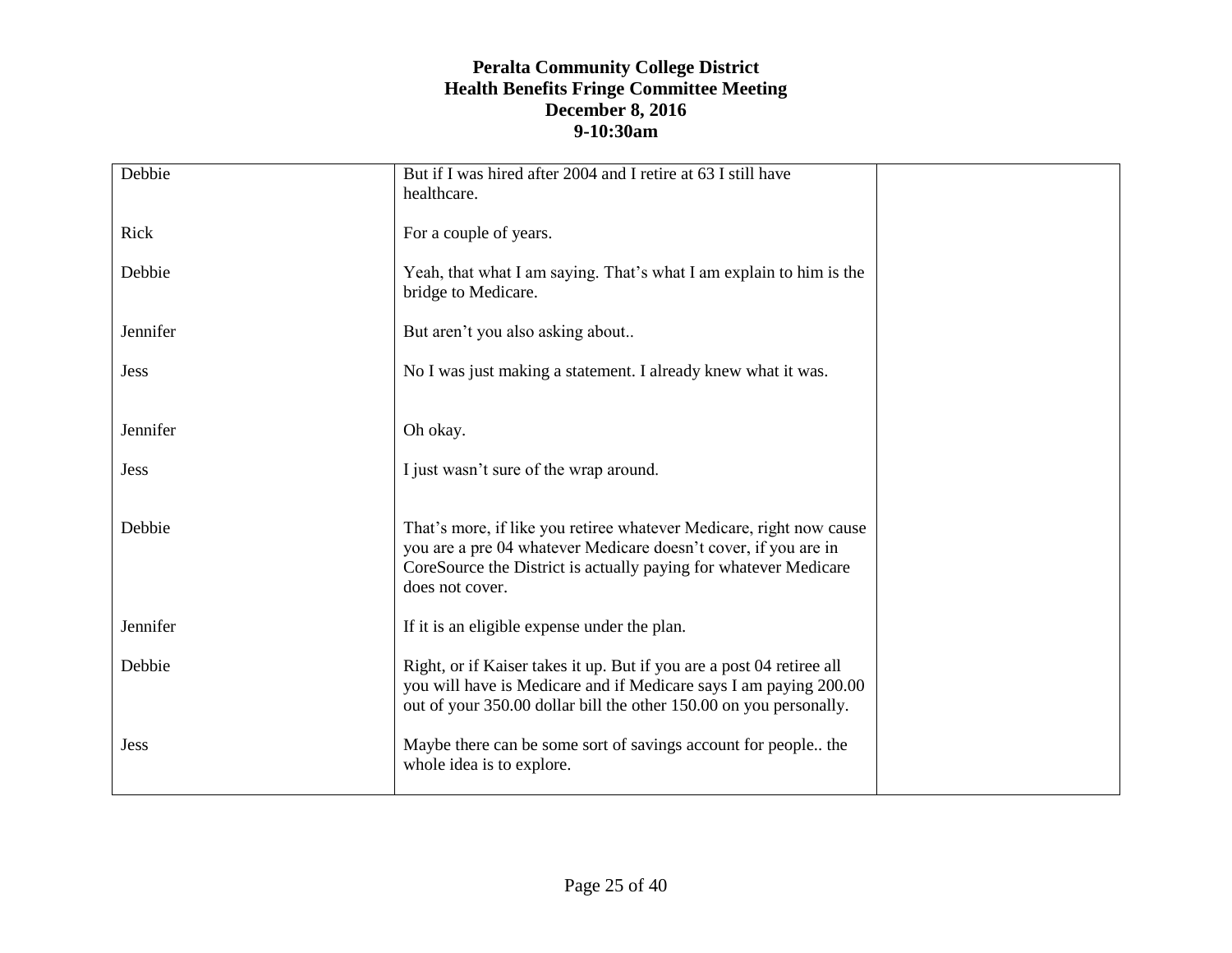| Jennifer<br>Rick | Exactly. Rick has a question.<br>Just two thing when you do this exploring that I think you need to<br>consider. Thing number one is that Kaiser, well first of all,<br>whoever is selling, we are buying, whoever is selling from this<br>JPA, if they are going to snag the Peralta account they are going to<br>make a ton of money. The way the JPA's work is they have a sale<br>team, and the sales team's job is to sell their product to places like<br>Peralta who don't have it and when you get all those customers<br>they get commissions on it. There is a lot of incentive for them to<br>sell to us. I am not saying that bad or anything, that's just the way<br>all the things work. So we have to make sure when we are<br>exploring that we ask all the right questions. On Kaiser the one big<br>advantage of our Kaiser plan historically has been that we have<br>good experience. So just frequently I pick up the paper and is says<br>Kaiser rates went up 20% and then we go to negotiations and our<br>Kaiser rates are going up 4% and I am thinking whoa, what could<br>that be. What that mean is that we have healthy people, that our<br>people are not as sick as other people. What I would say is that on<br>the Kaiser half of any JPA, I would like a 15 year track of their<br>Kaiser rates compared to our Kaiser rates. How much theirs have<br>gone up compared to our have gone up. There's a lot of incentive<br>because I can remember doing the Kaiser negotiations and Kaiser<br>is able to say that we will guarantee then, we will only do a 4%<br>raise for a year or something or other. We will give them a teaser to |  |
|------------------|---------------------------------------------------------------------------------------------------------------------------------------------------------------------------------------------------------------------------------------------------------------------------------------------------------------------------------------------------------------------------------------------------------------------------------------------------------------------------------------------------------------------------------------------------------------------------------------------------------------------------------------------------------------------------------------------------------------------------------------------------------------------------------------------------------------------------------------------------------------------------------------------------------------------------------------------------------------------------------------------------------------------------------------------------------------------------------------------------------------------------------------------------------------------------------------------------------------------------------------------------------------------------------------------------------------------------------------------------------------------------------------------------------------------------------------------------------------------------------------------------------------------------------------------------------------------------------------------------------------------------------------------------------------------------|--|
|                  | get them in to the JPA and them once they get in there then if                                                                                                                                                                                                                                                                                                                                                                                                                                                                                                                                                                                                                                                                                                                                                                                                                                                                                                                                                                                                                                                                                                                                                                                                                                                                                                                                                                                                                                                                                                                                                                                                            |  |
|                  | everybody's goes 20% we will raiser theirs 20% because they are                                                                                                                                                                                                                                                                                                                                                                                                                                                                                                                                                                                                                                                                                                                                                                                                                                                                                                                                                                                                                                                                                                                                                                                                                                                                                                                                                                                                                                                                                                                                                                                                           |  |
|                  | stuck in it. So I would just like a track record for Kaiser on that                                                                                                                                                                                                                                                                                                                                                                                                                                                                                                                                                                                                                                                                                                                                                                                                                                                                                                                                                                                                                                                                                                                                                                                                                                                                                                                                                                                                                                                                                                                                                                                                       |  |
|                  | count. On the self-insured plan the big, big difference between our                                                                                                                                                                                                                                                                                                                                                                                                                                                                                                                                                                                                                                                                                                                                                                                                                                                                                                                                                                                                                                                                                                                                                                                                                                                                                                                                                                                                                                                                                                                                                                                                       |  |
|                  | self-insured plan and for example CalPERS. So CalPERS offers                                                                                                                                                                                                                                                                                                                                                                                                                                                                                                                                                                                                                                                                                                                                                                                                                                                                                                                                                                                                                                                                                                                                                                                                                                                                                                                                                                                                                                                                                                                                                                                                              |  |
|                  | this great smorgasbord, the cafeteria, you can have the BlueCross,                                                                                                                                                                                                                                                                                                                                                                                                                                                                                                                                                                                                                                                                                                                                                                                                                                                                                                                                                                                                                                                                                                                                                                                                                                                                                                                                                                                                                                                                                                                                                                                                        |  |
|                  | BlueShield, HealthNet, you can have all of those systems, have a                                                                                                                                                                                                                                                                                                                                                                                                                                                                                                                                                                                                                                                                                                                                                                                                                                                                                                                                                                                                                                                                                                                                                                                                                                                                                                                                                                                                                                                                                                                                                                                                          |  |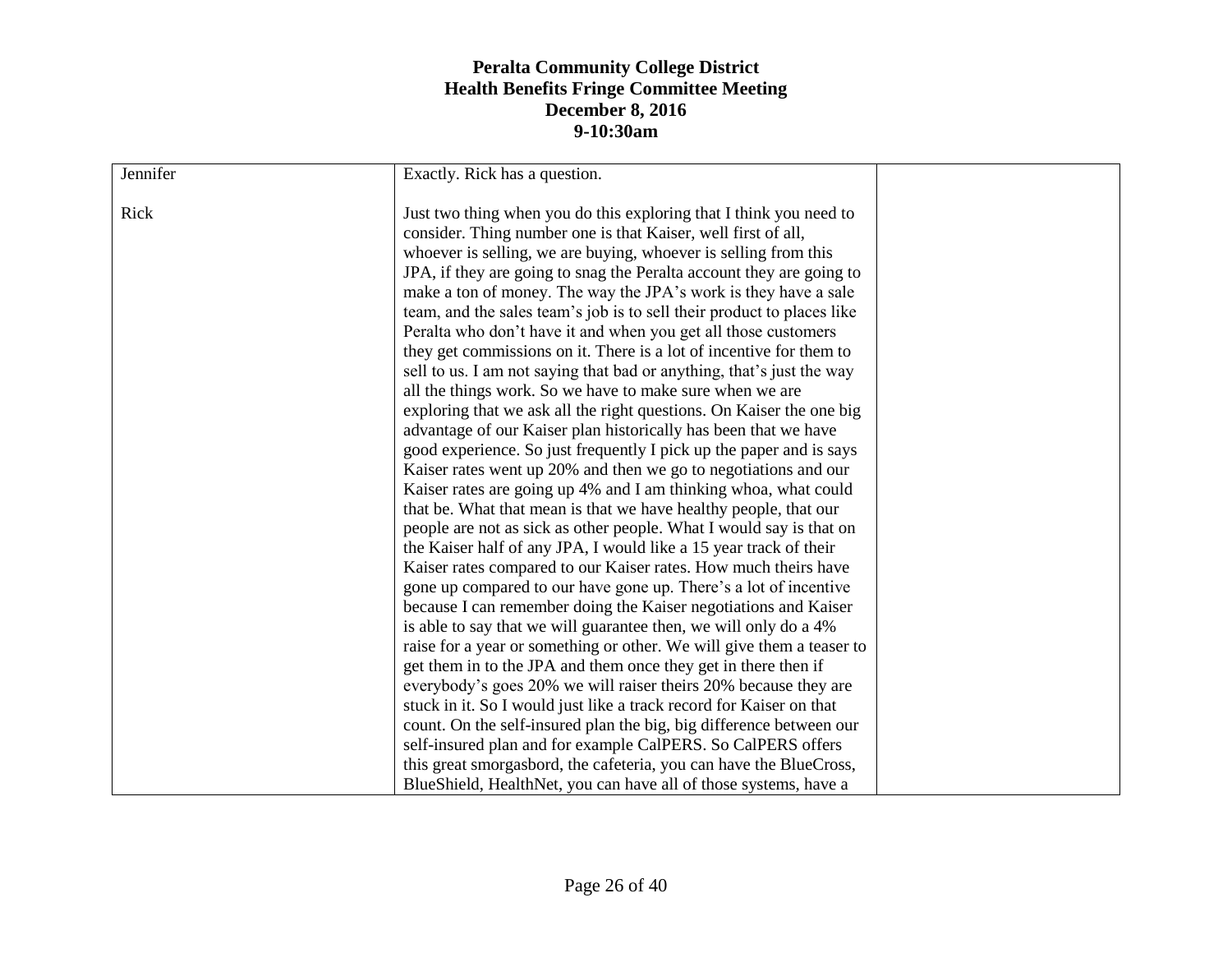|          | huge bureaucracy. They have executives, they have marketing, and<br>they have advertising. You listen to the radio and you hear<br>BlueCross come on the radio, you never hear CoreSource come on<br>the radio. So we are not spending money on advertising. We are<br>not spending money on executives' salaries. We are not spending<br>money on travel and perks and stuff. So what I would like to see on<br>the self-insured side is for whatever self-insured plans are there I<br>would like to get some idea as to how much overhead those self-<br>insured plans have. In other words how much does those selfthe<br>alternative to self-insured. In other words if CalPERS is offering<br>use a BlueCross plan, then for BlueCross I would like to know how<br>much they are spending on their executives, how much they spend<br>on marketing, how much they are spending on advertising and how<br>much they spend on things that are not related to insurance that we<br>don't spend money on in our self-insured plan. CalPERS does not<br>offer self-insured. CalPERS only offer packaged plans and every<br>plan they offer is a plan where there is a President of the company,<br>there is a CEO, they have conventions, they have sales staff, all that<br>kind of stuff which we do not spend. So on all of the alternative<br>you are checking up on with the things I would like somebody who<br>is doing the research breakout what the overhead is that we do not<br>spend with our self-insured that they do. |  |
|----------|----------------------------------------------------------------------------------------------------------------------------------------------------------------------------------------------------------------------------------------------------------------------------------------------------------------------------------------------------------------------------------------------------------------------------------------------------------------------------------------------------------------------------------------------------------------------------------------------------------------------------------------------------------------------------------------------------------------------------------------------------------------------------------------------------------------------------------------------------------------------------------------------------------------------------------------------------------------------------------------------------------------------------------------------------------------------------------------------------------------------------------------------------------------------------------------------------------------------------------------------------------------------------------------------------------------------------------------------------------------------------------------------------------------------------------------------------------------------------------------------------------------------------------------|--|
| Jennifer | We will add that to the other list of items.<br>(Jennifer refers to page 24 of the PowerPoint)                                                                                                                                                                                                                                                                                                                                                                                                                                                                                                                                                                                                                                                                                                                                                                                                                                                                                                                                                                                                                                                                                                                                                                                                                                                                                                                                                                                                                                         |  |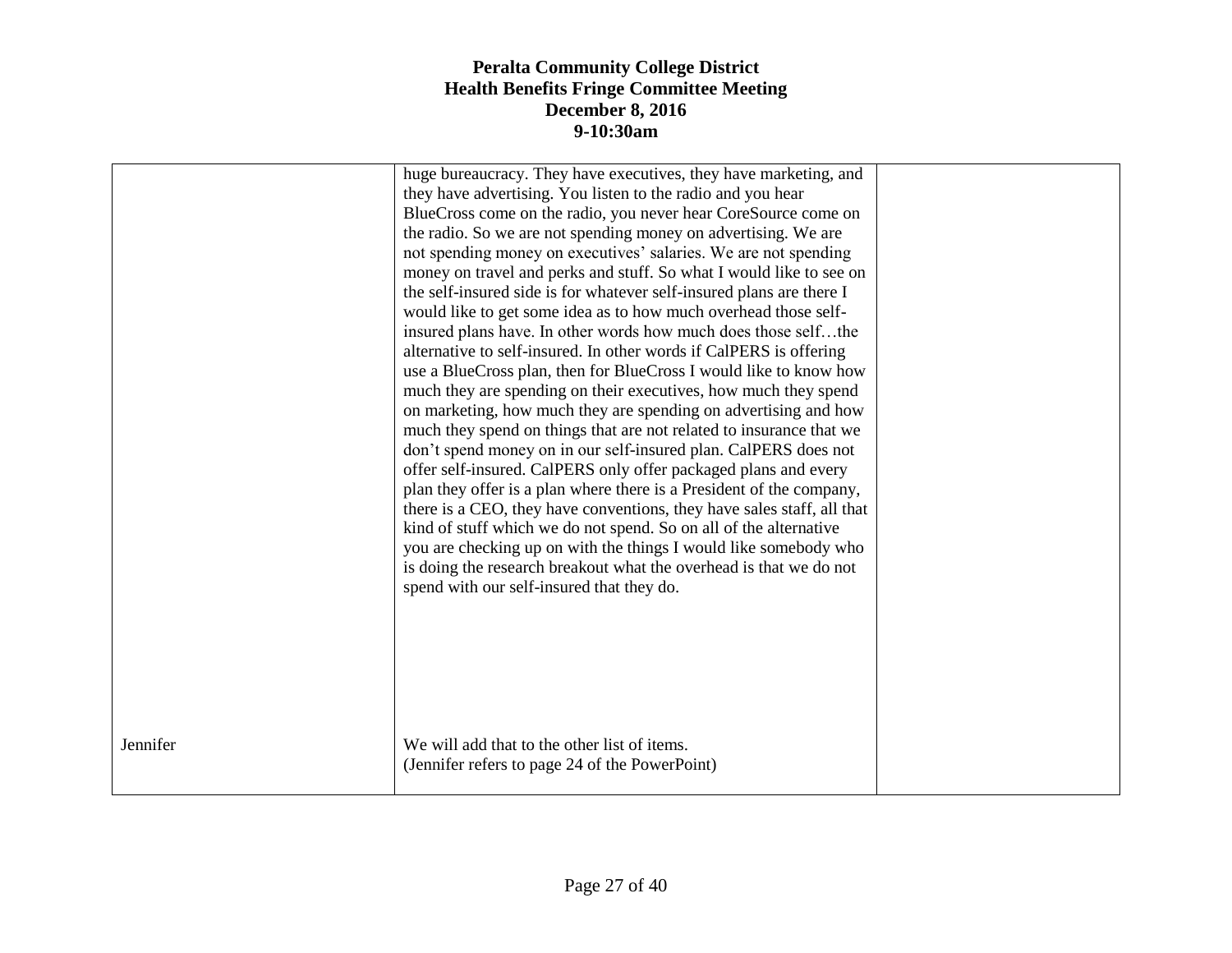|        | Joint Powers Authority<br>(Considerations)                                                                                                                                                                                                                                                                                                                                                                                                                                                                                                                                                                                                        |
|--------|---------------------------------------------------------------------------------------------------------------------------------------------------------------------------------------------------------------------------------------------------------------------------------------------------------------------------------------------------------------------------------------------------------------------------------------------------------------------------------------------------------------------------------------------------------------------------------------------------------------------------------------------------|
|        | • Will the products offered by a JPA match our current offerings to our<br>employees<br>• What is the ease of entry into a JPA<br>Ease of transition<br>$\bullet$<br>What is the ease of exit if the arrangement does not fit the culture?<br>$\bullet$<br>Is there a minimal duration of commitment?<br>$\bullet$<br>Would we sacrifice our Medicare D Subsidy?<br>$\bullet$<br>Level of customer service to our employees/retirees<br>$\bullet$<br>• How comprehensive are the offerings beyond medical (Possible savings<br>reductions in other areas: life, ltd, buy-in options)<br>• Ability to provide options for non-California residents |
| Reagan | Just a point of clarification. The JPA's are just like CalPERS. We<br>are not only looking for a JPA for your Kaiser but also looking for<br>a JPA as a replacement for your PPO plan so that everything is<br>with a JPA. Whoever that JPA may be. So to clarify are you asking<br>for the overhead of the JPA's or Anthem?                                                                                                                                                                                                                                                                                                                      |
| Rick   | Yeah Anthem. Right, in other words I guess the JPA doesn't have a<br>lot of overhead. The JPA is not offering a self-funded plan. The<br>JPA is offering Anthem, BlueShield, HealthNet. They're offering<br>different plan that have come to them and they are giving people<br>like a cafeteria thing that sounds good off the top. You think that<br>great you have more choices. But when you look at each choice                                                                                                                                                                                                                              |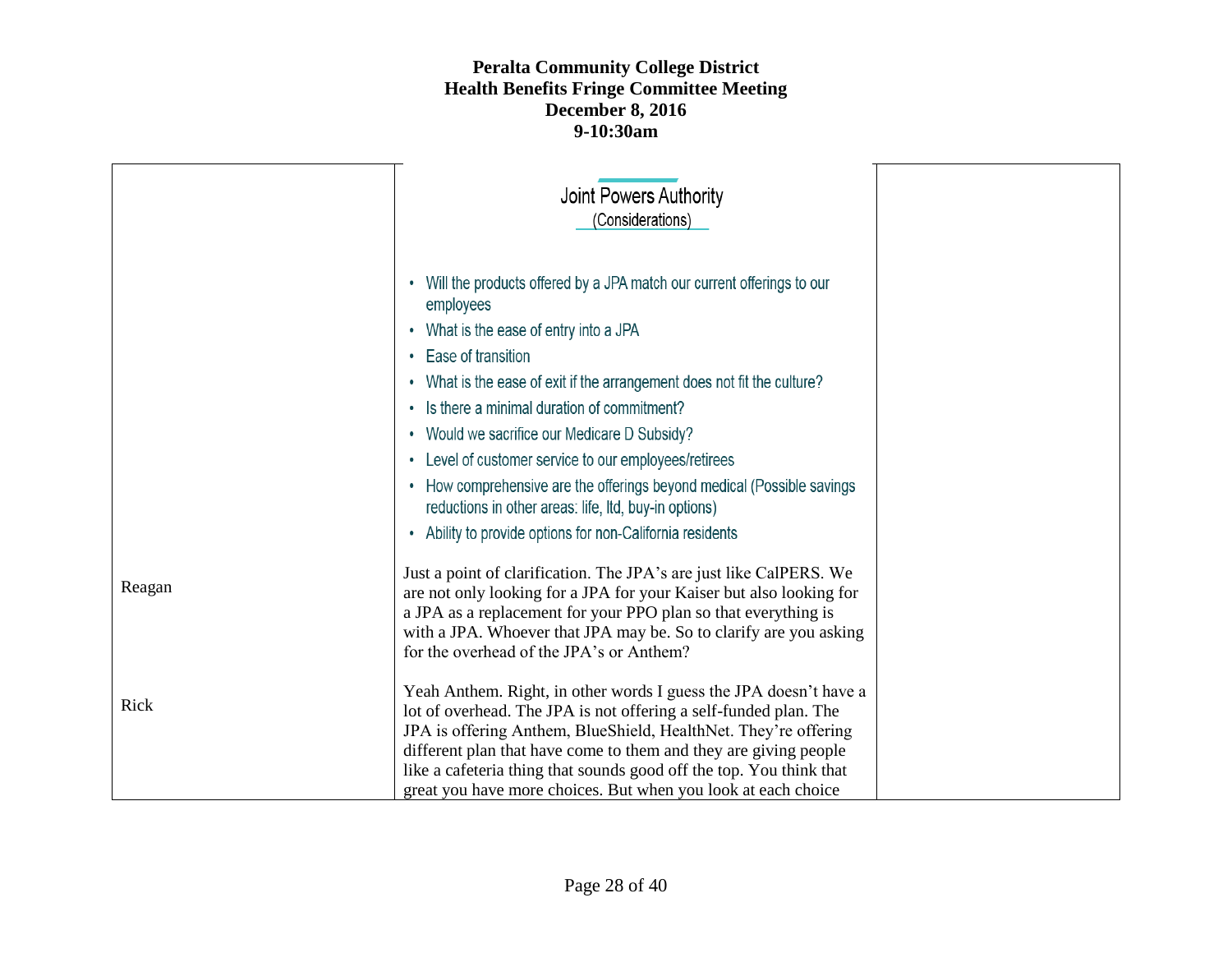|             | you find that each choice generally spends about 10%-15% of all<br>the money they get on their executive salaries and marketing stuff.<br>So that means even if they give you a teaser rate and they say okay<br>we will lower your cost this year, in the long run it is going to have<br>to go up 10% or 15% to match these other things. So I would just<br>like to know off the top what these smorgasbord plans are and how<br>much each of those declare what they are spending for overhead<br>compared to how much actually goes out to pay for medical care. |  |
|-------------|-----------------------------------------------------------------------------------------------------------------------------------------------------------------------------------------------------------------------------------------------------------------------------------------------------------------------------------------------------------------------------------------------------------------------------------------------------------------------------------------------------------------------------------------------------------------------|--|
| Jennifer    | You know, we will make sure that covered. Luther while you are<br>here, Budget Director, any additional things?                                                                                                                                                                                                                                                                                                                                                                                                                                                       |  |
| Luther      | Budget rise as far as I am concerned. Are you going to save any<br>money for the same type of service.                                                                                                                                                                                                                                                                                                                                                                                                                                                                |  |
| <b>Jess</b> | What's the average monthly cost per person?                                                                                                                                                                                                                                                                                                                                                                                                                                                                                                                           |  |
| Rick        | 600-700 dollars                                                                                                                                                                                                                                                                                                                                                                                                                                                                                                                                                       |  |
| Jennifer    | Depends on the coverage level.                                                                                                                                                                                                                                                                                                                                                                                                                                                                                                                                        |  |
| <b>Jess</b> | Not the coverage, because you can have singles or family.                                                                                                                                                                                                                                                                                                                                                                                                                                                                                                             |  |
| Rick        | I think it is about 600 or 700 dollars per, like a one person Kaiser                                                                                                                                                                                                                                                                                                                                                                                                                                                                                                  |  |
| <b>Jess</b> | I mean all together, the big pot of money.                                                                                                                                                                                                                                                                                                                                                                                                                                                                                                                            |  |
| Jennifer    | That is Luther.                                                                                                                                                                                                                                                                                                                                                                                                                                                                                                                                                       |  |
| Luther      | It is so hard to come up with a good average because there is<br>variability all over the place and it goes like this because of claims                                                                                                                                                                                                                                                                                                                                                                                                                               |  |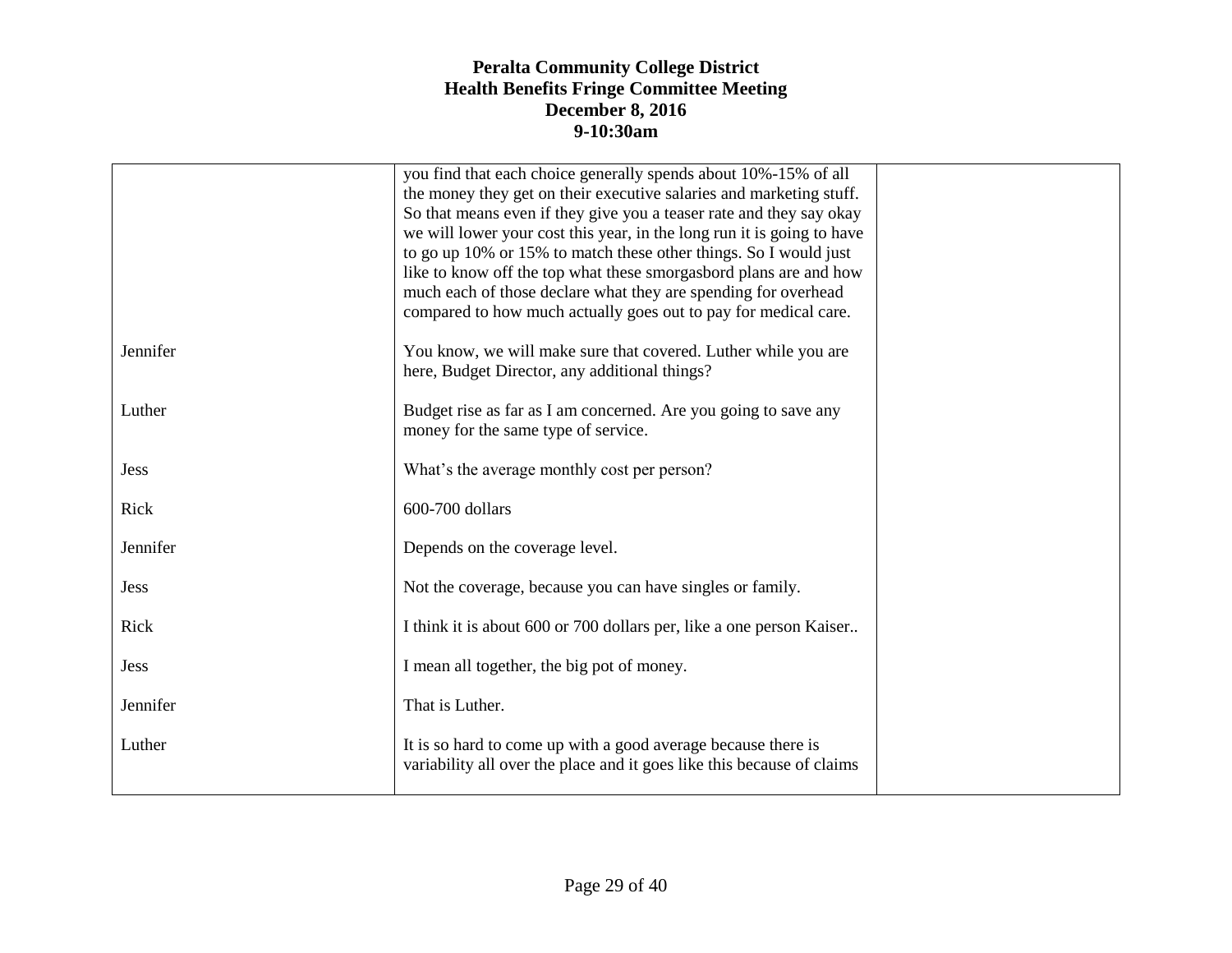|             | and that sort of thing. So trying to come up with a fine tune number<br>that is a very reasonable accurate estimate is very difficult.                                                                                                                                                                                                                                                                                                                                                                                 |  |
|-------------|------------------------------------------------------------------------------------------------------------------------------------------------------------------------------------------------------------------------------------------------------------------------------------------------------------------------------------------------------------------------------------------------------------------------------------------------------------------------------------------------------------------------|--|
| Jennifer    | But are we not like 15,000 if you add in the Life Insurance, the<br>LTD, and all these other                                                                                                                                                                                                                                                                                                                                                                                                                           |  |
| Luther      | Yeah and we are still trying to fine-tune that. Yeah it is at least<br>15,000.                                                                                                                                                                                                                                                                                                                                                                                                                                         |  |
| Jennifer    | A year.                                                                                                                                                                                                                                                                                                                                                                                                                                                                                                                |  |
| Luther      | Yes                                                                                                                                                                                                                                                                                                                                                                                                                                                                                                                    |  |
| Reagan      | To answer your question. For the District there is two medical<br>plans. Kaiser which is fully insured and the rates are set regardless<br>if the employee uses the benefits or not Peralta pays the exact<br>amount that is billed to them. Then there is the self-funded piece<br>which is the CoreSource/Anthem piece that you have that is more<br>volatile depending on the claims comes in and out on a monthly<br>bases that changes. But for Kaiser the rates are the rates. Those<br>don't change for a year. |  |
| <b>Jess</b> | To me it seem simple, getting closer to the end of the year there has<br>been so much put in, divided by 12 months, divided by employees.                                                                                                                                                                                                                                                                                                                                                                              |  |
| Reagan      | And we do that because your plan year is July 1- June 30. In your<br>renewals we do show how much, specific to your self-funded plan,<br>how much was budgeted and how much was utilized.                                                                                                                                                                                                                                                                                                                              |  |
| Jennifer    | This is the one meeting we do not have that analysis. Typically we<br>do a budget that tells how much we planned and how much we                                                                                                                                                                                                                                                                                                                                                                                       |  |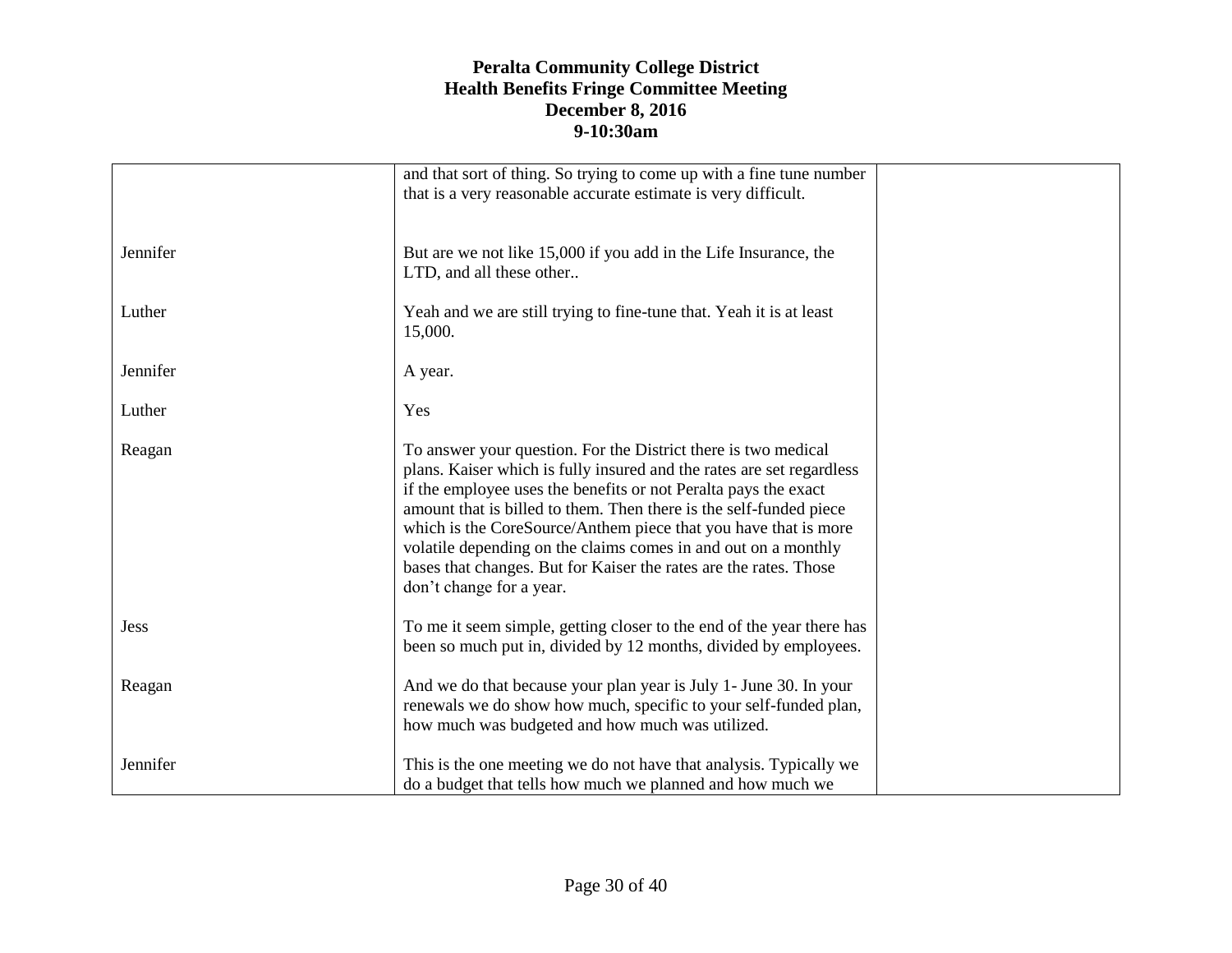|             | spent year-to-date and where we are tracking, and we will have that<br>in January. That will reflect 6 months through the year. So because<br>you would like to have a nice tidy answer because we have a<br>balance of fixed costs and variable costs.                                                                                                                                                                                                                                                                                                              |  |
|-------------|----------------------------------------------------------------------------------------------------------------------------------------------------------------------------------------------------------------------------------------------------------------------------------------------------------------------------------------------------------------------------------------------------------------------------------------------------------------------------------------------------------------------------------------------------------------------|--|
| <b>Jess</b> | Right, but over time that variable cost is one number.                                                                                                                                                                                                                                                                                                                                                                                                                                                                                                               |  |
| Jennifer    | Yeah                                                                                                                                                                                                                                                                                                                                                                                                                                                                                                                                                                 |  |
| Luther      | 15,000 you can start with that depending on claims, who carries<br>what, and if it is family or single. All of those combinations makes<br>it lots of variables in coming up with a reasonable number.                                                                                                                                                                                                                                                                                                                                                               |  |
| Jennifer    | And number of employees.                                                                                                                                                                                                                                                                                                                                                                                                                                                                                                                                             |  |
| Luther      | There are lots of variables with trying to come up with a reasonable<br>number.                                                                                                                                                                                                                                                                                                                                                                                                                                                                                      |  |
| Jennifer    | So do you want to talk about health and wellness?                                                                                                                                                                                                                                                                                                                                                                                                                                                                                                                    |  |
| Reagan      | I know we have three minutes. So I am going to try to be as quick<br>as I can. So this is a copy of the wellness calendar.<br>(Refers to page 26 of the PowerPoint)<br>In the early part of this year (May) we did a survey of different<br>schools an Alliant reached out to about 10 different schools to do a<br>benefits survey. Once of the questions that we asked was specific<br>to wellness. And we asked what they are doing with regards to<br>wellness. Of the 10 respondents 6 responded that they currently<br>don't do anything specific to wellness. |  |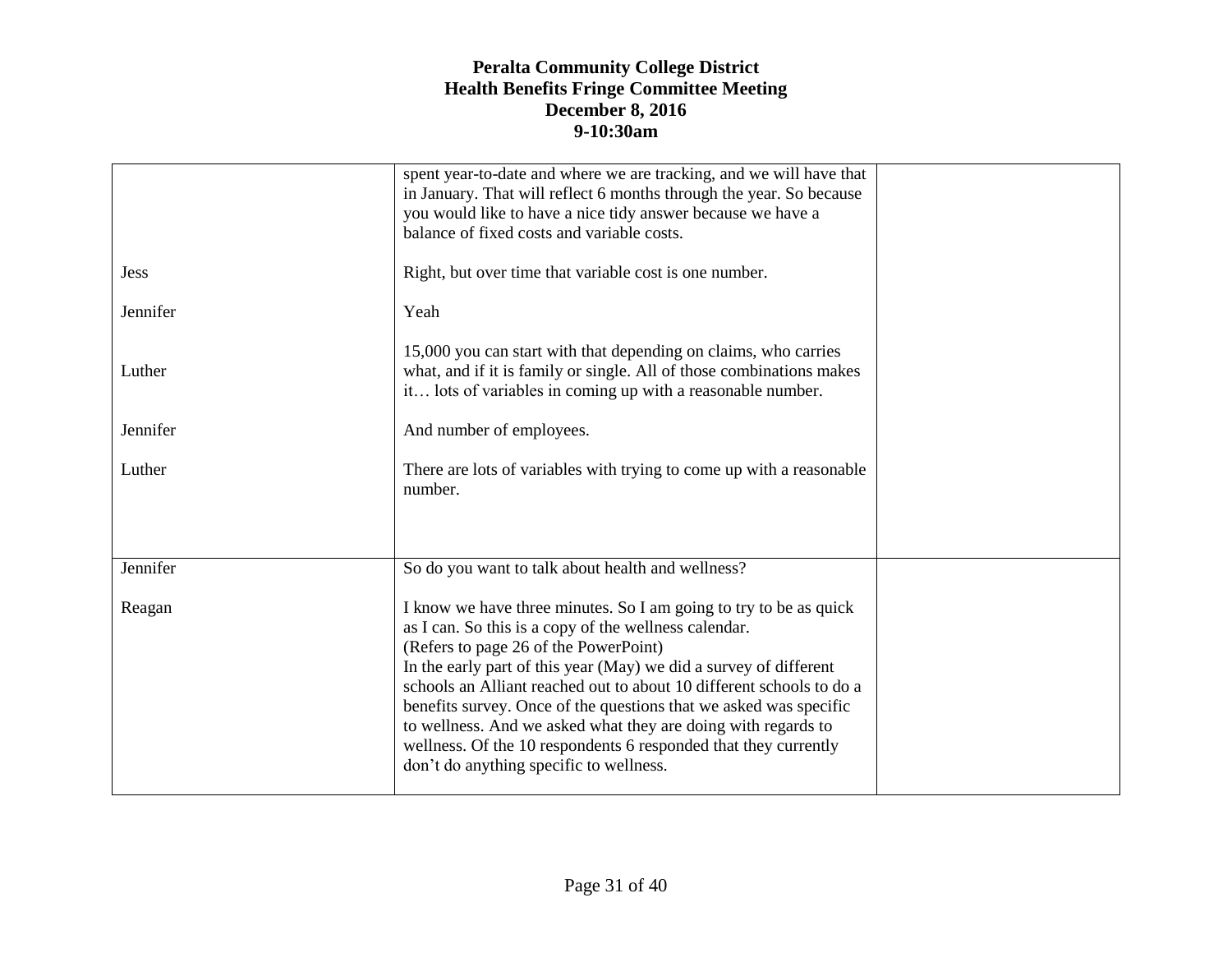|          | (Refers to page 27 of the PowerPoint)                                                                                                                                                                                                                                                                                                                                                                                                               |  |
|----------|-----------------------------------------------------------------------------------------------------------------------------------------------------------------------------------------------------------------------------------------------------------------------------------------------------------------------------------------------------------------------------------------------------------------------------------------------------|--|
|          | What other schools are doing                                                                                                                                                                                                                                                                                                                                                                                                                        |  |
|          |                                                                                                                                                                                                                                                                                                                                                                                                                                                     |  |
|          | Peralta CCD conducted a survey amongst other schools 60% of the<br>respondents currently do not offer a wellness program.                                                                                                                                                                                                                                                                                                                           |  |
|          | The predominant reason why the other schools offer a wellness program is<br>to reduce healthcare costs                                                                                                                                                                                                                                                                                                                                              |  |
|          | Below are the reasons given regarding why these schools do not offer a<br>wellness program currently:<br>• No available budget<br>• Inadequate management support<br>• Insufficient ROI data to support<br>• Weak internal ownership                                                                                                                                                                                                                |  |
| Reagan   | It is very important to have a wellness program in place. Even<br>just for, at the least, employee moral. To help people get<br>healtheier. That's why the Benefits Office has decided to<br>imporve your current wellness program becaue there is a<br>wellness program with Peralta right now and there is a<br>partnership with Sutter. In 2017 we will be expanding the<br>wellness program. Secifically we will start with the HRA<br>program. |  |
| Jennifer | <b>Health Risk Assesment</b>                                                                                                                                                                                                                                                                                                                                                                                                                        |  |
| Reagan   | That will be launched the early part of next year. Throughout<br>the year we will be sending out communication pieces<br>specific to the different wellness programs available though<br>Kaiser and CoreSource.                                                                                                                                                                                                                                     |  |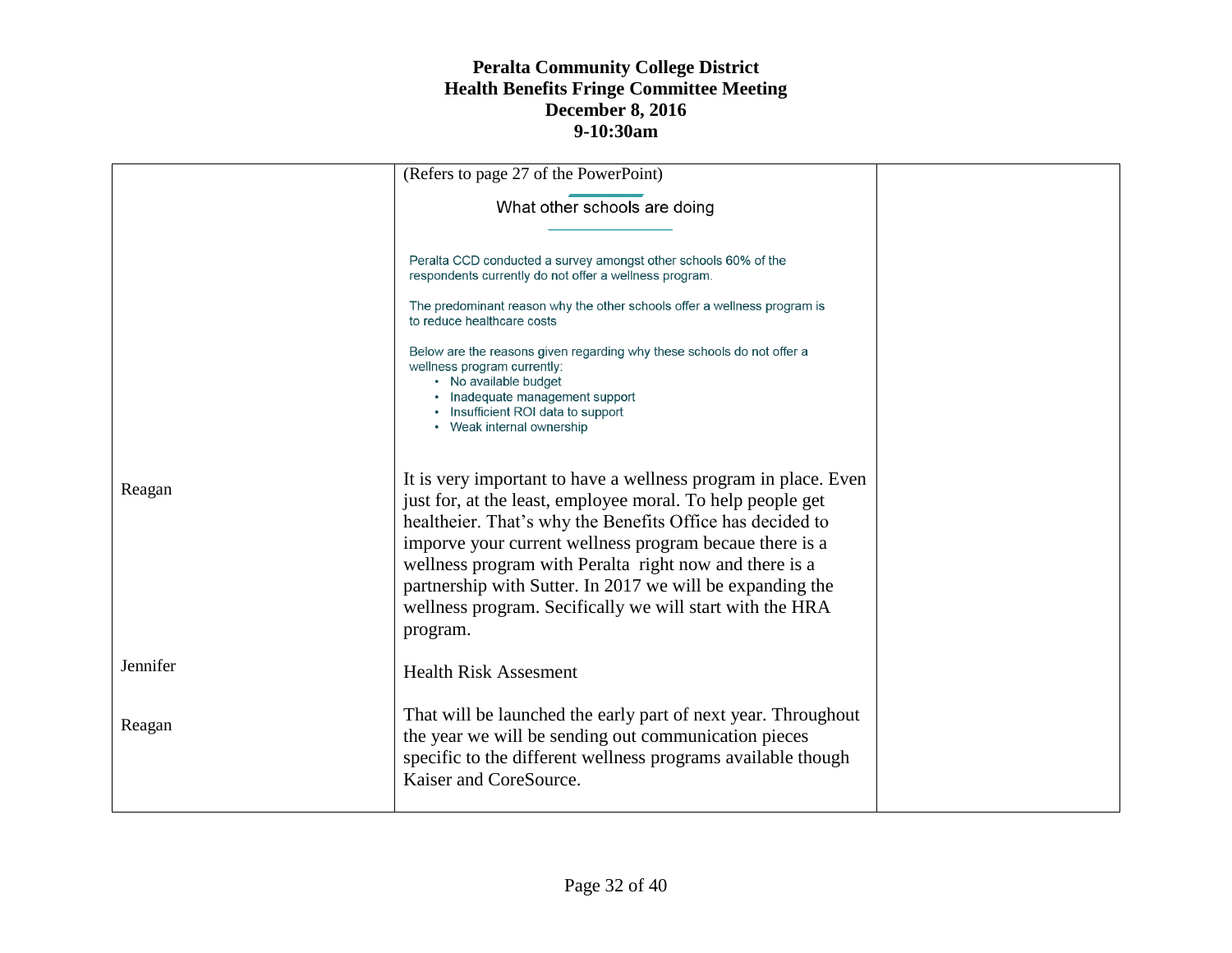| Jennifer | Reagan, one more thing. I think we kinda got he message<br>about health and wellness being our priority, but we didn't<br>talk about and what you spent a lot of time preparing for us is<br>the Affordable Care Act. Can you do a recap of the Affordable<br>Care Act now that we have a new administration. The ACA is<br>a standing part of our agenda as well.                                                                                                                                                                                                                                                                                                                           |  |
|----------|----------------------------------------------------------------------------------------------------------------------------------------------------------------------------------------------------------------------------------------------------------------------------------------------------------------------------------------------------------------------------------------------------------------------------------------------------------------------------------------------------------------------------------------------------------------------------------------------------------------------------------------------------------------------------------------------|--|
| Reagan   | Any questions on the wellness prgram?                                                                                                                                                                                                                                                                                                                                                                                                                                                                                                                                                                                                                                                        |  |
| Debbie   | I am just going to say that somewhere, and I think it all links<br>together according to whats going to happen with the<br>Afordable Care Act and the new Administration. I think you<br>really might need to look at mental health wellness. I mean I<br>am not kidding. I really mean that with all the stresses of<br>whats been happening and to me the world is not right, and its<br>not just something that will just carry on and I think a lot of<br>people are going to be very stressed about numerous things.<br>So I hope that when you look at wellness you look at peoples<br>mental health. So I just think that really needs to be a serious<br>part of a wellness program. |  |
| Reagan   | Actually just sidtrack a bit, the other night I was with some<br>friends talking about indusrty as well and what we, what<br>some people are doing is they are actually promoting the EAP                                                                                                                                                                                                                                                                                                                                                                                                                                                                                                    |  |
| Jennifer | And that is what I was going to say too.                                                                                                                                                                                                                                                                                                                                                                                                                                                                                                                                                                                                                                                     |  |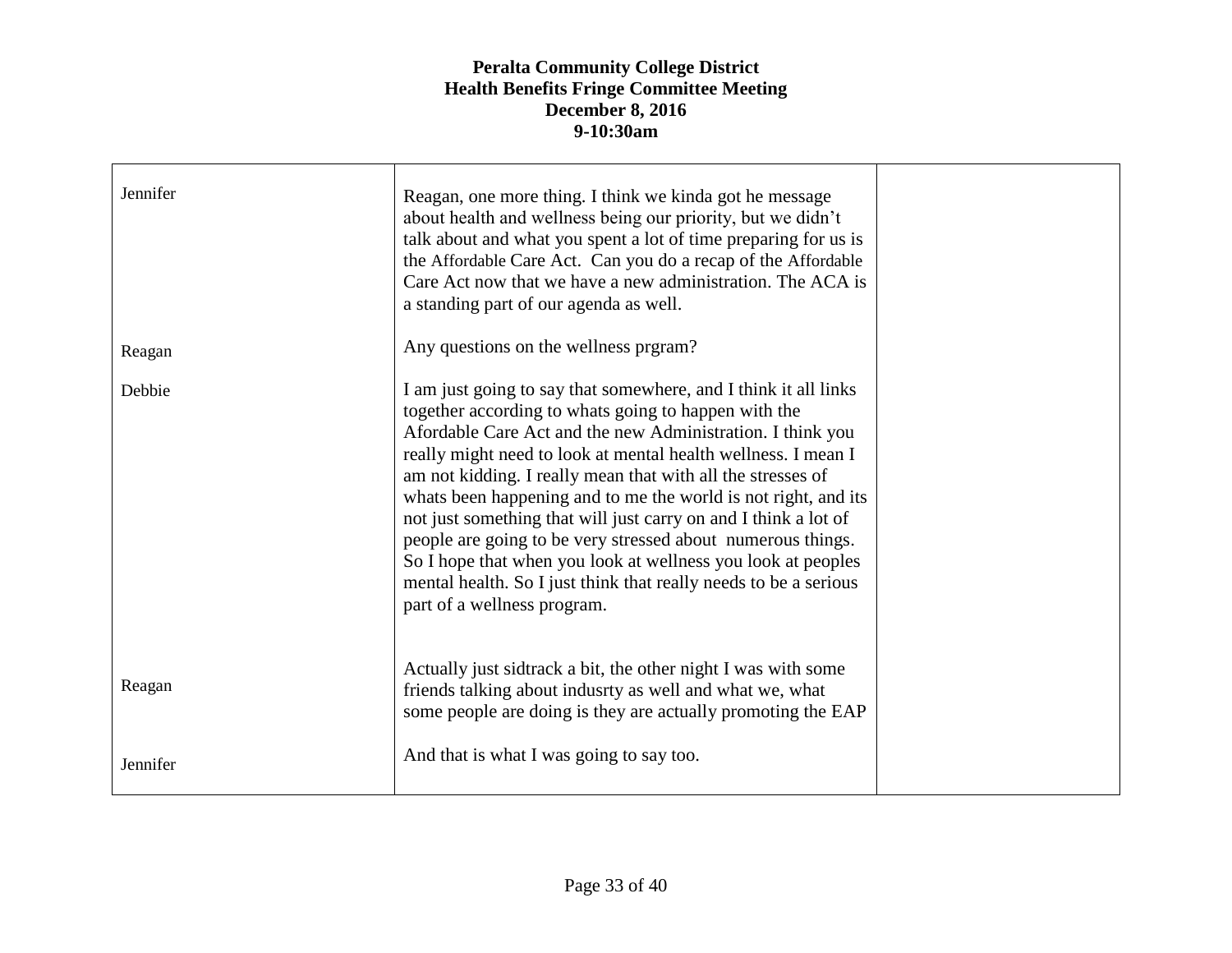| Reagan   | I have friends that work with different EAP vendors and the<br>past couple of weeks, there has been a slight, a huge uptake<br>on calls and for different reasons, but primarily as a result of<br>the elections. So that is one thing we definatly will be<br>promoting is your EAP program and as part of the series of<br>"lunch and learns" and that part of it, reminding everybody<br>that you have an EAP program and to utilize it. It's there. |  |
|----------|---------------------------------------------------------------------------------------------------------------------------------------------------------------------------------------------------------------------------------------------------------------------------------------------------------------------------------------------------------------------------------------------------------------------------------------------------------|--|
| Debbie   | Are Part-Time Faculty eligible to use that service?                                                                                                                                                                                                                                                                                                                                                                                                     |  |
| Jennifer | No, that hasn't been paid for, but there may be other<br>resources through other benefits they may have.                                                                                                                                                                                                                                                                                                                                                |  |
| Debbie   | That would be really nice to look into what happens to Part-<br>time Faculty employees because they do not have access to<br>that.                                                                                                                                                                                                                                                                                                                      |  |
| Jennifer | Well they may have access but no through the District.                                                                                                                                                                                                                                                                                                                                                                                                  |  |
| Debbie   | Right, but what the District and do to help.                                                                                                                                                                                                                                                                                                                                                                                                            |  |
| Jennifer | Rick isnt there a Part-time Faculty Union, I want to say CC<br>something for Part-Time Faculty across the state?                                                                                                                                                                                                                                                                                                                                        |  |
| Rick     | There's several organization for Part-Time Faculty across the state.                                                                                                                                                                                                                                                                                                                                                                                    |  |
| Jennifer | Okay, alright, so maybe they offer something as well. So can we do<br>Affordable Care Act in 2 minutes? It started in 2010 the Affordable                                                                                                                                                                                                                                                                                                               |  |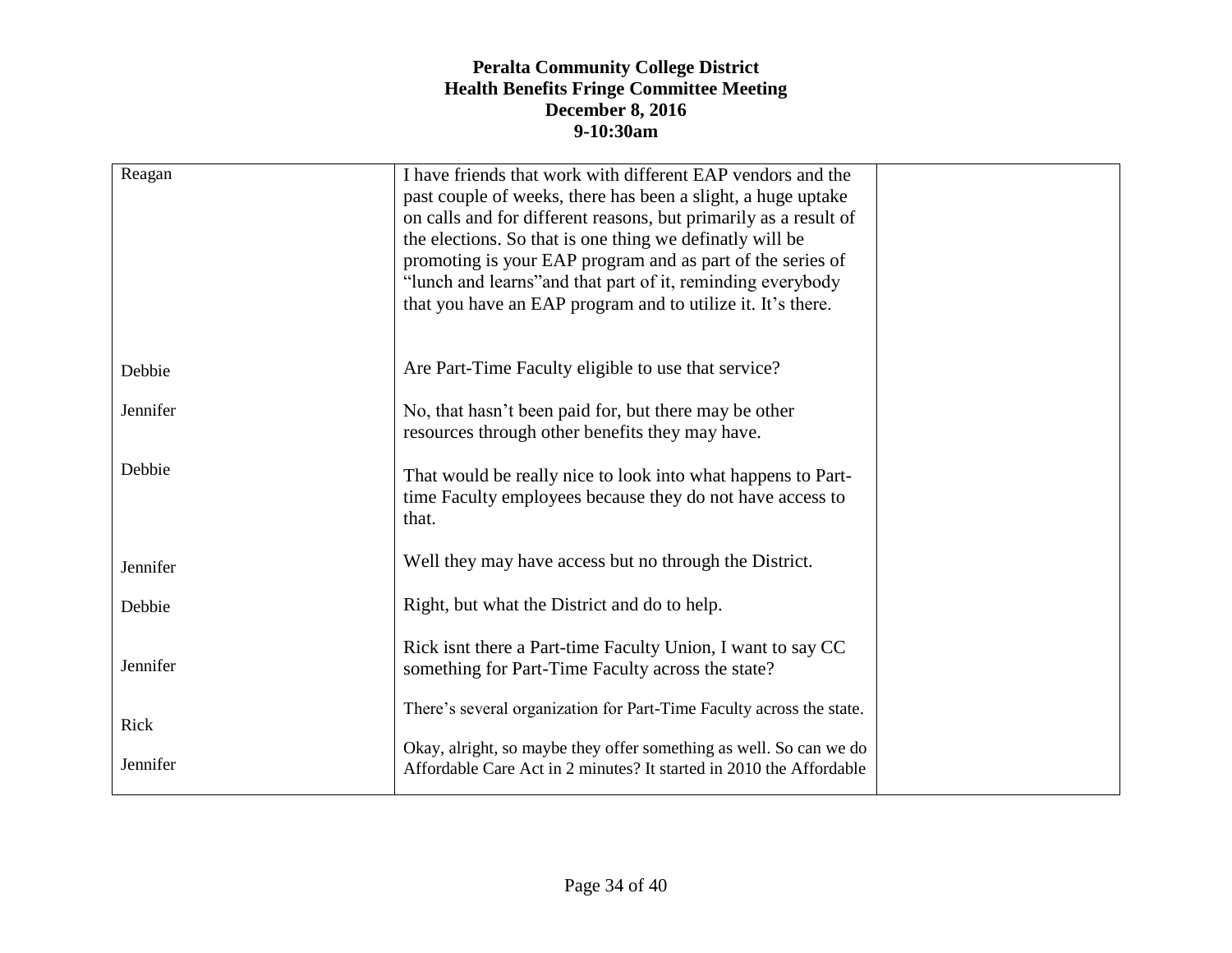|        | Care Act and has been in effect for 6 years and is going to dwindle  |  |
|--------|----------------------------------------------------------------------|--|
|        | to a two minute conversation with Reagan.                            |  |
|        |                                                                      |  |
| Reagan | With the New President elect coming how does that affect the ACA     |  |
|        | moving forward? Before I go into that I wanted to show you where     |  |
|        | people are insured. 153 million or 47.3% of the population are       |  |
|        | enrolled on a private plan through their employer. 55.5 million with |  |
|        | Medicare, 49 million with Medicaid, 23.6 on Medicaid and CHIP.       |  |
|        | The enrollment in Medicare, Medicaid and CHIP increased as a         |  |
|        | result of ACA. So a lot of people qualified under Medicaid and       |  |
|        | CHIP so they are now enrolled these programs. Only 9.1% of the       |  |
|        | US population is enrolled in some sort of a State or Federal plan    |  |
|        | and there is still about 9% that are uninsured. To date we have been |  |
|        | reading a lot about, like I have been going to the President elects  |  |
|        | website just to see what's out there, what's been posted with        |  |
|        | regards to healthcare. Yesterday there was information on what the   |  |
|        | plans are for the Military. But specific to the ACA there has be far |  |
|        | and few between still, and I have gone back as far as January this   |  |
|        | year to what papers are out there on the Presidents website. To      |  |
|        | simplify it, what we think will likely happen are three things.      |  |
|        |                                                                      |  |
|        | There's going to be a repeal. There is certain things of the ACA     |  |
|        | that will be retained and there will be some stuff added. What will  |  |
|        | be repealed will be the employer mandates and the Cadillac tax.      |  |
|        | What will be retained would be previous conditions and dependent     |  |
|        | eligibility to age 26 because they are good things. We believe that  |  |
|        | will be retained. What would be added would be premium tax           |  |
|        | deductions for individuals and income tax on excess premiums. So     |  |
|        | something similar to the Cadillac tax but it will be call something  |  |
|        | else. One of the things that we know is still going to happen is the |  |
|        | employer reporting for coverage for individuals and the IRS is still |  |
|        | prepared to do that and they did an extension for individual to be   |  |
|        | notified of the healthcare w-2 to be sent to them in February and    |  |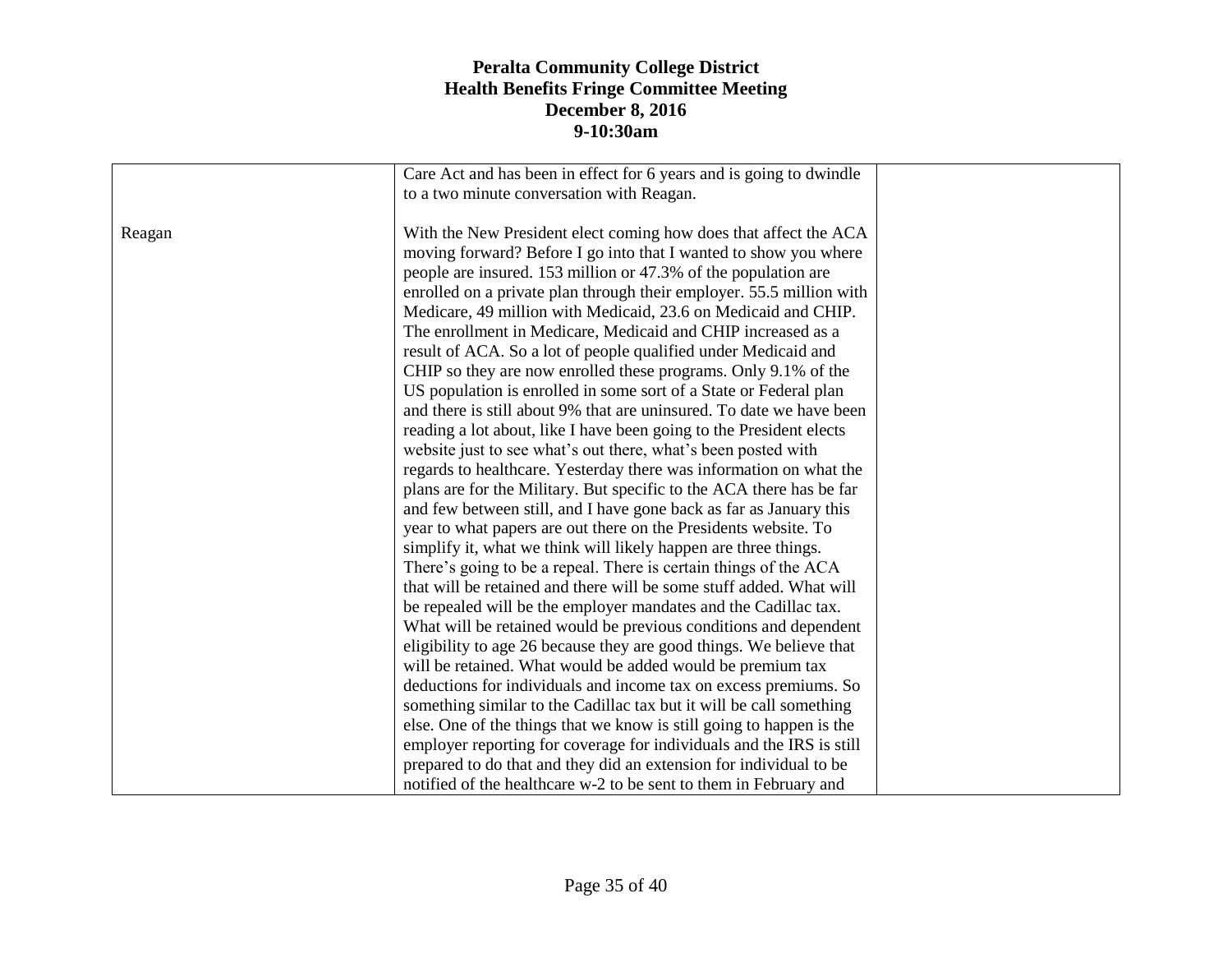|          | for the eligibility reporting to be done by the employer in March.<br>So that's still, the IRS is still prepare to do that unless it's repealed.<br>So any employer mandates such as the individual reporting and the<br>eligibility reporting still continues.                                                           |  |
|----------|---------------------------------------------------------------------------------------------------------------------------------------------------------------------------------------------------------------------------------------------------------------------------------------------------------------------------|--|
| Jennifer | Was it related to this or was it on. Okay go ahead Debbie.                                                                                                                                                                                                                                                                |  |
| Debbie   | I am just curious, or maybe I just don't understand where in here<br>but in looking at this stuff the cap on lifetime benefits which was<br>part of the ACA.                                                                                                                                                              |  |
| Jennifer | For those non-grandfathered plans. So there are two plans. The cap<br>on life-time did not apply to non-grandfathered plans. So those<br>grandfathered plans that were before the healthcare reform they are<br>still subject to tax, that didn't change.                                                                 |  |
| Debbie   | Right, but                                                                                                                                                                                                                                                                                                                |  |
| Rick     | Understand when you have a renewal on a new plan then it doesn't<br>have a cap.                                                                                                                                                                                                                                           |  |
| Jennifer | No, if we were to change the pre 2004 plan design then everything<br>else has to apply. So as long as it stay the way it is and there is no<br>change in benefits plan design, no material change the cap is still<br>there. Post 2004 retirees do not have a cap. Oh I am sorry post<br>2010 retirees do not have a cap. |  |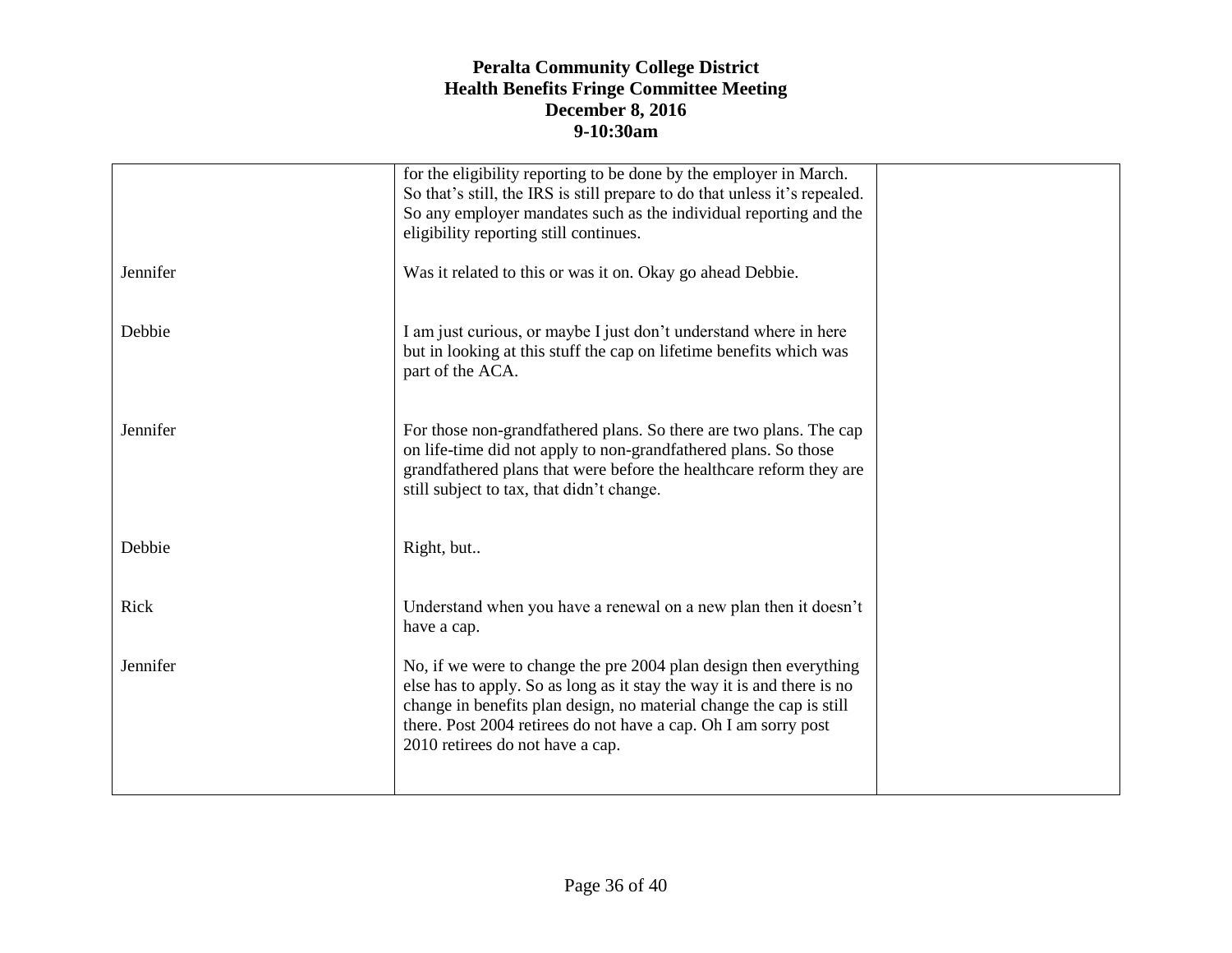| Reagan       | To answer your question let me see what happens to the unlimited<br>cap. I believe I can say, yeah. |  |
|--------------|-----------------------------------------------------------------------------------------------------|--|
| Jennifer     | So no change                                                                                        |  |
| Reagan       | Yeah that wouldn't change.                                                                          |  |
| Debbie       | From you review it looks like there wouldn't be a change.                                           |  |
| Reagan       | Yeahumm                                                                                             |  |
| Rick         | We could have another update on this in January when we know<br>more.                               |  |
| Jennifer     | Yeah                                                                                                |  |
| Rick         | It's really up in the air, everything I hear about it.                                              |  |
| Reagan       | In our meeting in January, hopefully we will have better direction                                  |  |
|              | (everyone begins talking and are standing up)                                                       |  |
| Jennifer     | Okay until January 31, 2017. That's our next meeting, it's on the<br>slide.                         |  |
|              |                                                                                                     |  |
| Adjournment: | 10:37 am                                                                                            |  |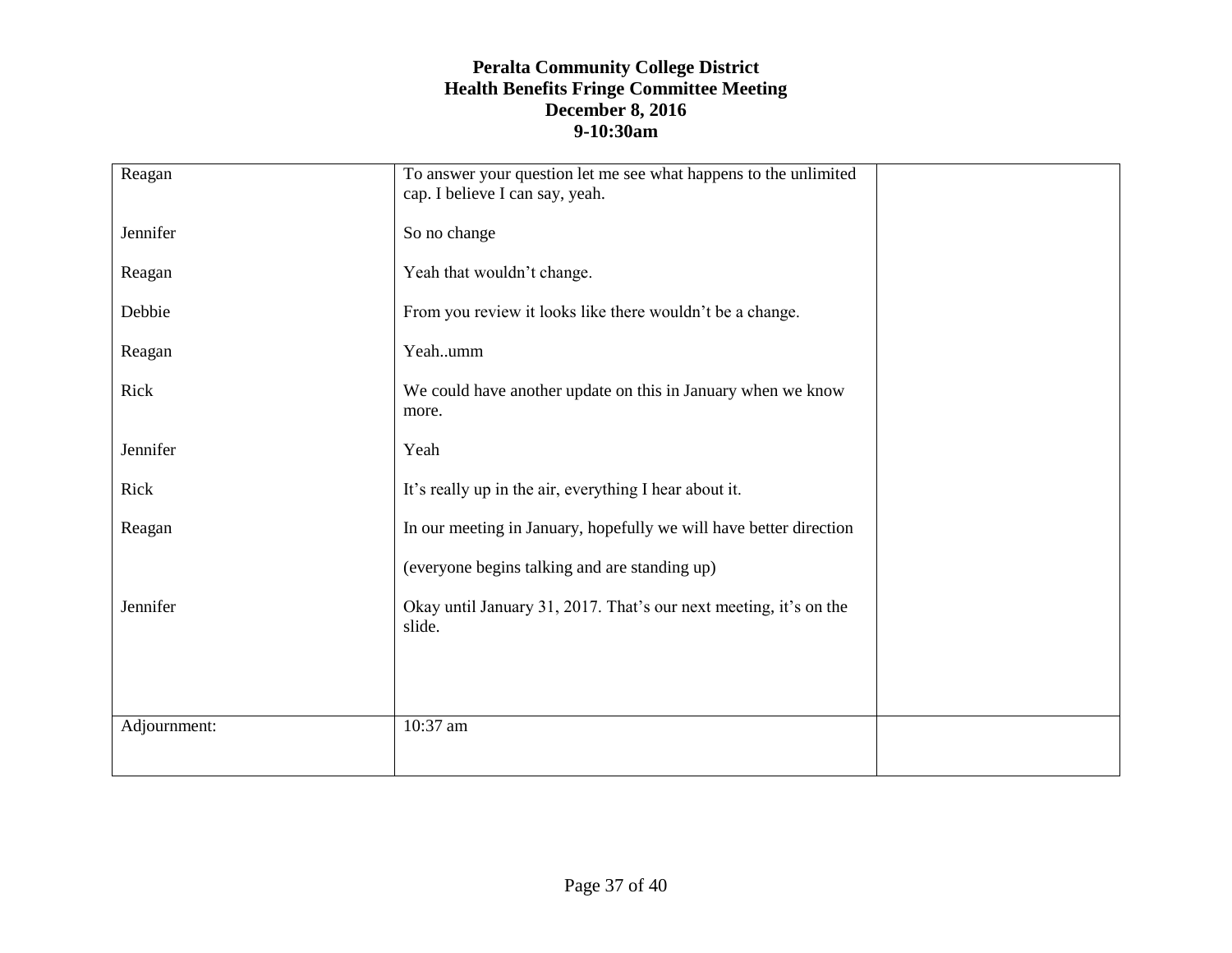| Next meeting: | Previously scheduled for January 31, 2017. Rescheduled for<br>February 16, 2017 |  |
|---------------|---------------------------------------------------------------------------------|--|
|               |                                                                                 |  |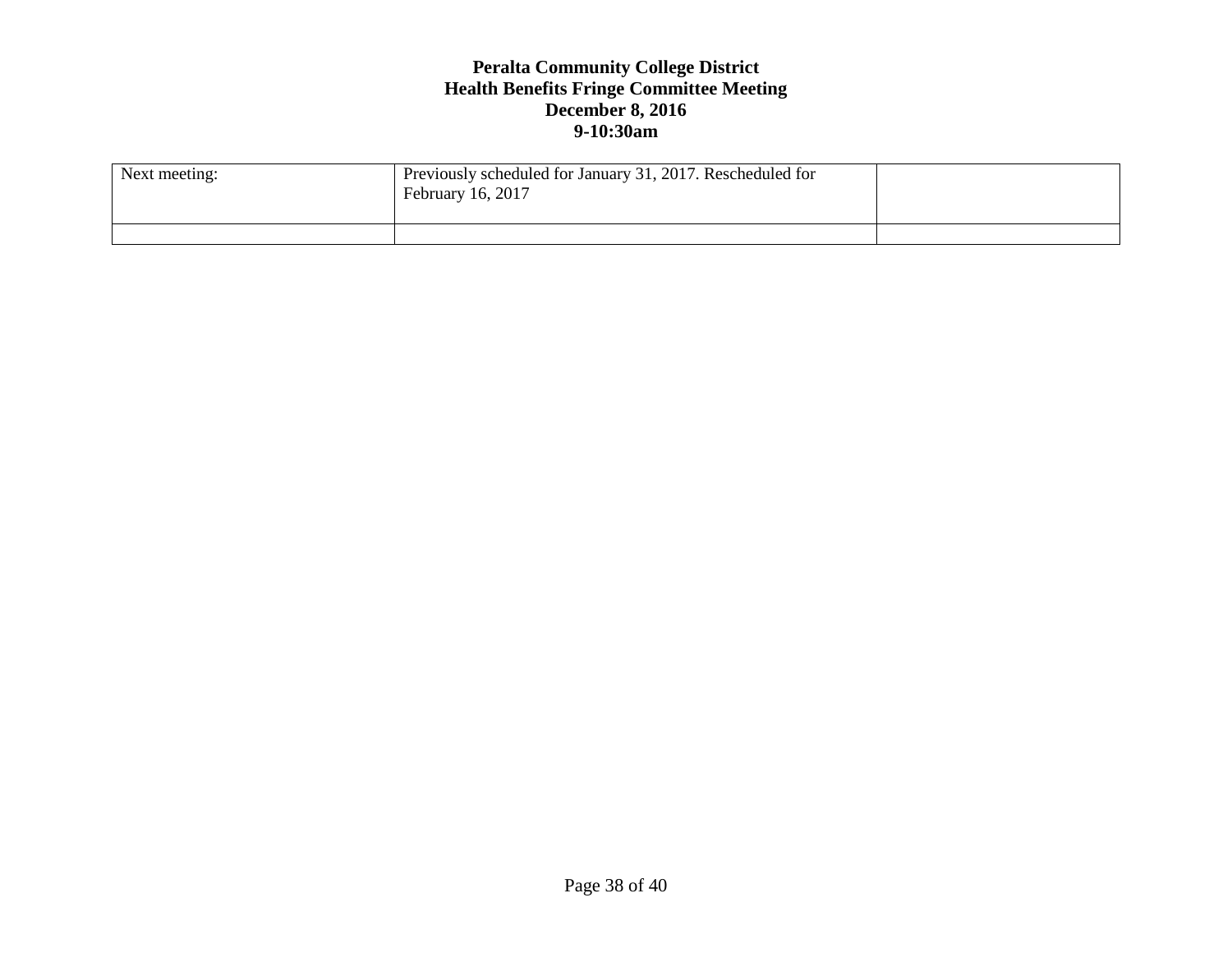# Save-the-Dates

### Upcoming Open Enrollments & Other Reminders

| Event                                                                                                                                                                                                                                                    | <b>Window</b>                                                                                        | <b>Audience</b>                                                                                                                                                                                         | <b>Take-a-ways</b>                                                                                                                                                                                                                                                         |  |
|----------------------------------------------------------------------------------------------------------------------------------------------------------------------------------------------------------------------------------------------------------|------------------------------------------------------------------------------------------------------|---------------------------------------------------------------------------------------------------------------------------------------------------------------------------------------------------------|----------------------------------------------------------------------------------------------------------------------------------------------------------------------------------------------------------------------------------------------------------------------------|--|
| • Part-time and Hourly<br>Faculty open enrollment                                                                                                                                                                                                        | Mailing early January<br>٠<br>Enroll by for Spring 2017<br>٠<br>coverage                             | * 700+ Part-time Hourly Faculty                                                                                                                                                                         | $\checkmark$ Share the information                                                                                                                                                                                                                                         |  |
| Medicare open<br>enrollment                                                                                                                                                                                                                              | January 1 - March 31<br>٠<br>• Annual Campaign on<br>February 1                                      | Anyone reaching age 65 in 2017<br>٠<br>${\rm (approx.50)}$<br>Anyone who is age-eligible, retired,<br>٠<br>spouse of retiree AND not currently<br>enrolled (approx. 50)<br>Campaign is open to all<br>٠ | Suggest a volunteer who will<br>make outgoing calls<br>January 23<br>✓<br>March 13<br>✓                                                                                                                                                                                    |  |
| New guests participating in the 2017 Campaign on February 1 include<br>CALSTRS; CALPERS and Retired Public Employees Association of California<br>Delta Dental will answer questions about the dental options available through its connection with AARP |                                                                                                      |                                                                                                                                                                                                         |                                                                                                                                                                                                                                                                            |  |
| Kaiser Reimbursement                                                                                                                                                                                                                                     | December 31<br>٠<br>June 30<br>٠                                                                     | • 700+ Any Kaiser member                                                                                                                                                                                | $\checkmark$ Remind your constituents to<br>submit receipts for<br>reimbursement                                                                                                                                                                                           |  |
| • Medicare Reimbursement                                                                                                                                                                                                                                 | Annually, quarterly,<br>٠<br>monthly, subject<br>contingent on the timing if<br>information received | • 400 (approx.) retirees & eligible<br>currently on Medicare                                                                                                                                            | $\checkmark$ Remind your constituents to<br>submit annual verification<br>usually sent our by CMS during<br>this time of the year                                                                                                                                          |  |
| Flexible Benefits Open<br>٠<br>Enrollment                                                                                                                                                                                                                | • November 1 - December<br>16                                                                        | • Active employees who want to<br>participate in the pre-tax spending<br>account for medical and dependent<br>day care expenses for 2017                                                                | $\checkmark$ Election deadline extended to<br>December 16 to allow time for<br>processing in accordance with<br>business partners and IRS<br>deadlines<br>$\checkmark$ New features:<br>$\checkmark$ debit card convenience<br>$\checkmark$ contribution limit<br>increase |  |

© 2016 Alliant Insurance Services, Inc. All rights reserved. Alliant Employee Benefits, a division of Alliant Insurance Services, Inc. CA License No. 0C36861